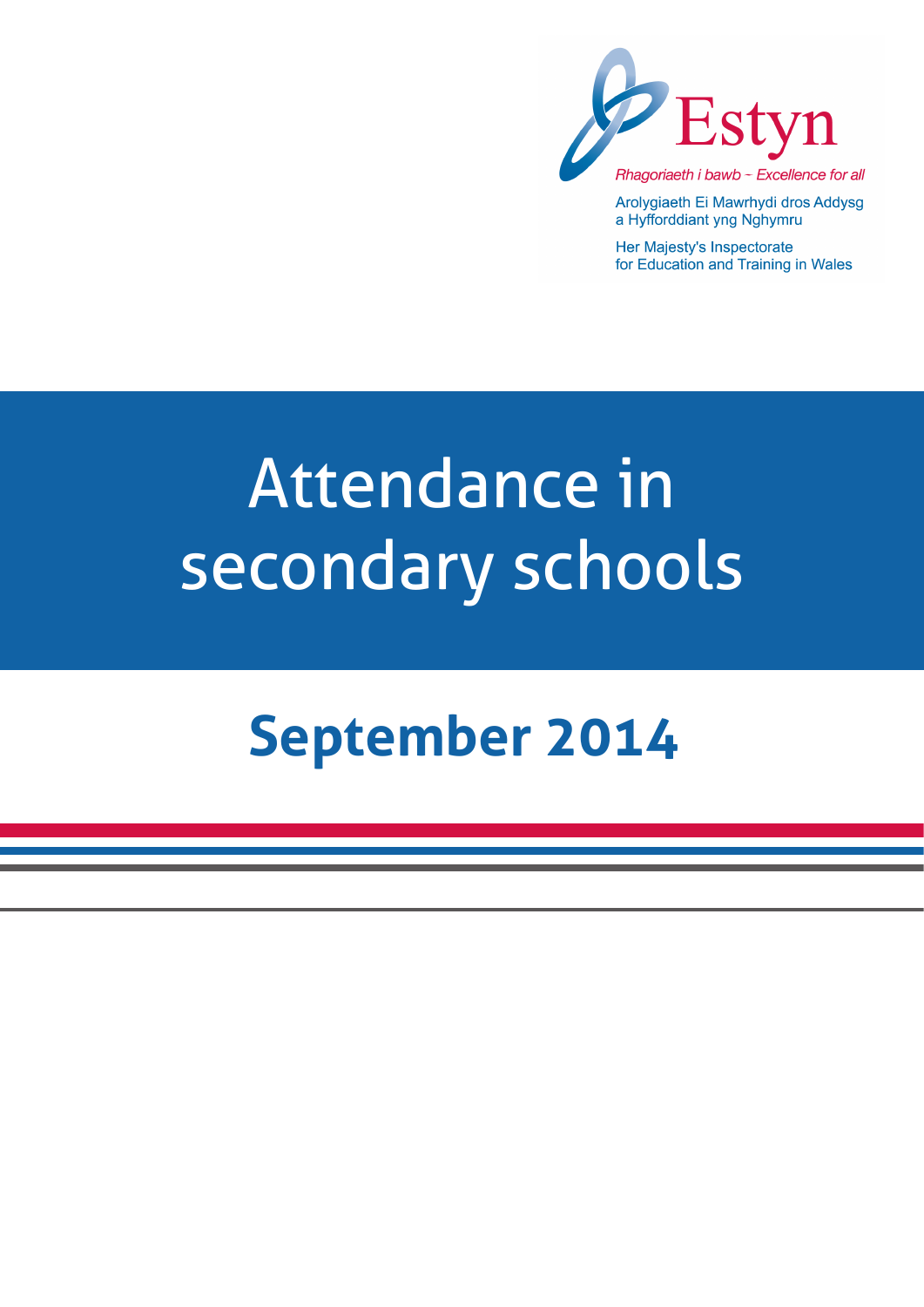#### **The purpose of Estyn is to inspect quality and standards in education and training in Wales. Estyn is responsible for inspecting:**

- $\lambda$  nursery schools and settings that are maintained by, or receive funding from, local authorities;
- $\lambda$  primary schools;
- $\triangle$  secondary schools;
- A special schools;
- $\blacktriangle$  pupil referral units;
- ▲ independent schools;
- $\blacktriangle$  further education:
- $\lambda$  independent specialist colleges;
- $\triangle$  adult community learning;
- $\lambda$  local authority education services for children and young people;
- $\triangle$  teacher education and training;
- ▲ Welsh for adults;
- work-based learning; and
- $\blacktriangle$  learning in the justice sector.

Estyn also:

- A provides advice on quality and standards in education and training in Wales to the National Assembly for Wales and others; and
- A makes public good practice based on inspection evidence.

Every possible care has been taken to ensure that the information in this document is accurate at the time of going to press. Any enquiries or comments regarding this document/publication should be addressed to:

Publication Section Estyn Anchor Court Keen Road **Cardiff** CF24 5JW or by email to [publications@estyn.gov.uk](mailto:publications@estyn.gov.uk)

This and other Estyn publications are available on our website: [www.estyn.gov.uk](http://www.estyn.gov.uk/)

#### **This document has been translated by Trosol (English to Welsh).**

**© Crown Copyright 2014: This report may be re-used free of charge in any format or medium provided that it is re-used accurately and not used in a misleading context. The material must be acknowledged as Crown copyright and the title of the document/publication specified.**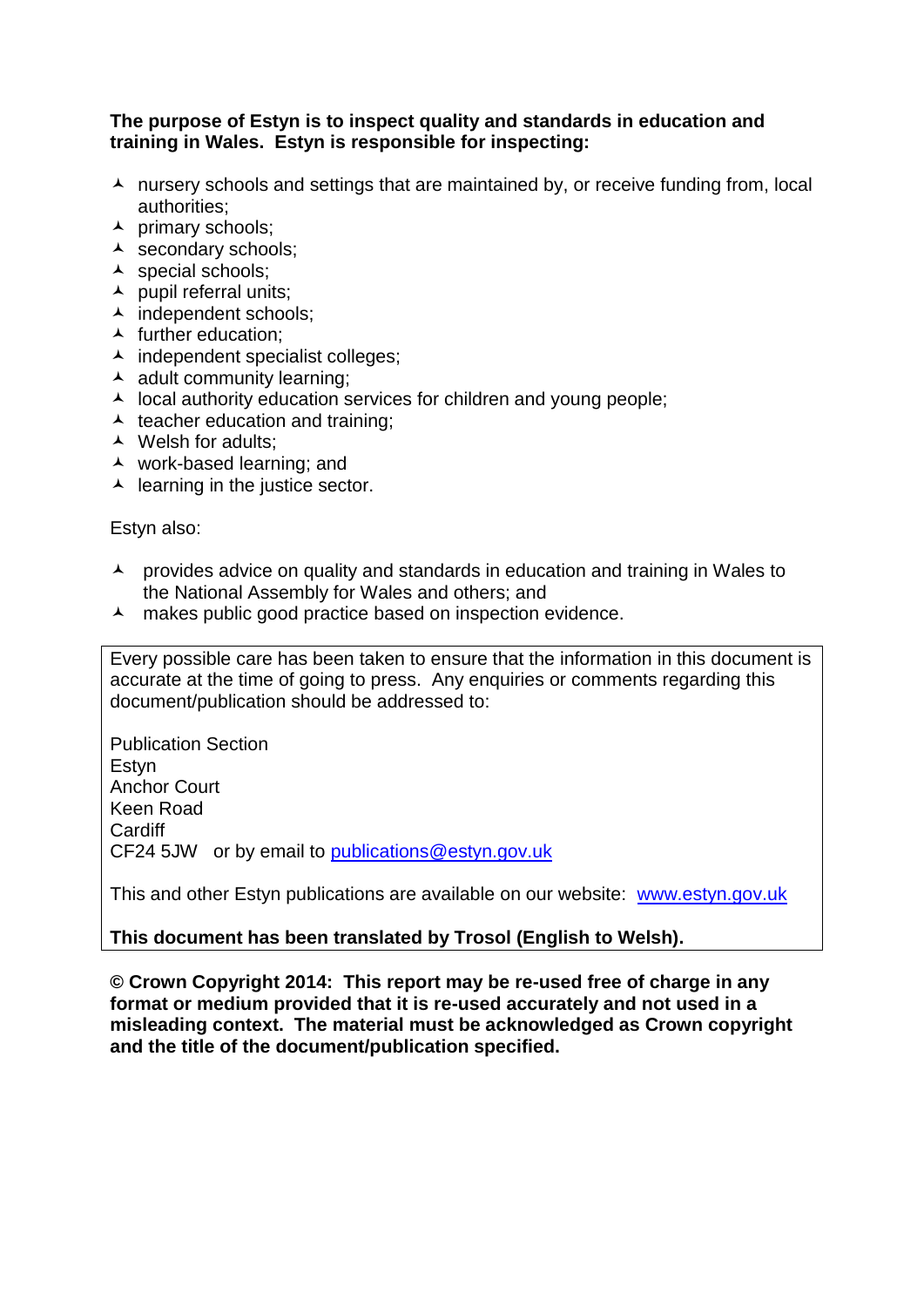| <b>Contents</b>                                                                                                                                                                                                                                                         | Page                                     |
|-------------------------------------------------------------------------------------------------------------------------------------------------------------------------------------------------------------------------------------------------------------------------|------------------------------------------|
|                                                                                                                                                                                                                                                                         |                                          |
| <b>Introduction</b>                                                                                                                                                                                                                                                     | 1                                        |
| <b>Background</b>                                                                                                                                                                                                                                                       | 1                                        |
| <b>Main findings</b>                                                                                                                                                                                                                                                    | $\mathbf{2}$                             |
| <b>Recommendations</b>                                                                                                                                                                                                                                                  | 5                                        |
| How good is secondary school attendance?<br>Overall attendance<br>Persistent absenteeism<br>Attendance and attainment<br>Pupils eligible for free school meals<br>Pupils with special educational needs                                                                 | 6<br>6<br>$\overline{7}$<br>8<br>9<br>10 |
| Provision and support to improve attendance<br>School-based approaches<br>Pupil engagement<br>Working with other agencies<br><b>Education welfare service</b>                                                                                                           | 11<br>11<br>12<br>15<br>16               |
| Analysis and use of attendance data<br>Attendance codes                                                                                                                                                                                                                 | 18<br>20                                 |
| <b>Planning for improvement</b><br>Local authority and regional consortia attendance strategies<br>School attendance policies and strategies<br>Sharing good practice and evaluating impact                                                                             | 21<br>21<br>22<br>25                     |
| Appendix 1: Evidence base<br>Appendix 2: Attendance reviews, policies and initiatives<br>Appendix 3: What research tells us<br>Appendix 4: An example of an attendance self-evaluation audit tool<br>Appendix 5: Attendance data<br>Appendix 6: Glossary and references | 26<br>27<br>30<br>31<br>36<br>42         |
| The remit author and survey team                                                                                                                                                                                                                                        | 47                                       |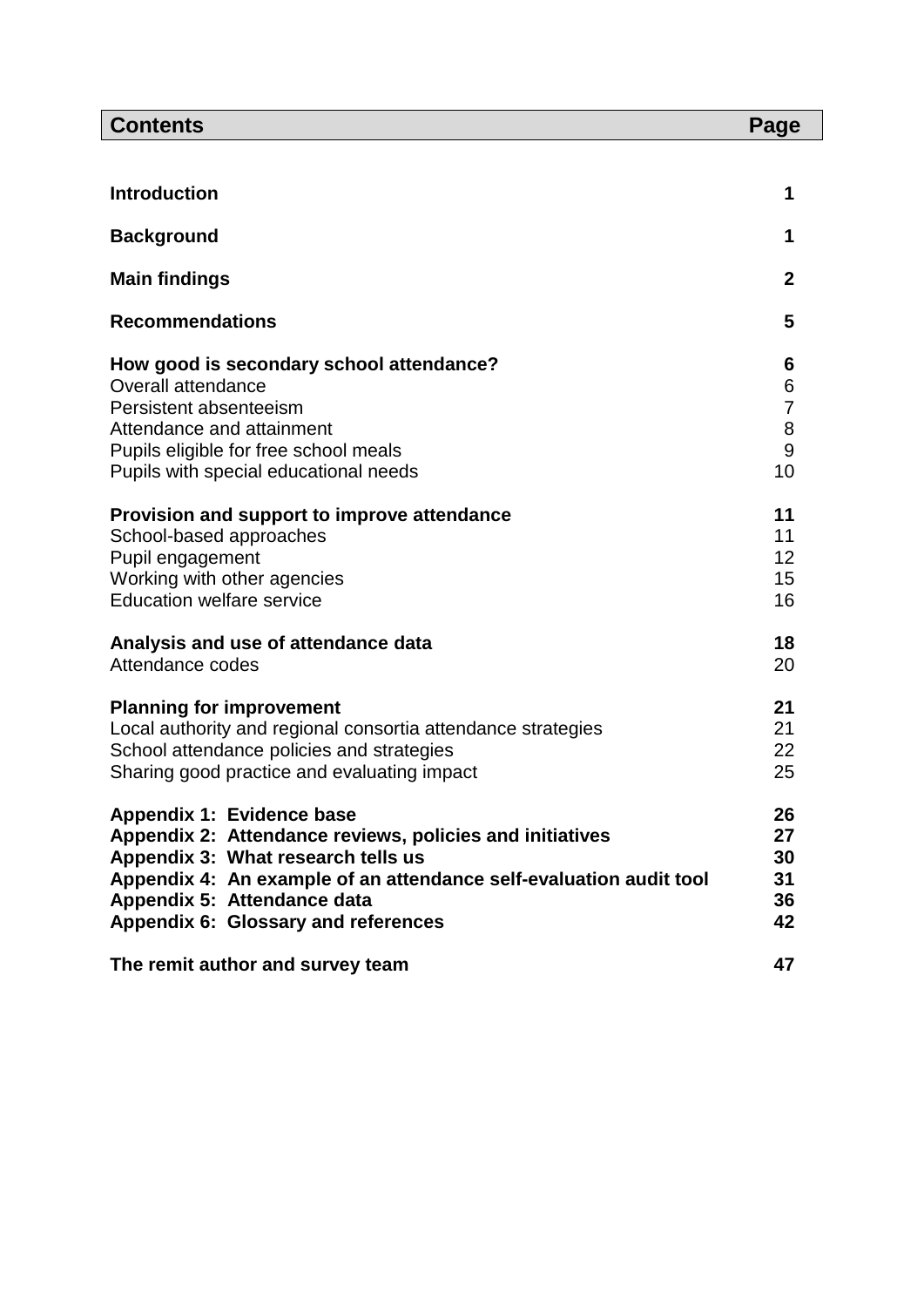#### **Introduction**

This is the first of two reports in response to a request for advice on attendance from the Welsh Government in the annual remit letter to Estyn for 2013-2014 from the Minister for Education and Skills. This report focuses on strategies and actions in secondary schools and local authorities to improve attendance. The second report will focus on strategies and actions in primary schools to improve attendance. The report includes case studies of best practice. It is intended for the Welsh Government, headteachers and staff in schools, local authorities and regional consortia. See appendix 1 for the evidence base for the report.

#### **Background**

Improving the attendance of pupils has been the subject of a range of national reviews, policies and initiatives over recent years, including:

- National review of behaviour and attendance (NBAR) (2008) and resulting NBAR action plan (2009)
- Minister for Education's "Teaching Makes a Difference Address" (February 2011)
- Revised behaviour and attendance action plan (2011)
- Welsh Government All Wales Attendance Analysis Framework (2012)
- Secondary school banding (2011)
- Welsh Government Consortia Attendance Grant (2013)
- National Assembly for Wales' Children and Young People Committee's Inquiry into Behaviour and Attendance in Schools (2013) and Welsh Government's response
- Welsh Government's Guidance on penalty notices for regular non-attendance at school (2013)

For more detail on these initiatives, see Appendix 2.

Improving attendance has been a recommendation<sup>1</sup> in nearly a third of secondary school inspection reports since the start of the current inspection cycle in 2010. Three-quarters of secondary schools with recommendations about attendance in 2012-2013 have a proportion of free school meals above the national average and a third are in the highest free school meal band.

In 2009, the Welsh Government introduced the All-Wales Core Data Sets. The core data sets contain a range of different graphs, charts and tables including attendance data. All schools are required to use one code, from a list of 25, to explain pupils' attendance or absence. This includes, for example, L, the code to indicate that a pupil is late, and M to indicate pupils' attendance at a medical/dental appointment.

 $\overline{a}$  $1$  For the first three years of the current inspection cycle 2010-2014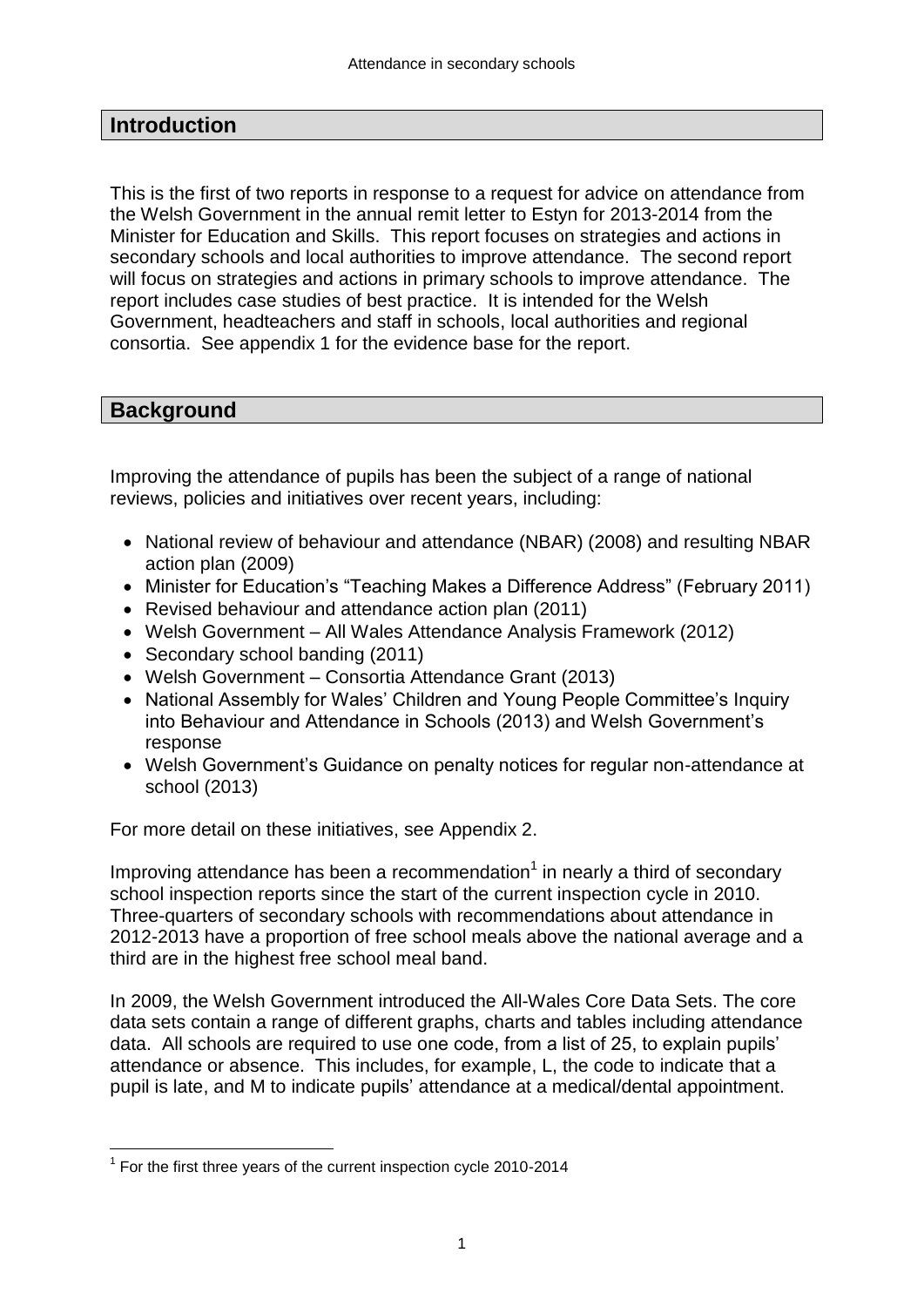## **Main findings**

- 1 In the past five years, attendance in secondary schools has gradually improved. Authorised and unauthorised absences have both reduced. The proportion of pupils with no absences has also increased. Nearly three-fifths of the remaining absence is due to illness. Despite the improvement, absenteeism is a concern in nearly a third of secondary schools inspected in the first three years of the current inspection cycle and disproportionately disadvantages vulnerable groups of pupils.
- 2 There has been a year-on-year reduction in the proportion of pupils who are persistently absent from school. Even so, persistent absentees now account for just over a quarter of all absences in secondary schools.
- 3 Absence from school has a clear impact on educational performance. About two-fifths of pupils who are absent for between 10-20% of sessions gain the level 2 threshold including English or Welsh and mathematics, compared with about three-fifths for pupils who are absent for between 4-6% of sessions. Despite the impact that an absence rate of 10-20% has, the threshold for referral to Education Welfare Services is generally an absence rate of over 20%.
- 4 Pupils who are eligible for free school meals are more likely to be absent, to be persistent absentees, and to underperform. The overall absence rate of pupils eligible for free school meals is nearly twice the rate for pupils not eligible. Pupils eligible for free school meals have an unauthorised absence rate that is four times higher than for pupils not eligible. Just under a fifth of pupils eligible for free school meals are persistently absent. This is much higher than the 5% of pupils not eligible who are persistently absent.
- 5 The absence rate for pupils with special educational needs (SEN) is higher than for pupils with no SEN. Pupils with behavioural, emotional and social difficulties (BESD) have a higher absence rate than any other groups of pupils with SEN. This group of pupils had the highest rate of unauthorised absence too. It is three-and-a-half times higher than for pupils without SEN.
- 6 Schools have strengthened the messages they give regarding the link between high attendance and good academic achievement. Most pupils are aware of this link. With few exceptions, pupils know their current level of attendance and their target level. Despite the fact that pupils have a good understanding of reasons for non-attendance, only a few schools involve pupils in developing strategies to improve attendance, for example through school councils.
- 7 Most of the schools visited for this survey have identified strategic approaches to improving attendance and a few have a written attendance strategy. The strategies vary in content and quality. Most consist of procedures for dealing with absence and identify the general activities undertaken by the school to support attendance. These strategies are not usually based on a detailed analysis of the available data and neither do they set clear targets for improvement. Less than half of schools have carried out a good enough analysis of why pupils do not attend school and they do not set appropriate targets for improving the attendance of specific groups of pupils. Around half of schools do not use data to evaluate the impact of initiatives to improve attendance.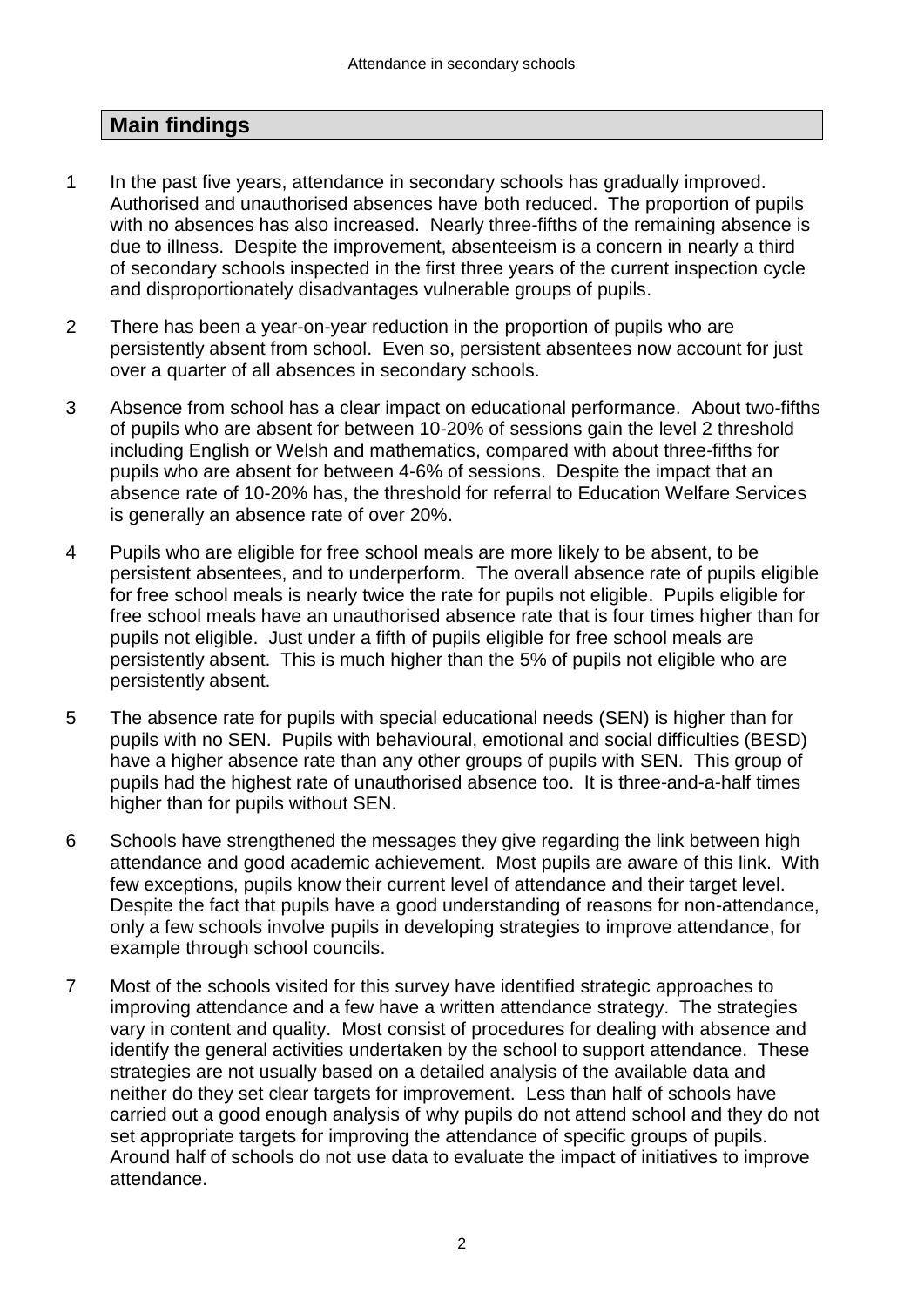- 8 With few exceptions, pupils know who to go to in school if they have a worry. Pupils appreciate the support they receive, for example from peer mentoring. Restorative practice, pupil support centres and nurture groups are used to good effect and have enabled more pupils to attend school more often. However, a few schools are not aware enough of the needs of a few pupils, such as those with caring responsibilities. In addition, staff lack up-to-date knowledge of some bullying-related issues or how to deal with them. This is also a finding of Estyn's 'Action on Bullying' report<sup>2</sup>.
- 9 The schools that are the most successful at improving attendance recognise that good teaching leads to greater pupil engagement. They identify and address shortcomings in teaching and offer a wide range of curriculum choices. They provide good support, guidance and mentoring for pupils. These schools have effective partnership arrangements with external agencies and services. However, around half of schools are not aware of relevant support services and initiatives, such as Families First, or how to access them. In a few schools, procedures for accessing services are too complicated, interventions take too long to get started, and schools are uncertain as to their impact.
- 10 Many schools have procedures for assigning the correct attendance codes. However, there remains variability in the use of the attendance codes. For example, 12% of unauthorised absences are categorised as "other unauthorised absence", where no attendance code or description can be used. In particular, in a few schools, there is uncertainty in applying the correct code for pupils that are educated otherwise than at school (EOTAS). As a result, it is possible for pupils to be recorded as present, even when they have actually failed to attend the EOTAS provision. This is a serious safeguarding concern, as these schools are unable to account for the whereabouts of their pupils.
- 11 There is also considerable variation in how the attendance of pupils educated off site and not dually registered (B code) and pupils that are dually registered and present at another school or pupil referral unit (D code) are recorded across Wales. In one consortium, the recorded use of the B code is 10 times higher than that of the local authority with the lowest recorded use. In another consortium, the use of the D code is 22 times higher than that of the lowest recording local authority. This highlights the fact that there are significant variations, across Wales and within consortia, regarding approaches taken and provision made for pupils that are educated away from school.
- 12 The extent to which senior managers and elected members from local authorities in Wales understand and discuss attendance at a corporate level varies between authorities. There are good examples where attendance is included in strategic plans that identify targets for attendance.
- 13 There are also good examples where local authorities and schools work well with other agencies. However, the extent and impact of multi-agency working in schools across Wales are too variable. The degree to which multi-agency approaches are effective is determined by the knowledge that schools have of these services, the willingness of schools to engage with them and the ability of school leaders to ensure that their schools are included in initiatives.

 2 <http://www.estyn.gov.uk/download/publication/315915.6/action-on-bullying-june-2014/>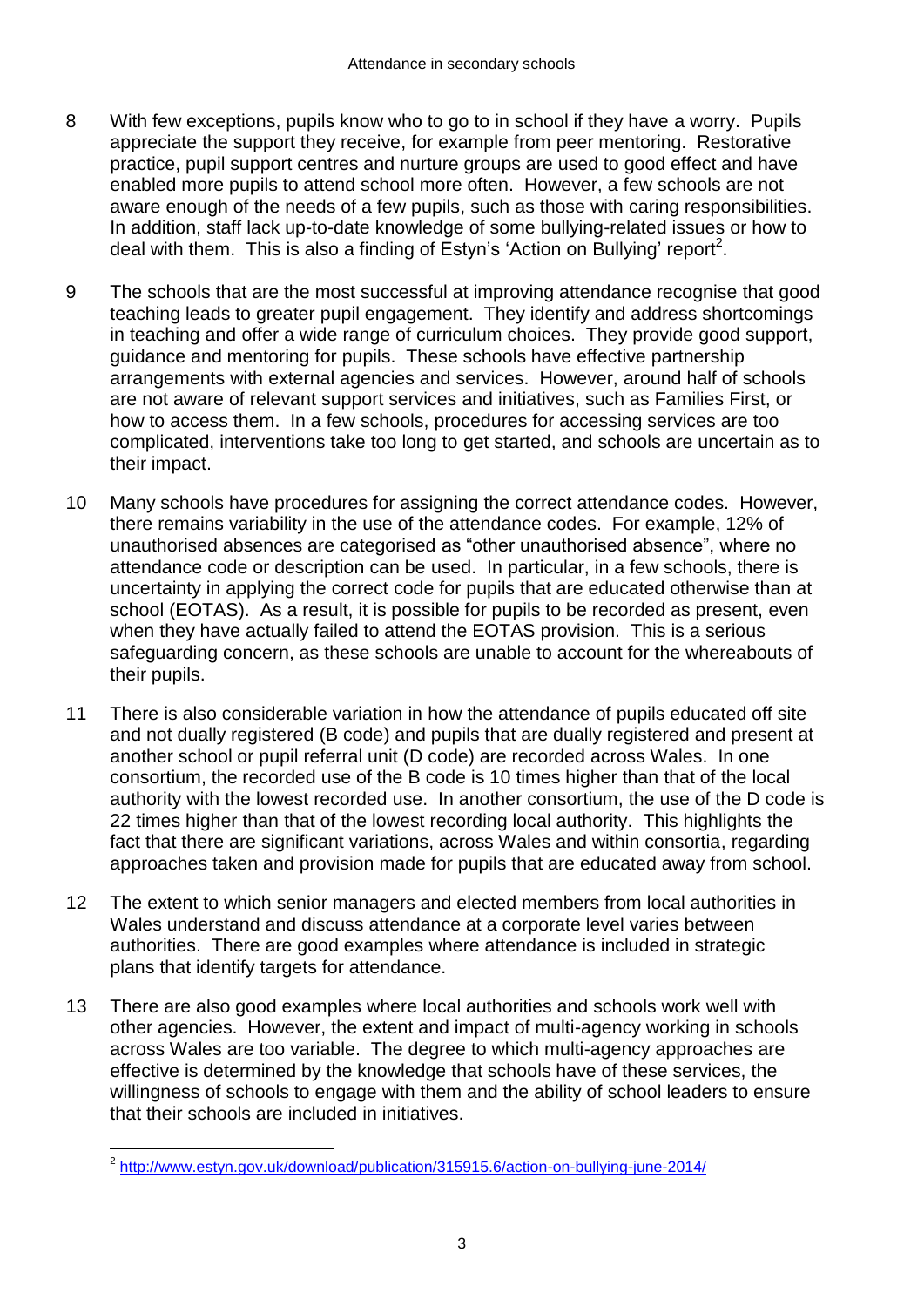- 14 A minority of schools do not understand what attendance data means to them. They need support to analyse data, identify main messages and determine appropriate actions. Not all schools know about the arrangements within their local authorities to access comparative data. In a few authorities, the data analysis provided for schools is of variable quality. Many schools are unaware of their local authority's approach to improving attendance and nearly all are unaware of the consortia attendance grant<sup>3</sup>.
- 15 Secondary schools that employ staff to improve the attendance of specific groups of pupils generally deploy them effectively. They build relationships with families and local communities and work with primary feeder schools to improve the attendance of pupils. However, there are too few training opportunities for staff who work with families and pupils with complex needs, and for those who work with families from different cultural backgrounds.
- 16 The role of education welfare services is not always clear in relation to regional consortia arrangements and there is sometimes a lack of co-ordination between school improvement services in consortia and the residual attendance and inclusion services in local authorities. School improvement services do not make full use of the knowledge of schools and families held by education welfare officers.
- 17 The development of the all Wales Attendance Analysis Framework and the inclusion of attendance data in school banding have both played an important role in raising attendance rates.

 $\overline{a}$ 

 $^3$  An £800,000 Welsh Government grant available over two years to regional consortia to work directly and jointly on attendance (see Appendix 2)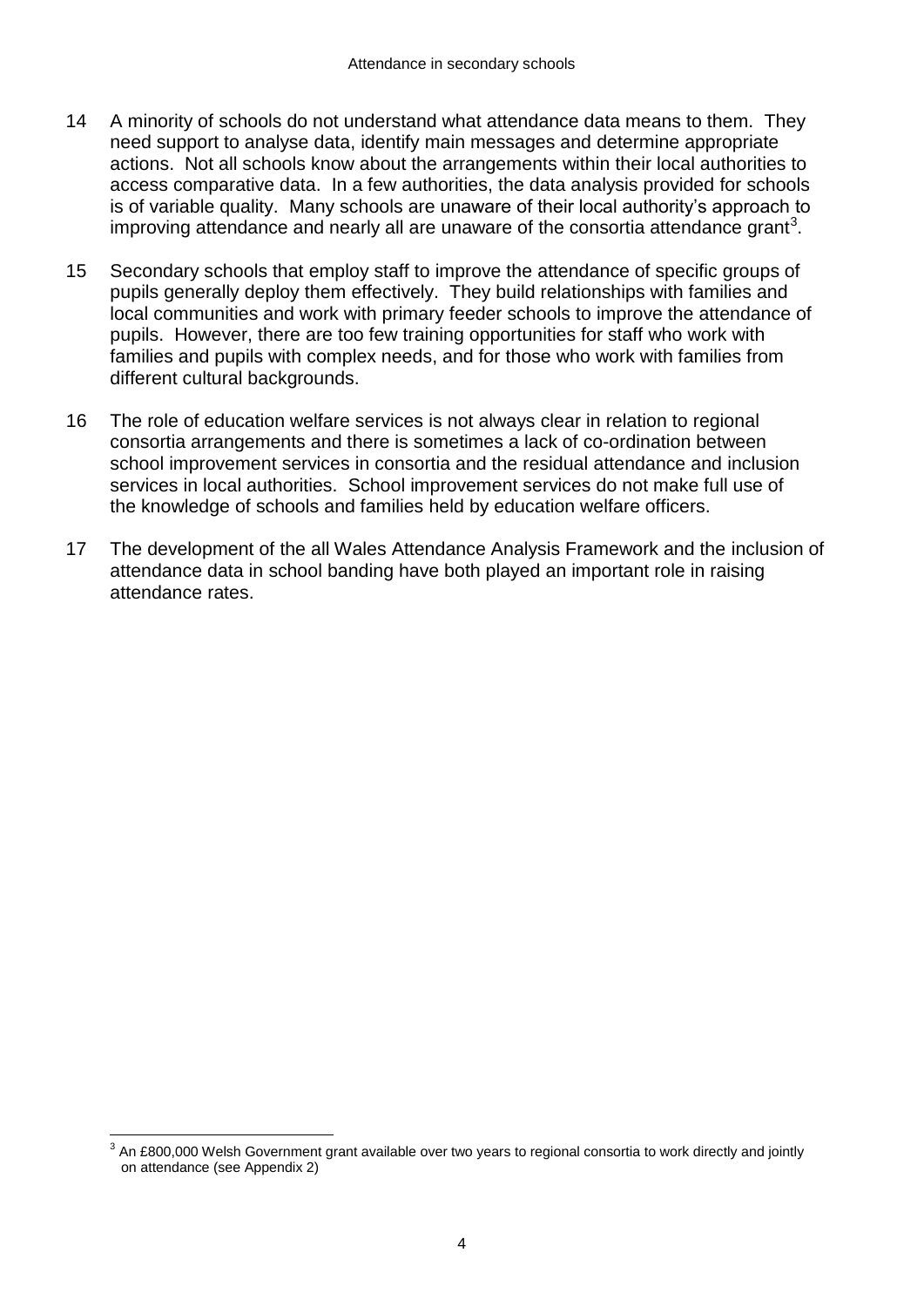#### **Recommendations**

#### **Schools should:**

- R1 make better use of attendance data to inform their approach to improving the attendance of pupils, particularly those from vulnerable groups, such as persistent absentees, pupils eligible for free school meals, and those with SEN;
- R2 improve teaching and the curriculum offer to maximise pupil engagement and explore approaches such as restorative practice, pupil support centres, peer mentoring and nurture groups;
- R3 strengthen links with external agencies or services that assist in engaging and supporting families;
- R4 engage more with pupils in developing the attendance policy or strategy, for example through school councils;
- R5 ensure that staff receive up-to-date training on issues such as bullying and the needs of vulnerable groups;
- R6 comply with the pupil registration regulations in accurately recording the attendance of pupils educated otherwise than at school and when removing pupils from the roll of the school; and
- R7 ensure that initiatives to improve attendance are thoroughly evaluated.

#### **Local authorities should:**

- R8 provide schools with training on understanding and analysing attendance data and clear guidance on the correct use of attendance codes;
- R9 analyse attendance patterns to inform a corporate strategy to improve the attendance of pupils, particularly those from vulnerable groups;
- R10 investigate and challenge the variation in the use of attendance codes;
- R11 improve the knowledge that schools have of relevant national priorities, initiatives and grants;
- R12 identify and share exemplar practice within and beyond consortia boundaries; and
- R13 ensure that school improvement services are aware of and use knowledge held by education welfare services.

#### **The Welsh Government should:**

- R14 provide clarity about the responsibility for attendance within local authorities and regional consortia; and
- R15 as part of the attendance analysis framework, continue to provide and publish comprehensive analyses of attendance data for local authorities and regional consortia.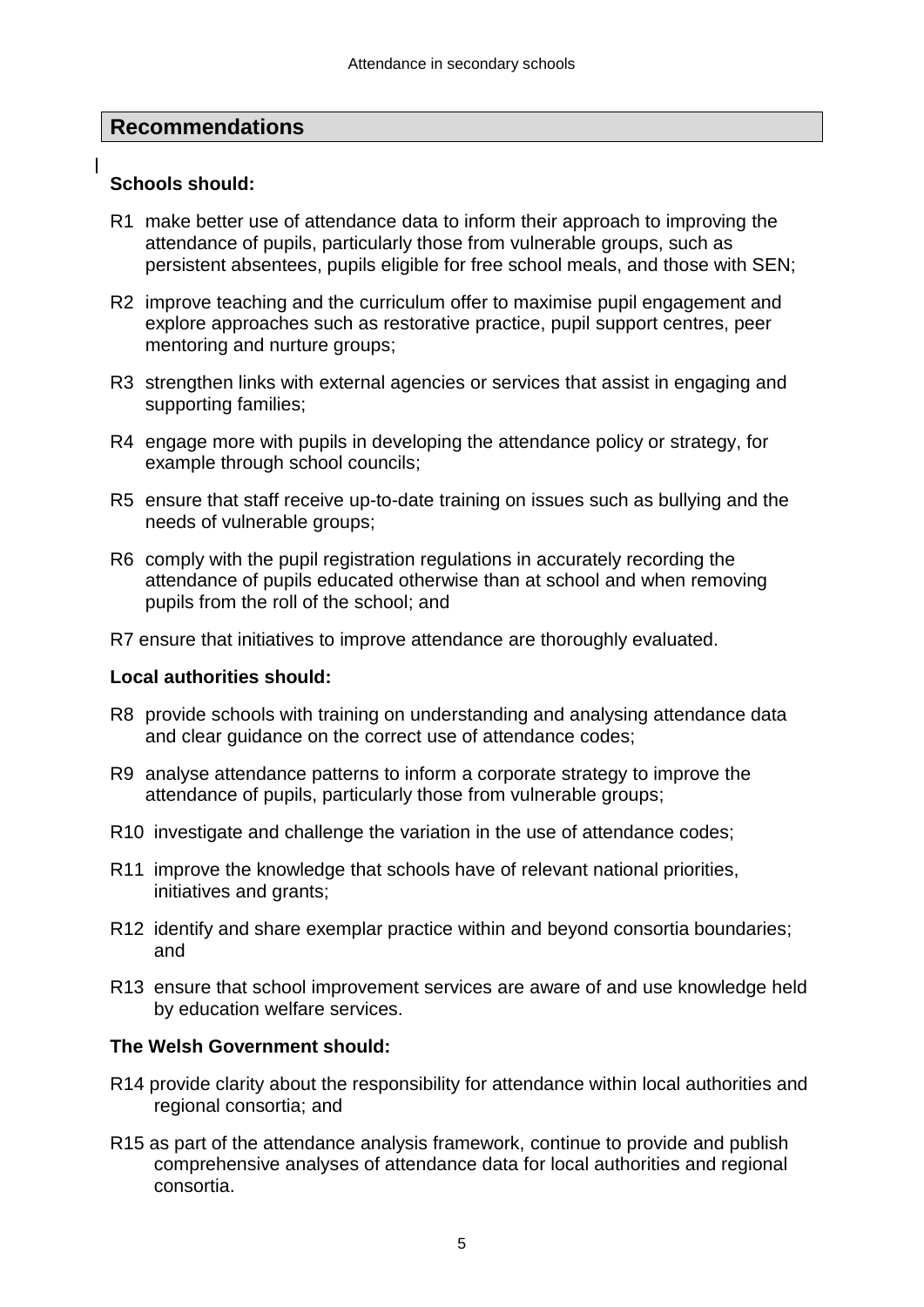#### **How good is secondary school attendance?**

#### **Overall attendance**

18 In recent years, there has been a gradual improvement in pupil attendance in secondary schools. The rate of both authorised and unauthorised absence has been decreasing. (See Figure 1.)

#### **Figure 1: Attendance and absence by pupils of compulsory school age in secondary schools in Wales (a)**

| Year    | Attendance | Overall<br>absence | Authorised<br>absence | Unauthorised absence |
|---------|------------|--------------------|-----------------------|----------------------|
| 2007/08 | 91.0%      | 9.0%               | 7.3%                  | 1.8%                 |
| 2008/09 | 91.0%      | 9.0%               | 7.3%                  | 1.7%                 |
| 2009/10 | 91.1%      | 8.9%               | 7.3%                  | 1.6%                 |
| 2010/11 | 91.4%      | 8.6%               | 7.1%                  | 1.5%                 |
| 2011/12 | 92.2%      | 7.8%               | 6.5%                  | 1.4%                 |
| 2012/13 | 92.6%      | 7.4%               | 6.1%                  | 1.3%                 |
|         |            |                    |                       | Source: Welsh        |

Government

(a) Data includes special and independent schools where provided.

19 The percentage of pupils with no absence from school has improved also (see Figure 2).





Source: Welsh Government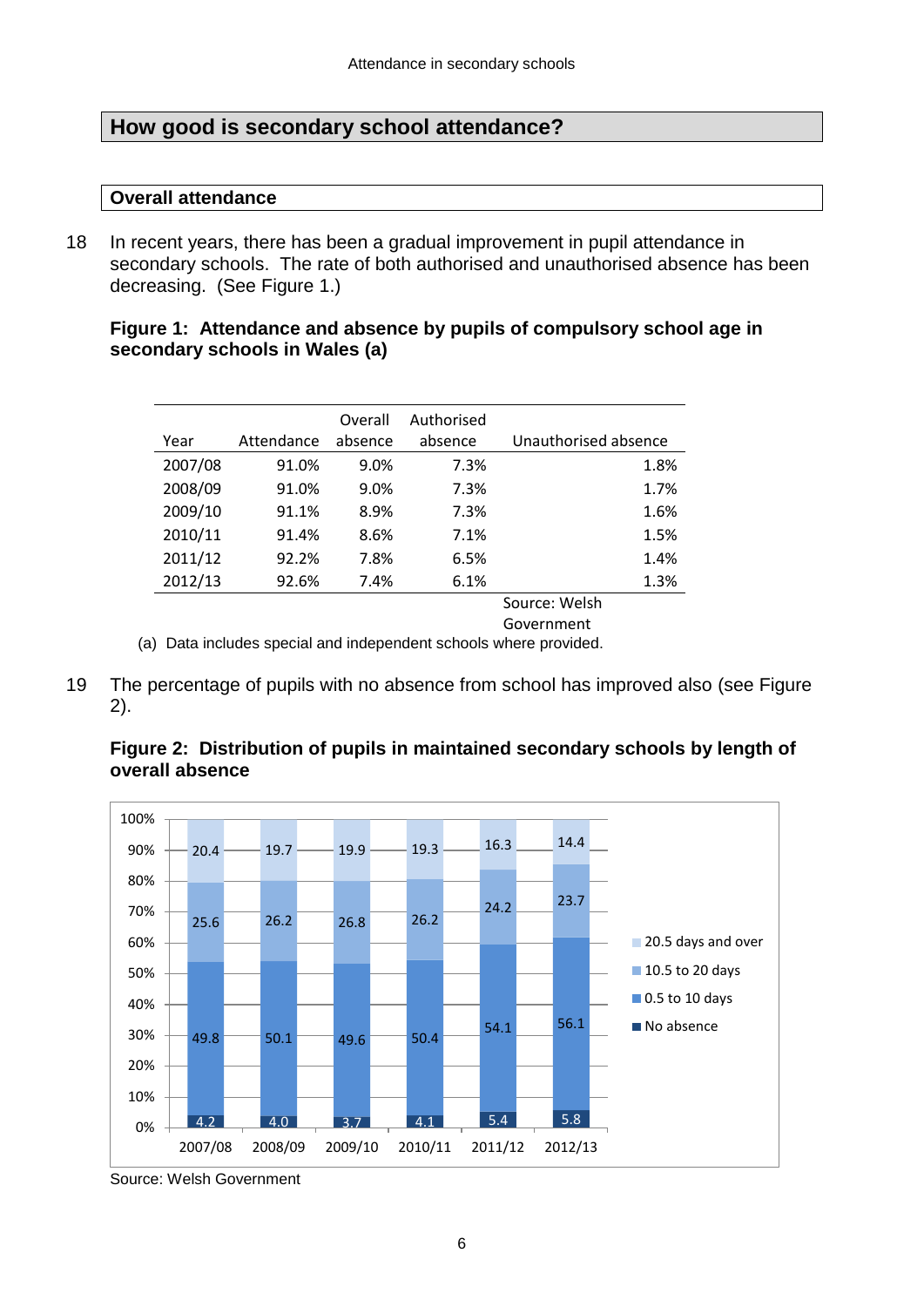- 20 There remains a large proportion of pupils in the longest category of absence, with 14.4% of pupils absent for 20.5 days or more, despite a six percentage point reduction in this figure between 2008-2013. Also, there has only been a slow rate of improvement in absences of between 10-20 days, with just under a quarter of pupils in this category. The percentage of pupils absent from school for between 0.5 to 10 days has been steadily increasing for the past few years (see Figure 2).
- 21 Despite the overall improvement in attendance, in 2012-2013 there was a 2.6 percentage point difference between the authority with the lowest rate of absence, Ceredigion at 6.4% and Blaenau Gwent, with the highest at 9% (see reference c in Appendix 6).
- 22 Nearly three-fifths of all absences from secondary schools were due to illness in 2012-2013. Taking holidays during term time accounted for 6.8% of absence. The unauthorised taking of holidays nearly doubled to 1.4%, compared with the previous year. This, in part, is because local authorities and schools have been more systematic in refusing to authorise the taking of holidays during term time, although The Education (Pupil Registration) (Wales) Regulations 2010 (see reference v in Appendix 6) provides headteachers with the discretion to allow up to 10 days leave. There has been little change in the past two years (see Figure 10 in Appendix 5) in the overall proportion of pupils taking holidays in term time.

#### **Persistent absenteeism**

- 23 Pupils are considered persistent absentees if they are absent from school for at least 20% of the half-day sessions that schools are open, not including inset days.
- 24 In recent years, there has been a year-on-year reduction in the proportion of pupils that are persistently absent. In 2007-2008, 10% of secondary aged pupils were persistently absent. This has reduced to 6.2% by 2012-2013 (see Figure 3). However, the 6.2% of persistent absentees in 2012-2013 account for just over a quarter of absences in secondary schools (see reference c in Appendix 6).

**Figure 3: Percentage of pupils (compulsory school age) who were persistent absentees from maintained secondary schools (a)**



Source: Welsh Government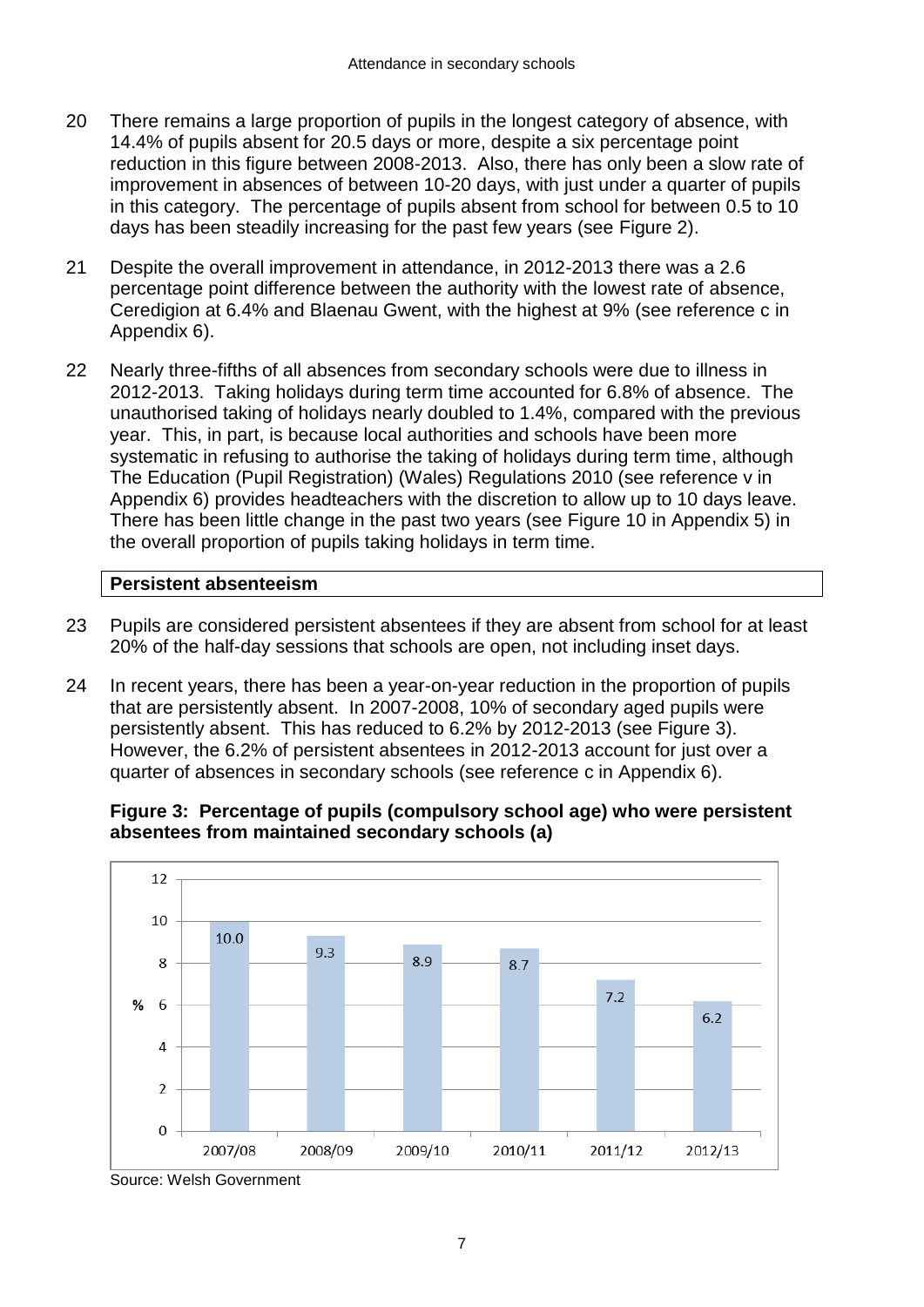- 25 There is a link between pupil age and persistent absence. The percentage of pupils who are persistently absent increased from 3.8% in Year 7 to 11% in Year 11 and over, in 2011-2012 (see reference a in Appendix 6).
- 26 Pupils from white ethnic backgrounds have a higher percentage of persistent absentees and overall absence rate than any other broad ethnic group (see reference a in Appendix 6).
- 27 Of all pupils known to be eligible for free school meals, 18% were persistent absentees. The corresponding figure for pupils not eligible for free school meals was 4.9% (see reference a in Appendix 6).
- 28 Thirteen per cent of pupils with SEN are persistently absent from school; this is more than double the rate for pupils with no SEN (see reference a in Appendix 6).
- 29 There is considerable variation across Wales in the percentage of secondary school aged children that are persistent absentees. This ranged from 3.2% in Ceredigion to 10% in Rhondda Cynon Taf in 2011-2012 (see reference a in Appendix 6). In 2011-2012, in the local authority with the highest rate of persistent absenteeism, 35% of all absence was due to the pupils that were absent for 20% or more. This compares with 14% of all absences in the local authority with the lowest rate of persistent absenteeism (see reference d in Appendix 6).

|  | Figure 4: Twenty per cent absence over five school years |  |
|--|----------------------------------------------------------|--|
|  |                                                          |  |

| 80% attendance equates to   1 day absent per week |                                                                 |
|---------------------------------------------------|-----------------------------------------------------------------|
|                                                   | $=$ 6 days absence per $\frac{1}{2}$ term                       |
|                                                   | $=$ 12 days absence every term                                  |
|                                                   | $=$ 36 days absence every year                                  |
|                                                   | $=$ 180 days absence in 5 years                                 |
|                                                   | $=$ Nearly one year of secondary schooling lost through absence |

#### **Attendance and attainment**

 $\overline{a}$ 

- 30 Absence from school has a clear impact on educational performance. Attainment decreases as absence increases. At key stage 3, in 2013, 86% of pupils that had missed up to 4% of sessions achieved the core subject indicator  $(CSI)^4$ . Only a half of pupils that are absent for between 20-30% of sessions achieve the CSI. Those pupils that miss over half of all sessions have the lowest attainment levels – just under a fifth achieves the CSI.
- 31 The negative impact of absence on attainment continues for pupils in key stage 4. In 2013, 68% of pupils with absences up to 4% achieved the level 2 threshold including English or Welsh first language and mathematics. This compares with only 37% for pupils that were absent for between 10-20% of sessions and 4% for pupils who miss over half of all sessions (see Figure 5).

<sup>&</sup>lt;sup>4</sup> The core subject indicator represents the percentage of pupils achieving the expected level, or above, in English or Welsh (first language), mathematics and science in combination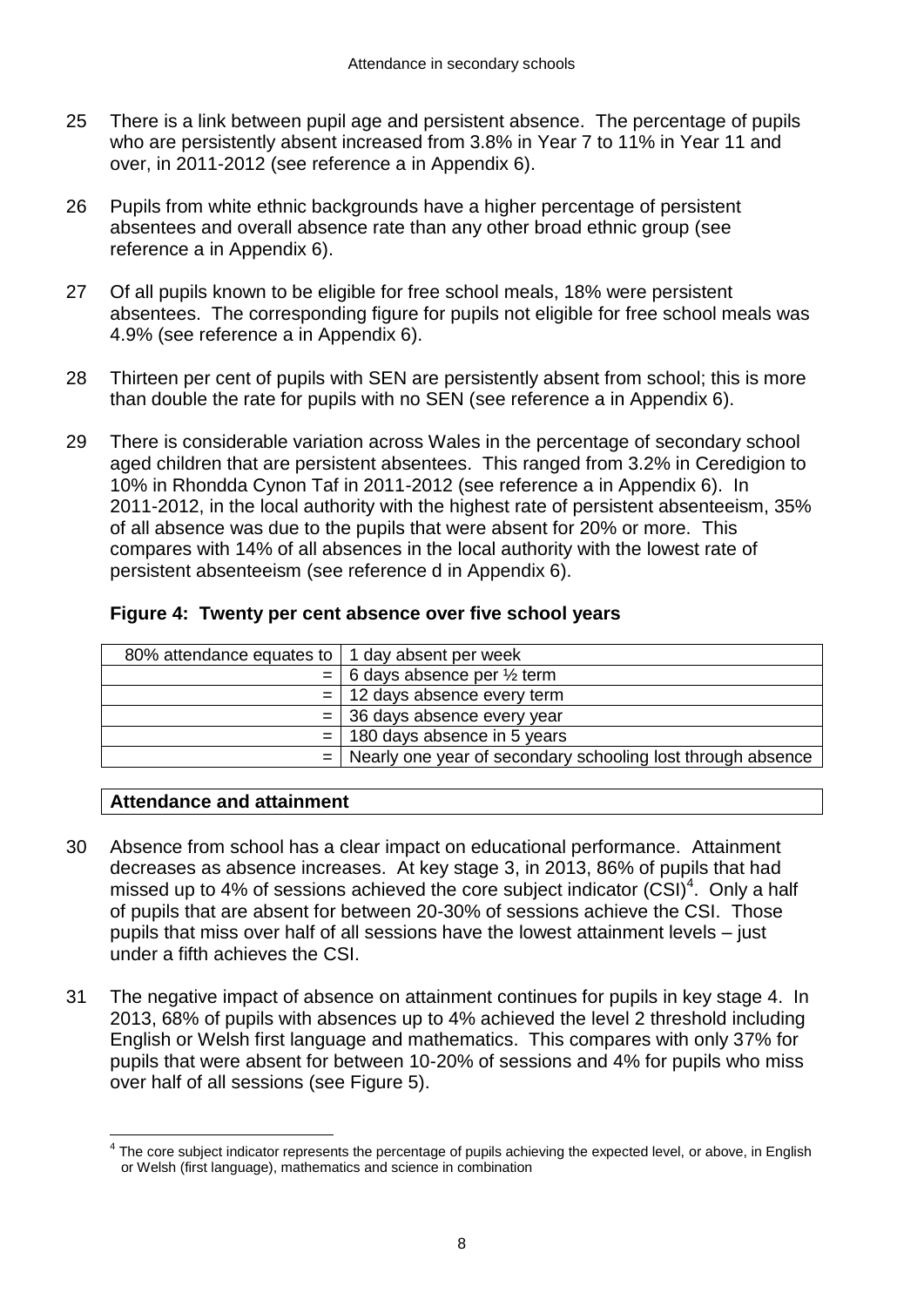



Source: Welsh Government

#### **Pupils eligible for free school meals**

- 32 There is a strong link between poverty and low educational attainment. In general, pupils from poorer families do not achieve as well as their peers. Estyn's reports on tackling poverty have also shown that pupils who are eligible for free school meals perform significantly less well than those not eligible.
- 33 In 2013, 16.2% of all secondary school pupils were eligible for free school meals. This represents a slight increase on the previous year. Overall, the rate has increased by 1.4 percentage points since 2009 (see reference f, Appendix 6).
- 34 In 2013, 26% of pupils eligible for free school meals achieved the level 2 threshold including English or Welsh and mathematics. The corresponding figure for pupils not eligible for free school meals was 59%, a gap of 33 percentage points. This gap has remained at a similar level since 2010 (see Figure 12, Appendix 5).
- 35 There is also a strong relationship between the proportion of pupils eligible for free school meals and absenteeism. Pupils eligible for free school meals have a higher rate of authorised absence and unauthorised absence (see Figure 6).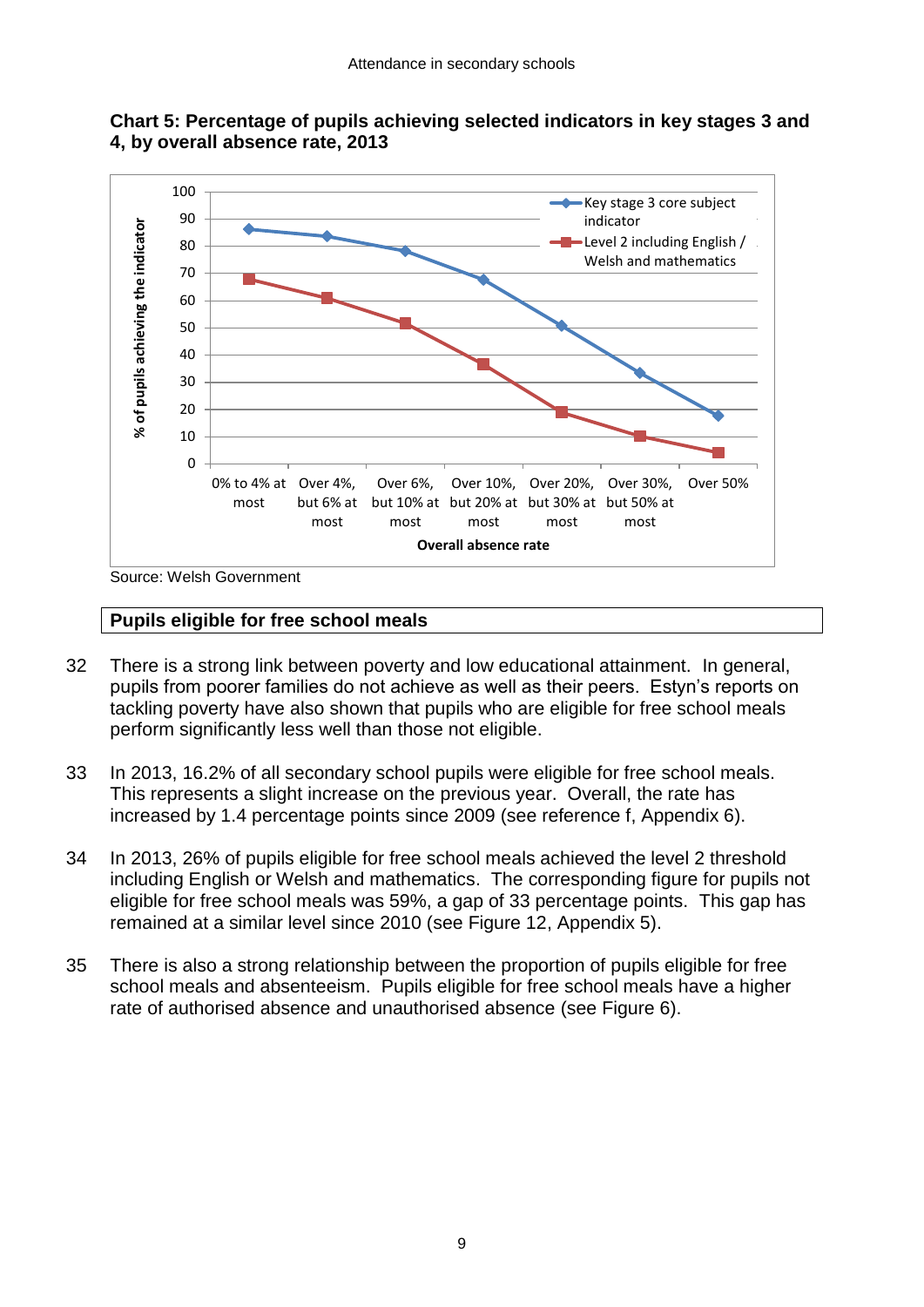



#### **Pupils with special educational needs**

36 In 2013, 22% of secondary school pupils had a special educational need (see Figure 16 in Appendix 5). The absence rate for pupils across all SEN statuses<sup>5</sup> is higher than for pupils with no SEN. However, overall and unauthorised absence has been decreasing for all SEN statuses since 2008-2009 (see Figure 7). Pupils at school action plus had a higher rate of overall absence than any other SEN status.

#### **Figure 7: Absenteeism by pupils of compulsory school age in maintained secondary schools, by special educational need status**

| $10$ VVC an appoince      |           |           |           |           |
|---------------------------|-----------|-----------|-----------|-----------|
|                           | 2008-2009 | 2009-2010 | 2010-2011 | 2011-2012 |
| <b>Statement of SEN</b>   | $10.7\%$  | 10.6%     | $10.4\%$  | 9.3%      |
| <b>School Action Plus</b> | 12.7%     | 12.7%     | 12.6%     | 11.5%     |
| <b>School Action</b>      | 11.2%     | 11.1%     | 10.7%     | 9.7%      |
| <b>No identified SEN</b>  | 8.3%      | 8.1%      | 7.8%      | 7.1%      |

#### **% overall absence**

 $\overline{a}$ 

Source: Welsh Government

37 Pupils with behavioural, emotional and social difficulties (BESD) have a higher absence rate than other groups of pupils with SEN. The unauthorised absence rate for these pupils is nearly four times higher than for pupils without an SEN (see Figures 14 and 15, Appendix 5).

<sup>&</sup>lt;sup>5</sup> School Action, School Action Plus and Statemented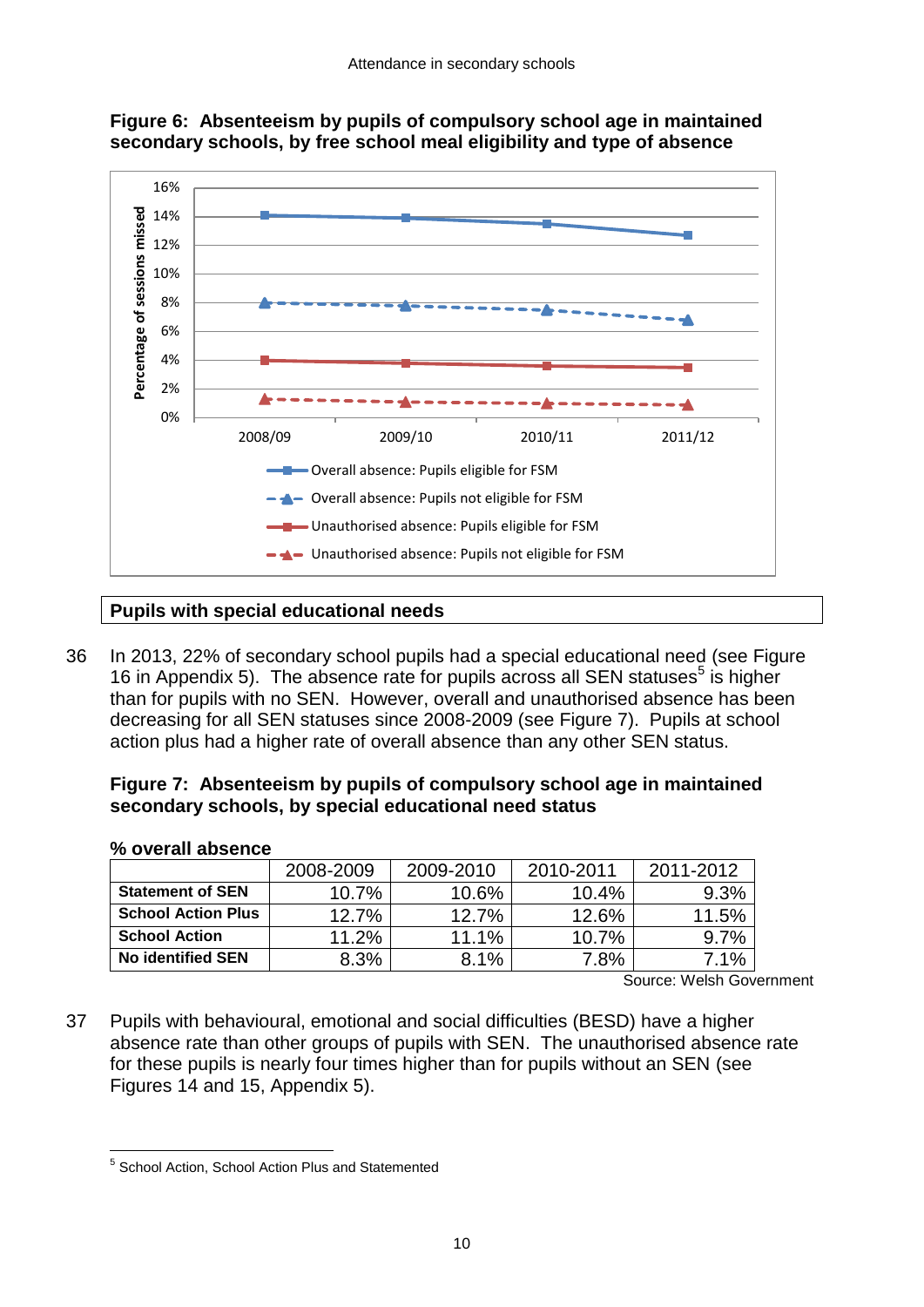38 Those pupils with profound and multiple learning difficulties, dyscalculia, dyspraxia, autistic spectrum disorders, hearing impairment and multi-sensory impairment had unauthorised absence rates below those of pupils with no special educational need (see Figure 15, Appendix 5).

#### **Provision and support to improve attendance**

#### **School-based approaches**

- 39 The reasons that pupils do not attend school are often not simple. Previous Estyn reports<sup>67</sup> have highlighted the fact that certain groups of pupils, for example those eligible for free school meals and those with SEN, are more likely to be absent from school than others. Schools that have a good understanding of the needs of all their pupils and their backgrounds are more effective in putting into place strategies to encourage their attendance.
- 40 The schools that are best at improving and maintaining high levels of attendance set ambitious targets for attendance. These are clearly understood and all staff are aware of their role in promoting attendance. Attendance is discussed regularly at staff meetings. Schools use their data well and ensure that sensitive and timely support is provided. They offer customised care, support and guidance to pupils.
- 41 These schools have strong leadership and a positive, inclusive ethos. Senior managers recognise the links between good quality teaching and pupil engagement. They have identified and addressed shortcomings in teaching. They also have a wide range of curriculum choices, and provide good guidance and mentoring to pupils. Pupils that are more vulnerable receive individual and group support in pupil support centres or nurture groups (see Glossary). Pupils have access to counselling and staff make referrals to health services where appropriate.
- 42 These schools are consistent in the messages they give to pupils, parents and staff about the importance of attendance. They explain the impact of non-attendance on pupil attainment and the consequences for parents of pupils' non-attendance. These messages are reinforced regularly for pupils and parents. A few schools identify members of senior management to mentor pupils whose absence has been a cause for concern. Pupils also value the support and counsel that other, generally older, pupils provide through peer-mentoring programmes.
- 43 Nearly all schools visited make good use of pastoral staff to ascertain and understand reasons for pupil absence. Concerns about bullying, parentally-condoned absences, and the distance of travel to school are common reasons given for absence. Around half of the schools visited have used their

 6 [http://www.estyn.gov.uk/download/publication/296942.1/working-together-to-tackle-the-impact-of-poverty-on](http://www.estyn.gov.uk/download/publication/296942.1/working-together-to-tackle-the-impact-of-poverty-on-educational-achievement-december-2013)[educational-achievement-december-2013](http://www.estyn.gov.uk/download/publication/296942.1/working-together-to-tackle-the-impact-of-poverty-on-educational-achievement-december-2013)

<sup>&</sup>lt;sup>7</sup> [http://www.estyn.gov.uk/download/publication/259977.9/effective-practice-in-tackling-poverty-and-disadvantage](http://www.estyn.gov.uk/download/publication/259977.9/effective-practice-in-tackling-poverty-and-disadvantage-in-schools-november-2012/)[in-schools-november-2012/](http://www.estyn.gov.uk/download/publication/259977.9/effective-practice-in-tackling-poverty-and-disadvantage-in-schools-november-2012/)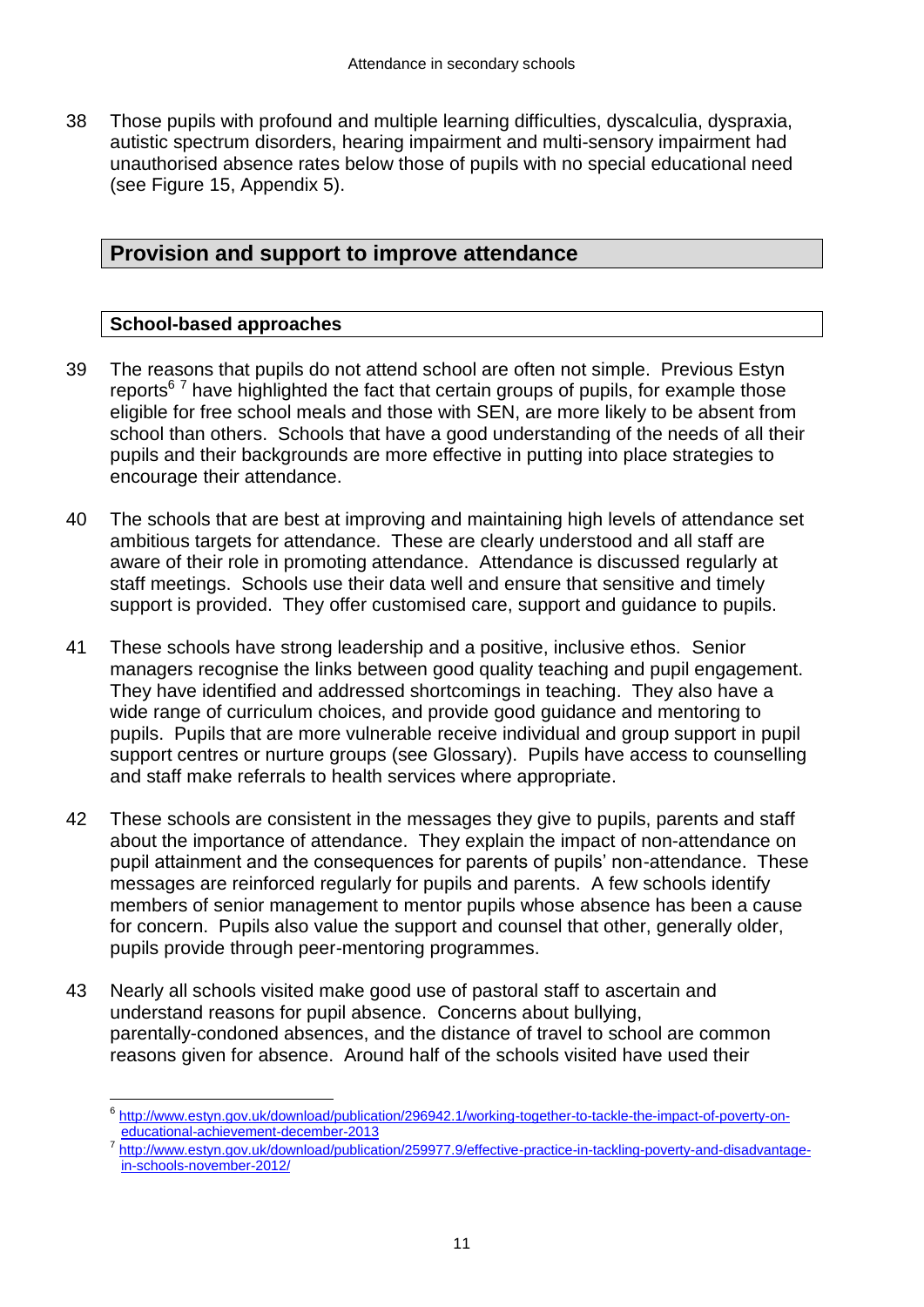understanding of why pupils are absent to tackle these concerns directly. As a result, these schools have developed initiatives and programmes such as restorative practice, peer mentoring, (see Glossary) breakfast clubs and school transport improvement.

- 44 For example, St Joseph's Catholic and Anglican High School in Wrexham identified that Portuguese pupils were often absent. Pupils and parents appeared not to value the education provided. The school then introduced early entry for GCSE Portuguese, which gave the Portuguese pupils an early experience of success, which they valued. This initiative also helped the school to gain the support of parents in developing a positive attitude towards attendance and school.
- 45 For a very few pupils, the high expectations placed on them by themselves and by others contributes to their non-attendance. Most pupils recognise the importance of homework. However, the ad-hoc nature with which homework is planned by schools adds to the pressure that a few older pupils experience and they feel unable to cope.
- 46 Most pupils can identify the range of support systems in place in school. Nearly all of the pupils that inspectors spoke to during visits stated that they knew whom to go to if they had a worry. Pupils report that "staff go out of their way" to help. There are good examples where pupils receive individual support from teachers to help them to catch up on missed work. The provision of lunch-time and homework clubs and staff mentoring assist pupils in this.
- 47 Pupil support centres and nurture groups are used to good effect and have enabled pupils to attend school more often. These vulnerable pupils receive high levels of support. In addition to attending lessons, staff work on developing pupils' self-esteem and often advocate on their behalf. Peer-mentoring programmes are used effectively in the majority of schools.
- 48 Many schools have developed effective relationships with parents. Where these are most effective, schools have created a strong sense of community that values the views and contributions parents make. Schools build trust with their parents early on and have open and honest communications with them. However, a few schools do not engage with families as well as they could. They are not sufficiently aware of the family circumstances of its pupils.
- 49 Opportunities to develop staff understanding of the issues affecting pupils outside the school environment are generally too limited. As a result, staff do not always have an appropriate understanding or appreciation of these issues, for example those pupils with caring responsibilities. As a result, the support pupils receive from school staff is not always tailored well enough to their needs.

#### **Pupil engagement**

50 In schools where attendance is good or better, pupils generally have mature attitudes to learning and are supportive of one another. Generally, there are well-understood strategies for dealing with bullying. Older pupils provide good role models and schools have effective mentoring schemes. Pupils feel valued by the school. Their views are listened to and they are involved in decisions that affect them. They have a clear understanding of their role within school and the wider community.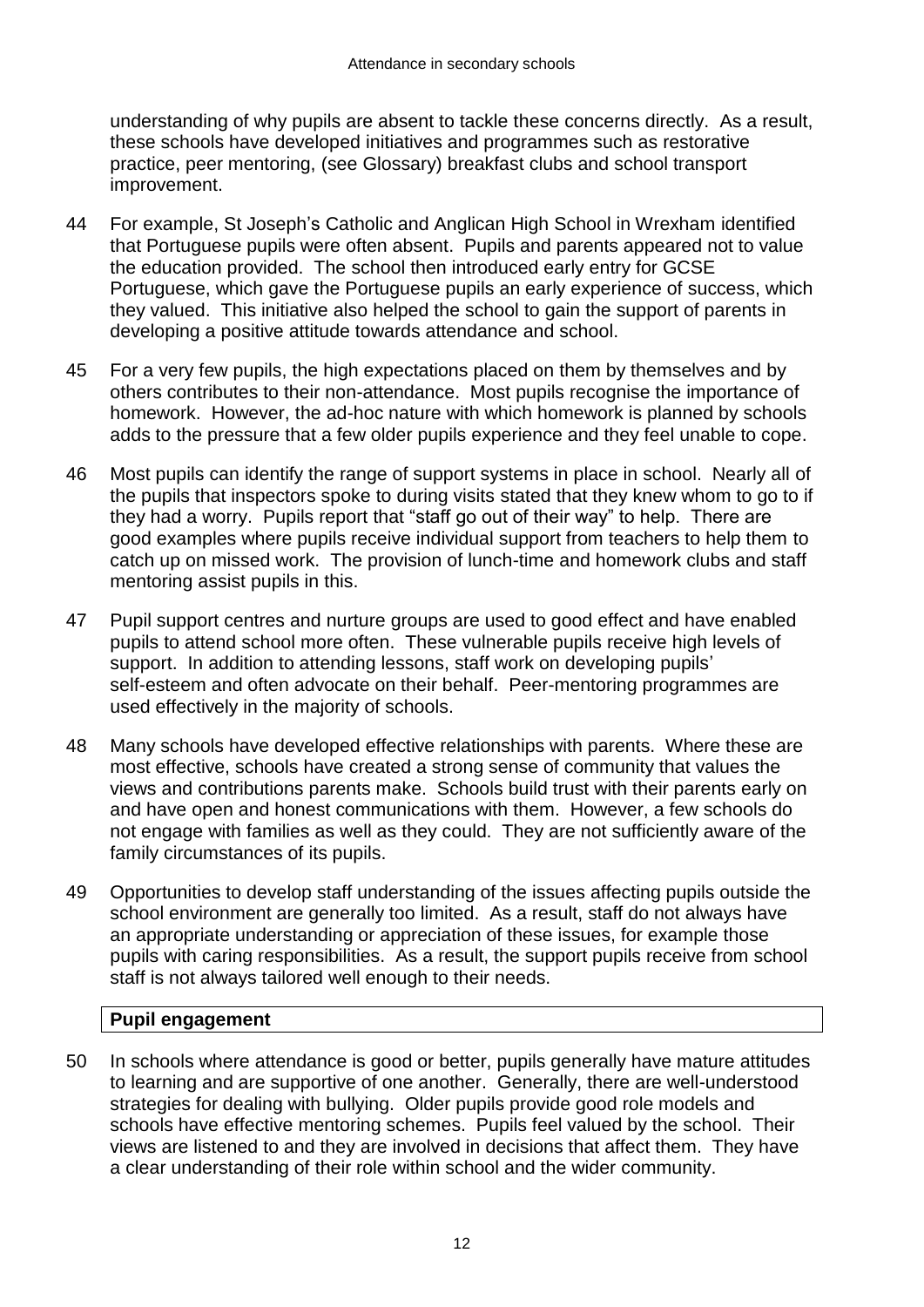- 51 Most pupils have a good understanding of the importance of attendance and many schools have made the links between attendance and attainment very clear. Pupils know these well. In a few schools, for example St Cyres in Penarth and Cardiff High School, pupils know their current attendance percentage. Pupils at St Joseph's Catholic and Anglican High School know their class and year attendance targets and the impact that pupil absence has on these.
- 52 In a few of the schools visited, a few pupils identified the threat of court action against their parents as the reason for improving their attendance. These pupils generally had histories of very low attendance and schools had difficulties in engaging with the families. As a result or their low attendance, they were in receipt of high levels of daily support.
- 53 Nearly all pupils are clear about why they think pupils absent themselves from school. Reasons given by pupils include:
	- disengagement from the curriculum;
	- poor relationships with teachers:
	- parental disengagement;
	- bullying; and
	- the high expectations that pupils place on themselves, and those from parents and teachers.
- 54 Most pupils feel that staff address issues of bullying well. However, a few pupils say that school staff lack knowledge of bullying-related issues and are not sufficiently aware of how to deal with them.
- 55 In spite of the fact that pupils understand the reasons for non-attendance, only a few schools have formally engaged with pupils through their school councils to develop strategies to improve attendance. In a few schools, pupils are not aware of the existence of the school council and in a very few schools, the school councils are considered by pupils to be ineffective and unrepresentative. Understanding why a certain group of pupils did not attend allowed Cathays High School to address the issue.

#### **Addressing the needs of pupils from the Czech and Slovak Roma community in Cathays High School, Cardiff**

#### **Context**

Cathays High School is a multi-cultural 11-19 secondary school, close to Cardiff city centre. Thirty-seven per cent of pupils are eligible for free school meals and 38% of pupils have special educational needs. Over 50 languages are spoken within the community, often as the first language at home. Around 60 different minority ethnic groups are represented in the school. A significant number of pupils leave during the school year to return to their home country.

The number of pupils from the Czech and Slovak community has increased from 45 (December 2011) to 103 (January 2014). Many had low levels of school attendance in their homeland; a minority had not attended school at all.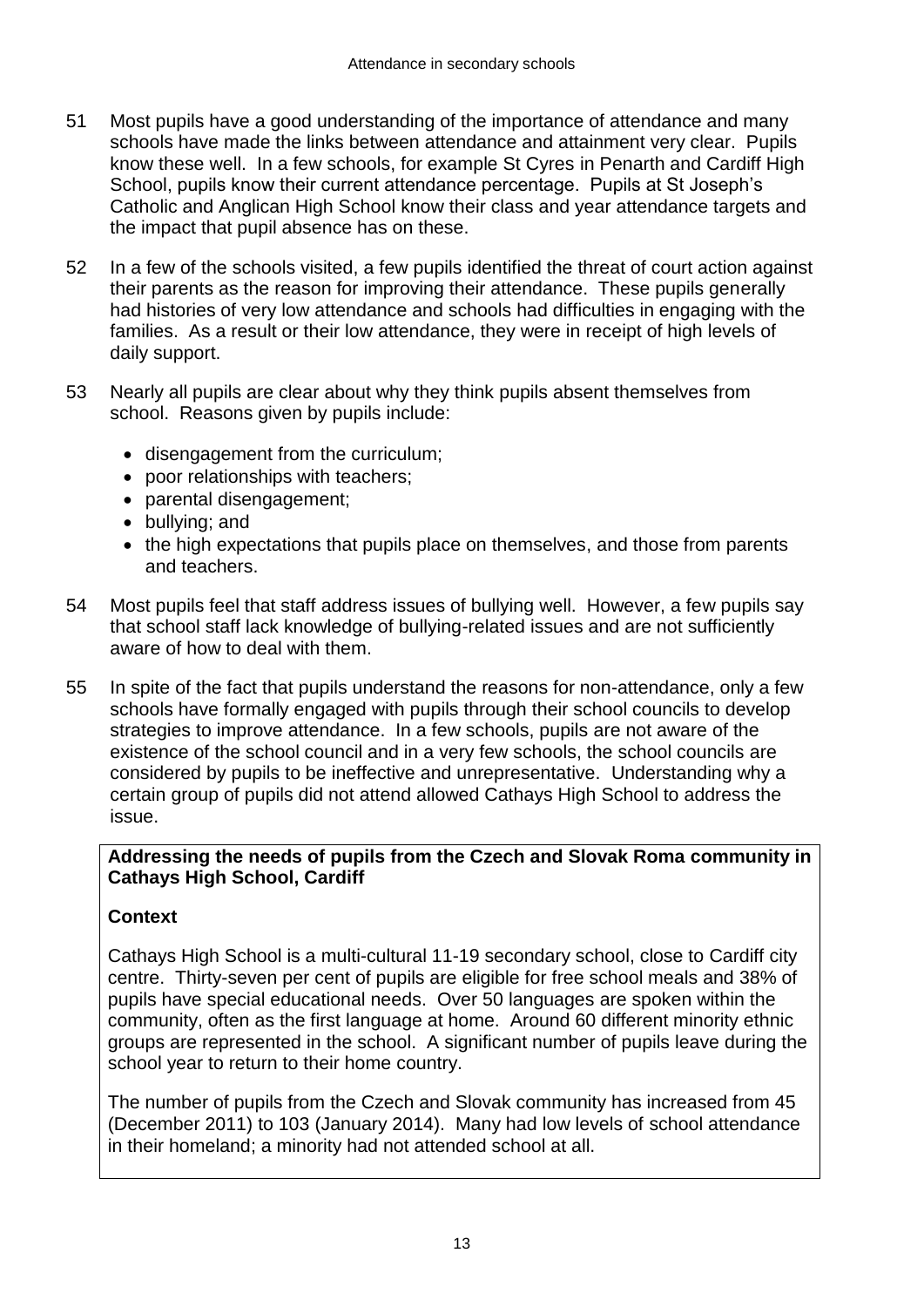#### **Strategy**

The main areas of focus for the strategy are to:

- improve the school's engagement with the parents from the Czech and Slovak community;
- reduce issues related to bullying and discrimination against pupils from the Czech and Slovak Roma community;
- improve the self-esteem of pupils from this community through engaging pupil voice and increasing engagement in curricular and extra-curricular opportunities; and
- improve the basic literacy skills of pupils from the Czech and Slovak Roma community.

#### **Actions**

The school identified the need to adapt its approach to engaging with the community Initially a volunteer from the Czech and Slovak Roma community was appointed. As a result of the success of this role, the school created and Inclusion and Wellbeing Officer (IWBO), specifically to act as a link between the school and the Czech Roma community. In addition to making contacts and building links in the community, the IWBO supports pupil wellbeing including attendance, punctuality and behaviour.

School managers and the IWBO met groups of families to discuss school expectations and to listen to concerns. The school acted on these discussions, with the result that:

- the school gave support to parents to attend parents' evenings and other school events;
- families met with the IWBO at the school gate before the start of school;
- key documents were translated;
- there was improved identification of and provision for learning needs e.g. for literacy, family literacy sessions, and liaison with partner primary schools on family groups to be targeted; and
- there was an increase in numbers of children from these communities engaging in extra-curricular activities.

All of these actions have resulted in parents being more comfortable in visiting school and speaking to staff.

#### **Outcomes for Czech Roma pupils**

Attendance has increased from 69.96% (2011-2012) to 87.34% (October 2012-2013). For the first time, none of the group left without a recognised qualification. A third of pupils achieved the Level 1 threshold and 83% attained GCSE qualifications. The number of pupils progressing into further education has also improved**.**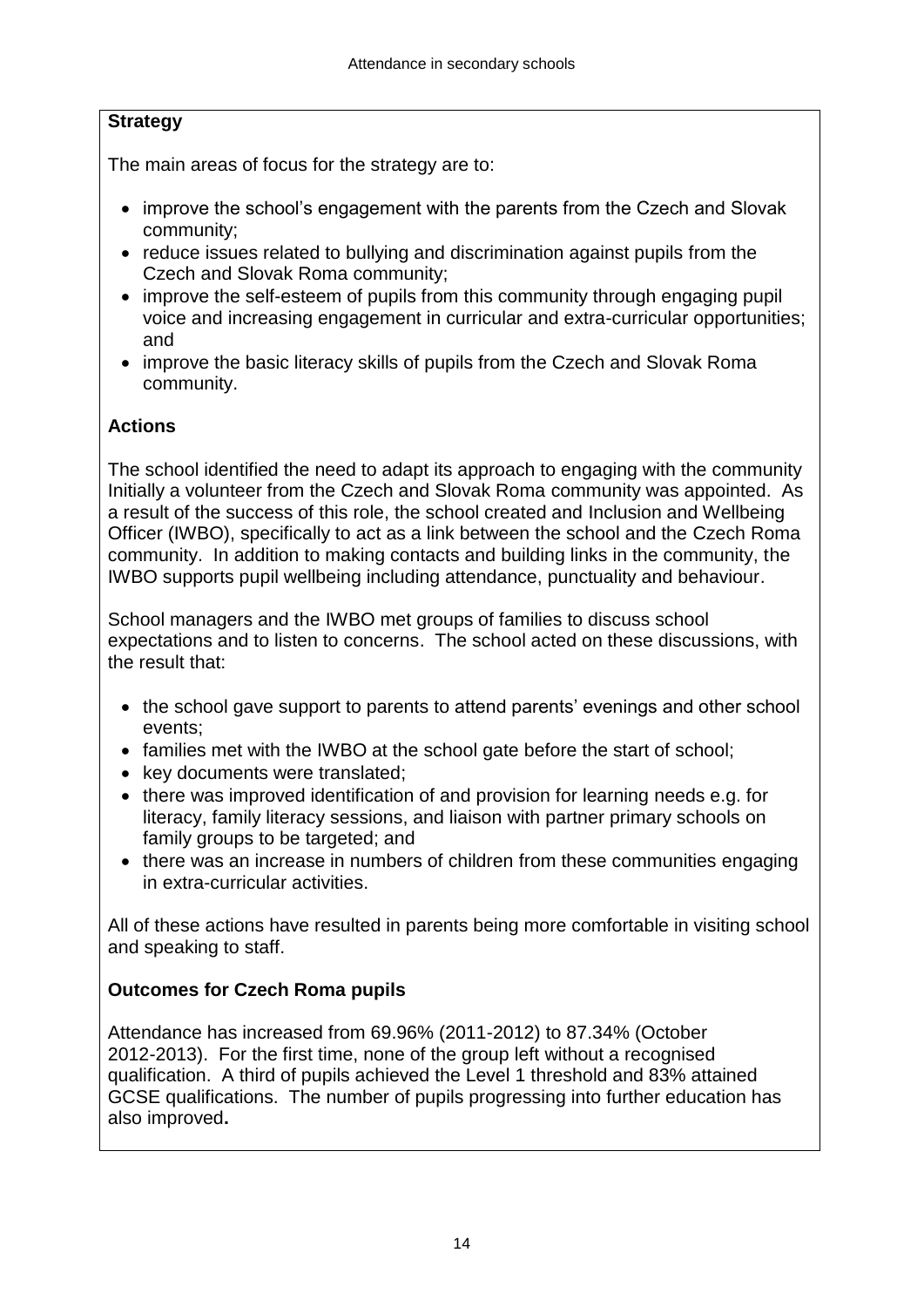#### **Working with other agencies**

- 56 The three local authorities visited as part of the survey recognise the importance of working with other partners to support families to improve the attendance and attainment of pupils. There are strong and effective links between the local authority, schools and other agencies, particularly in improving the attendance of hard-to-reach pupils. However, the extent and impact of multi-agency working in schools across Wales are too variable. The degree to which multi-agency approaches support schools effectively is determined by the knowledge that schools have of their services, the willingness of schools to engage with them and the ability of school leaders to ensure that their schools are included in initiatives.
- 57 There are good examples of multi-agency working. In Denbighshire, each secondary school has a multi-agency panel that oversees attendance and safequarding issues. As a result, the authority is able to work with its partners to target resources. In Cardiff, members of the education welfare service and headteachers attend neighbourhood management groups. These groups organised across six localities in the city, share local intelligence on neighbourhoods. Each area has an agreed action plan that is relevant to the needs of the community. Plans have actions relating to education and school attendance. Because of the collaboration between agencies, there is an improved awareness and understanding of their respective roles.
- 58 Ebbw Fawr Learning Community in Blaenau Gwent has worked with Communities First to help to improve the attendance of identified groups of pupils eligible for free school meals. Communities First has provided funding for a breakfast club close to the pupil's homes. Pupils are transported to school from the breakfast club. As a result, there has been an improvement in the attendance of half of the targeted group.
- 59 Another example of effective multi-agency working is in Bryn Elian High School in Conwy where the local authority's parenting officer, school based counsellor, education social worker for primary schools, school nurse and careers officer are all based at the school. As a result, the school, together with the local authority and other partners, has developed an integrated approach that has led to some improvement in pupils' attendance. For example, in the school overall attendance has improved by 0.9 percentage points over a four-year period (2008-2012). The absence rate for pupils that are persistently absent has reduced by 10.3 percentage points and there has been a 2.7 percentage point improvement for pupils that are persistently absent.
- 60 Conwy local authority secured the services of a health professional to address issues of absence due to medical reasons.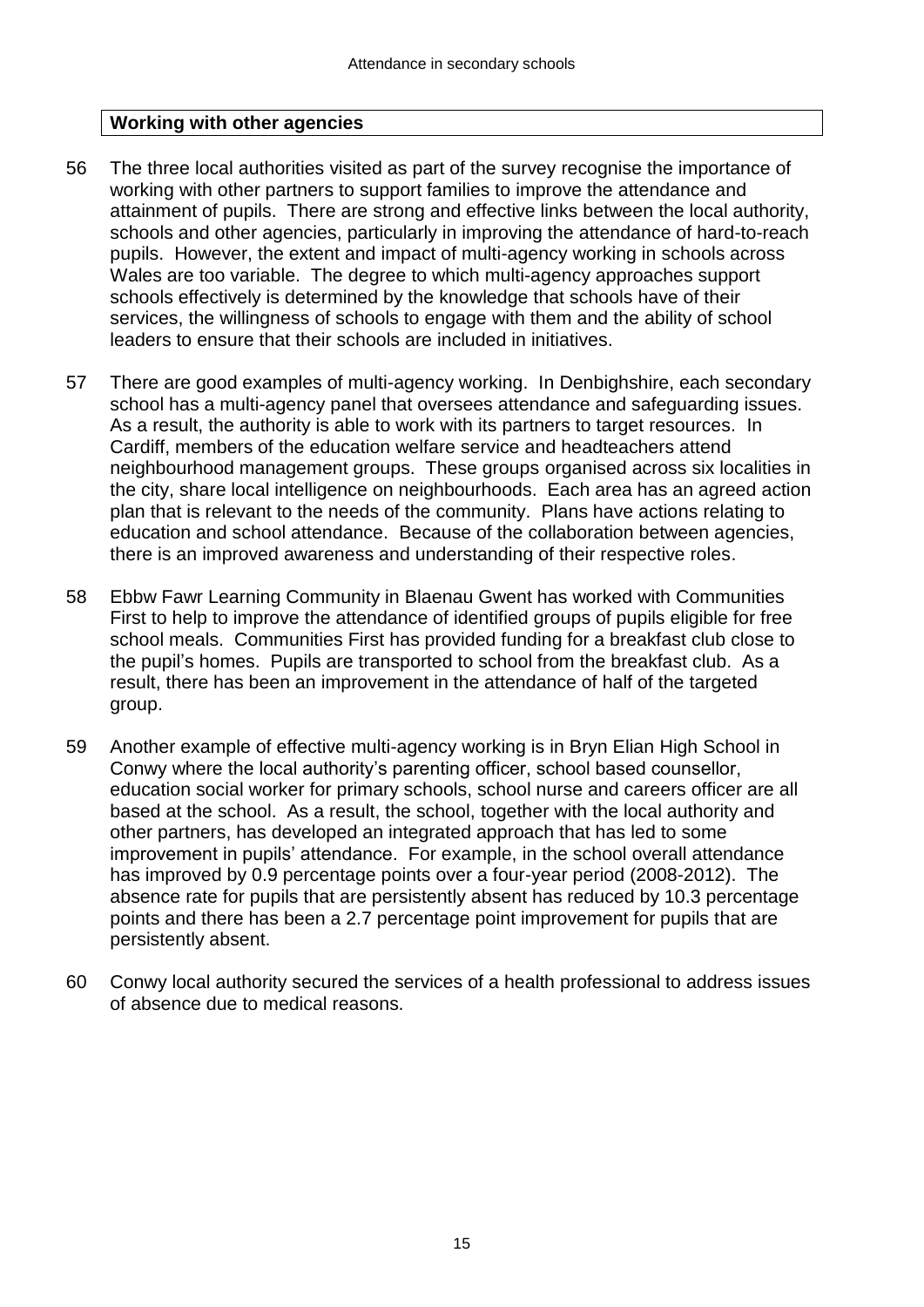**Conwy local authority** – **improving the attendance of pupils absent for medical reasons**

#### **Strategy**

The local authority attendance strategy has been in place since 2006. The practical support provided to schools has had an impact on improving attendance levels in the authority.

As part of the strategy, all secondary school pupils undertake a perception to school survey. These results are considered alongside pupils' attendance. Schools are required to use the same management information system to input, monitor and report attendance and they submit attendance returns to the education welfare service. The local authority has adopted a colour codes rating scheme used to highlight greatest need and all local authority officers have access to the management information system.

#### **Actions**

As a result of issues identified, a Health Adviser was employed to:

a) consider the frequency of medical absences; and

b) identify pupils that were regularly taking time off for alleged illnesses.

The Health Adviser works closely with colleagues in the health authority, including GPs and consultants to ascertain the needs of pupils. Once these have been identified, the adviser undertakes a home visit and conducts a medical assessment of the pupil. The Health Adviser works closely with local authority and school staff. Where appropriate, changes are made to attendance codes.

#### **Outcomes**

286 referrals made over a three year period; 163 medical assessments undertaken by the Health Adviser; and 73% of pupils improved their attendance.

#### **Education welfare service**

61 The education welfare service  $(EWS)^8$  provides support to schools, pupils and parents to ensure regular attendance and address problems relating to absenteeism. The service liaises with other agencies and provides an important link between home and school. It helps parents and teachers to work in partnership in order that pupils benefit from the educational opportunities available locally. The EWS acts on behalf of the local authority in enforcing a parent's duty to provide appropriate education. The main function of the EWS is to improve overall attendance and reduce persistent absenteeism in all schools and alternative education provision.

 $\overline{a}$  $8$  In this report, the term education welfare service is taken to include education social work service. Similarly, the term education welfare officer encompasses education social worker, unless stated otherwise.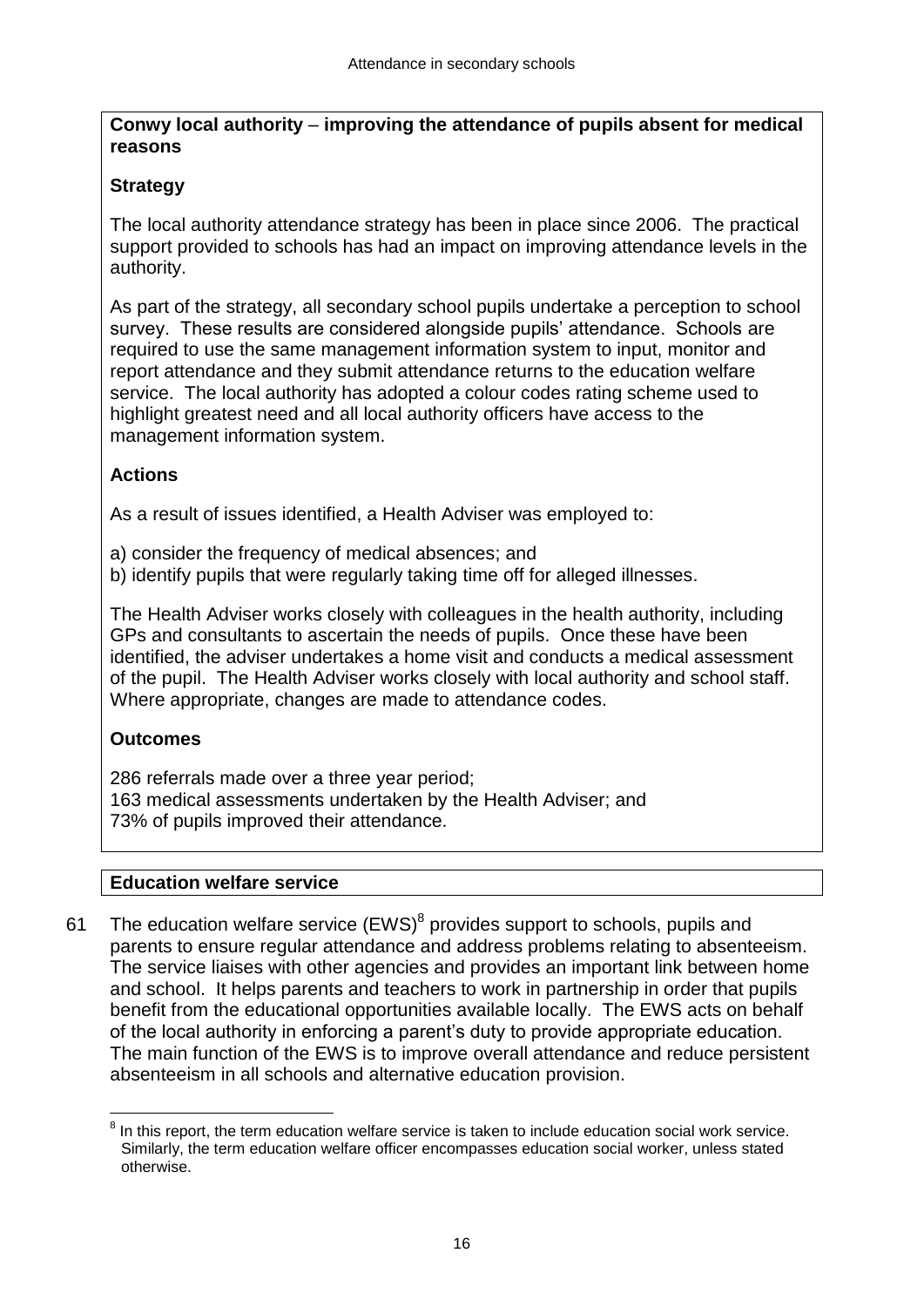- 62 Most local authorities have clearly understood protocols with schools for intervention from the educational welfare service. Where these arrangements are successful, education welfare officers know the schools and its pupils well. They are a visible presence in school and are known by the pupils. They are actively engaged in promoting high attendance and have regular and focused meetings with key members of staff. They provide valuable information to school staff on family-related matters.
- 63 However, the quality and timeliness of support provided to schools across Wales; and within local authorities are too variable. Across Wales, there are different approaches and thresholds for intervention from the EWS. In some authorities, attendance rates of 85% and below are the trigger for referral to education welfare services; in others the trigger is 80% and below.
- 64 There are differences too in the requirements for working in education welfare services. Education welfare officers (EWOs) are not required to hold formal qualifications in social work or education. Some local authorities employ education social workers. The advantage that they have is that they can undertake family assessments. Like EWOs, they have a good understanding of how other support services operate and work with both schools and families to improve levels of attendance.
- 65 In a minority of schools, engaging with persistent absentees is the principal responsibility of education welfare services. This group of pupils present with some of the most complex and challenging needs. Schools generally do not continue to play a big enough role in securing the attendance of these pupils.
- 66 There are too few planned opportunities for EWS and school staff to receive training in working with families and pupils that present with complex needs and with families from different cultural backgrounds.
- 67 Early intervention from school and the education welfare service is beneficial. In the most effective schools, all staff are aware of their responsibilities in challenging for unexplained absences and are consistent in the messages that they give on the importance of attendance; and that it is not just a matter for the EWO.
- 68 The role of education welfare services needs to be clear in relation to consortia arrangements. Currently, school improvement services do not make full use of the knowledge of schools and families that EWOs have. As such, there is sometimes a lack of co-ordination between school improvement services in consortia and the residual inclusion services in local authorities.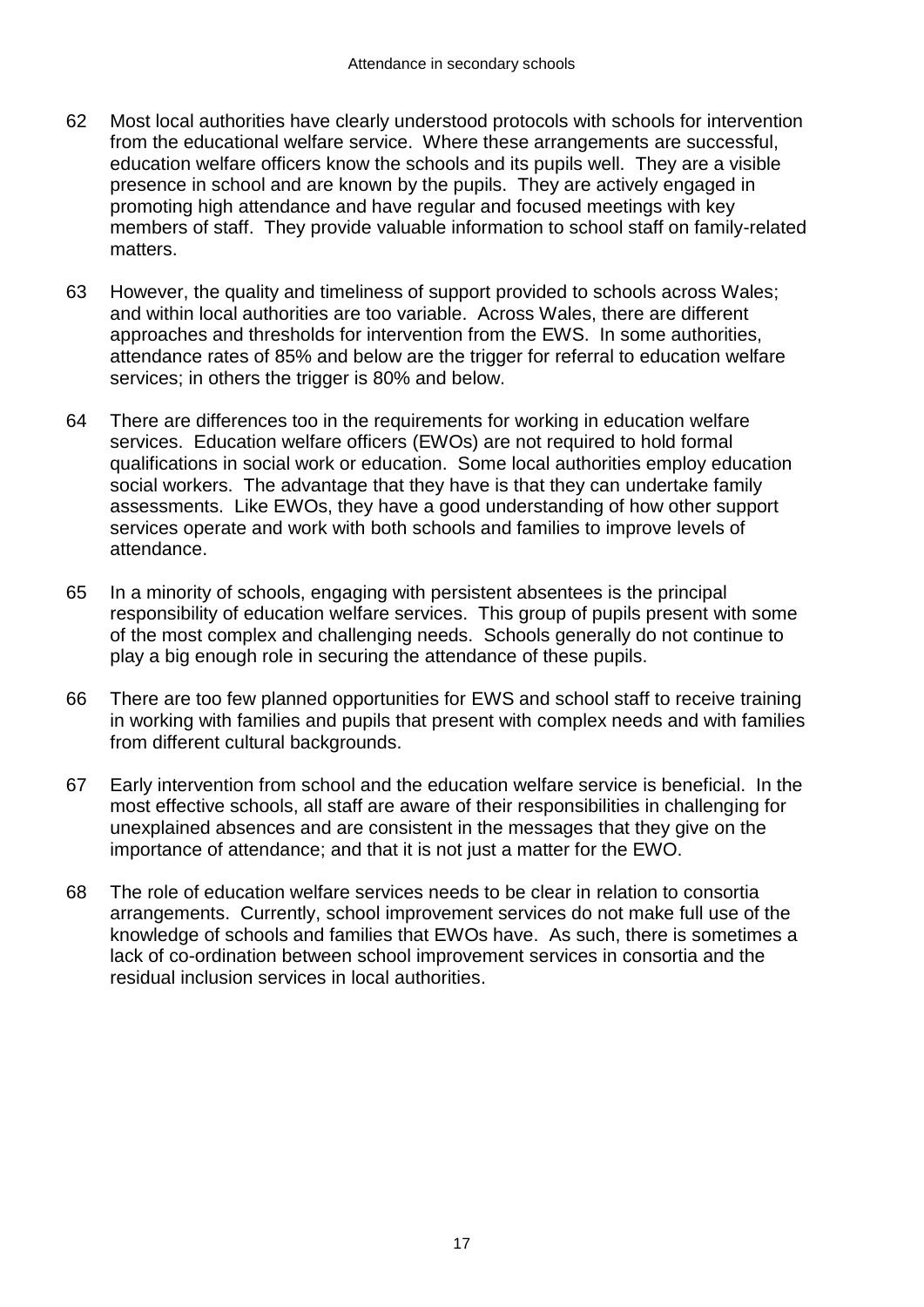## **Analysis and use of attendance data**

- 69 The development of the Welsh Government's all-Wales Attendance Analysis Framework and the inclusion of attendance data in secondary school banding have both played an important role in raising the profile of attendance in the context of school improvement.
- 70 The Welsh Government's Attendance Analysis Framework provides a range of information including:
	- the overall attendance levels of local authorities in Wales:
	- a breakdown of actual attendance against predictions for schools;
	- the pattern of attendance of schools in the local authority over a four-year period;
	- detailed information on the use of attendance codes; and
	- the numbers of pupils who are persistently absent from school.
- 71 The local authorities visited have good systems in place to analyse attendance data. The sharing of attendance data with schools is relatively new.
- 72 However, the availability and analysis of data provided to schools by local authorities vary across Wales. As a result, a minority of schools are not sufficiently aware of what the data means for them. They need support to identify the main messages and determine appropriate actions.
- 73 Many local authorities convene meetings with the senior members of school staff responsible for wellbeing. These meetings are used to share and discuss school attendance data. The majority of schools have relied on information from the local authority to gain a better understanding of the attendance performance of their own and other schools in their authority. However, local authorities need to do more to ensure that schools are fully aware of what the analysis of data for their school means and how to translate this into actions.
- 74 A few authorities require their secondary schools to submit monthly attendance returns. The returns include identifying initiatives taken by schools to improve attendance. The reports are analysed by the local authority and they can do more to hold the schools to account. This has also improved the ability of the local authority to provide support and challenge that reflect the needs of the school.
- 75 A minority of schools do not analyse attendance data for different groups or individual pupils well enough. They are not able to account for trends or compare their performance with that of their family of schools, or of schools within their authority. They do not target resources in the most efficient way to improve attendance. In a very few cases, schools do not see the benefit of analysing their attendance data.
- 76 The majority of schools have good systems in place to analyse data. They regularly analyse attendance codes at a whole school, cohort, group and individual pupil level. This enables schools to adapt their approaches to improve pupil attendance. These schools have quality assurance procedures in place where the member of the senior management team responsible for attendance oversees the coding of attendance. In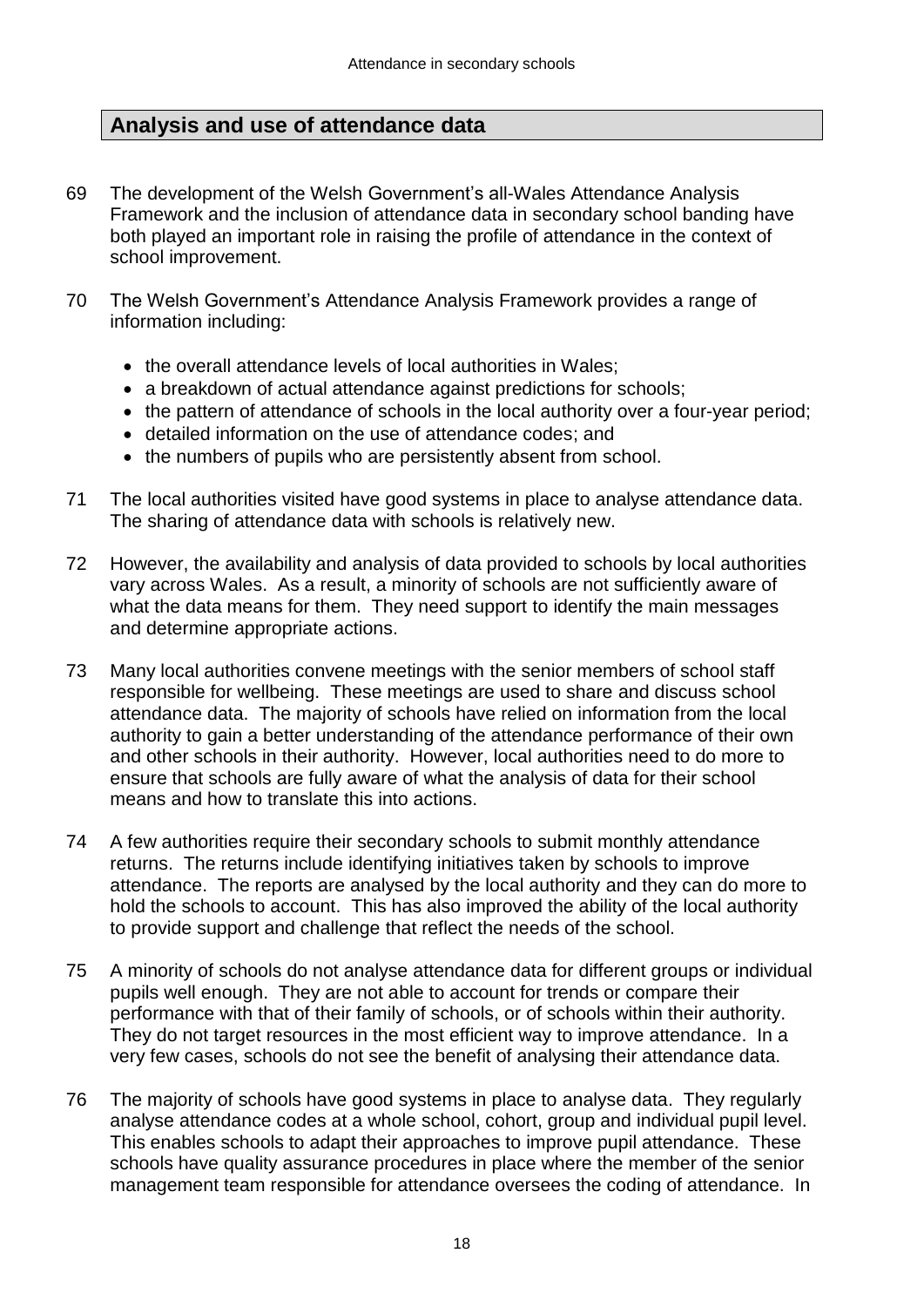addition, these schools take advice from the local authority when they are unsure which attendance code to use. The following case study shows how Rhondda Cynon Taf has analysed attendance data to provide support and challenge to schools.

#### **Using attendance code data to support and challenge schools in Rhondda Cynon Taf (RCT)**

#### **Context**

The inspection of RCT in 2012 identified the need to improve the level of attendance in all schools.

#### **Strategy**

As part of its improving school attendance strategy, the local authority identified the need to improve the quality of advice and guidance it provided to schools. Previously, advice provided was retrospective and ad hoc.

#### **Actio**n

The local authority analyses attendance code data to target specific schools that have the following features:

- those that have not achieved their target attendance levels for the past three years;
- those that are in the bottom quarter for in terms of free-school-meal eligibility;
- those that have more than 5% of absence due to illness;
- those where there are high levels of unauthorised absence; or
- those where the local authority has concerns around the use of attendance codes.

This approach was initially piloted with primary schools in 2012-2013 and has been extended to identified secondary schools.

The pilot highlighted the need for referrals to the attendance and wellbeing service to be managed by a named member of the schools' senior leadership team. In addition, the local authority has a clearer picture of staff deal with absences day by day.

#### **Outcomes**

The local authority has a better understanding of how schools strategically support and operationally manage attendance on a termly and annual basis. Schools are able to analyse their attendance data better to identify where improvements need to be made. This has resulted in a sharper focus for involvement from the local authority. The regional consortium is considering implementing the approach across the five local authorities. Systems leaders have access to the information and are able to use this to inform their challenge and support visits with schools.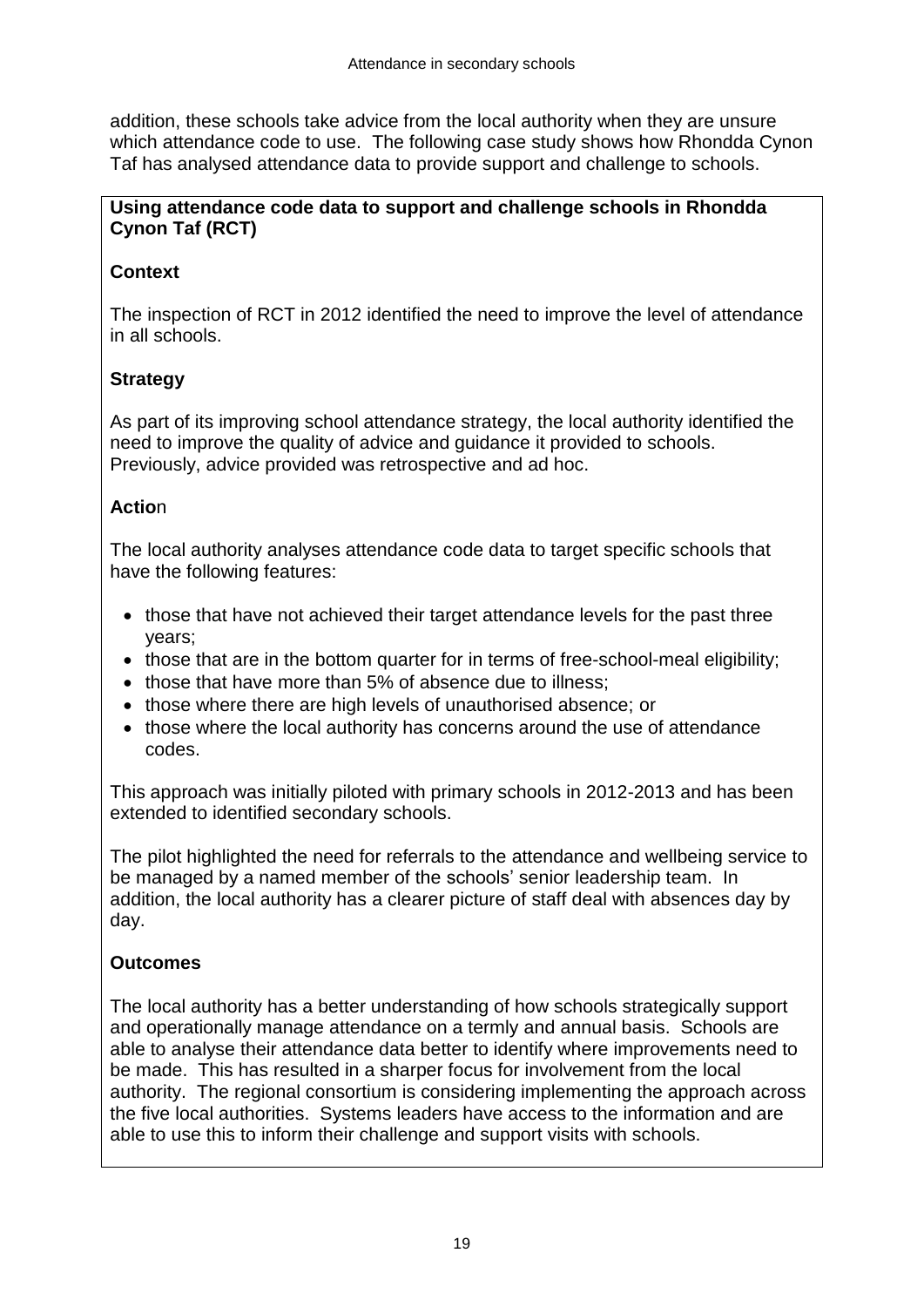#### **Attendance codes**

- 77 Schools select one attendance code from a list of 25 to capture the attendance status of pupils. Many schools have procedures for assigning and quality assuring the use of these attendance codes. Even so, across Wales, there is variability in the use of the attendance codes that are classed as approved educational activity. For example, the recording of approved sporting activity is 11 times greater in the highest recording authority than the lowest. Similarly, the recording of work experience is six times greater in the highest recording authority compared to the lowest recording authority.
- 78 Unpublished data from the Welsh Government for 2012-2013 shows attendance codes that are classed as approved educational activity (see Figure 8). The lowest and highest recorded use of the B code in Wales (pupils educated off site and not dually registered) occurs in one consortium. The recorded use of the B code is 10 times higher than for the local authority with the lowest recorded use (see Figure 17, Appendix 5).
- 79 Similarly, there is considerable variation across Wales in the use of the D code (pupils that are dually registered and present at another school or pupil referral unit (PRU)). In 2012-2013, the use of this code is 22 times higher than for the lowest recording local authority in Wales (see Figure 17, Appendix 5). The lowest recorded use of the D code occurs in three local authorities. Two of these authorities are within the same consortium as the local authority with the highest recorded use. This highlights that there are significant variations, across Wales and within consortia, regarding approaches taken and provision made for pupils educated away from school.

| Code   | <b>Description</b>                                       | <b>Variation</b><br>2011-2012 | <b>Wales</b><br>average<br>2011-2012 | <b>Variation</b><br>2012-2013 | <b>Wales</b><br>average<br>2012-2013 |
|--------|----------------------------------------------------------|-------------------------------|--------------------------------------|-------------------------------|--------------------------------------|
| B      | <b>Educated off-site</b><br>(not dual<br>registered)     | $0.6 - 6.5%$                  | 1.6%                                 | $0.6 - 6\%$                   | 1.6%                                 |
| D      | Dual registered<br>(present at another<br>school or PRU) | $0 - 2.5%$                    | 0.8%                                 | $0.1 - 2.2\%$                 | 0.8%                                 |
| P      | Approved sporting<br>activity                            | $0.1 - 1.1\%$                 | 0.3%                                 | $0.1 - 0.9\%$                 | 0.2%                                 |
| $\vee$ | Educational visit or<br>trip                             | $0.3 - 1.5%$                  | 0.6%                                 | $0.3 - 1.2\%$                 | 0.6%                                 |
| W      | <b>Work Experience</b><br>(not work based<br>learning)   | $0.1 - 0.6\%$                 | 0.3%                                 | $0.1 - 0.5\%$                 | 0.3%                                 |

**Figure 8: Percentage attendance classed as approved educational activity, 2011-2012 and 2012-2013**

Source: Welsh Government<sup>9</sup>

 $\overline{a}$ 

 $^9$  Unpublished data provided by Welsh Government – Attendance Analysis Framework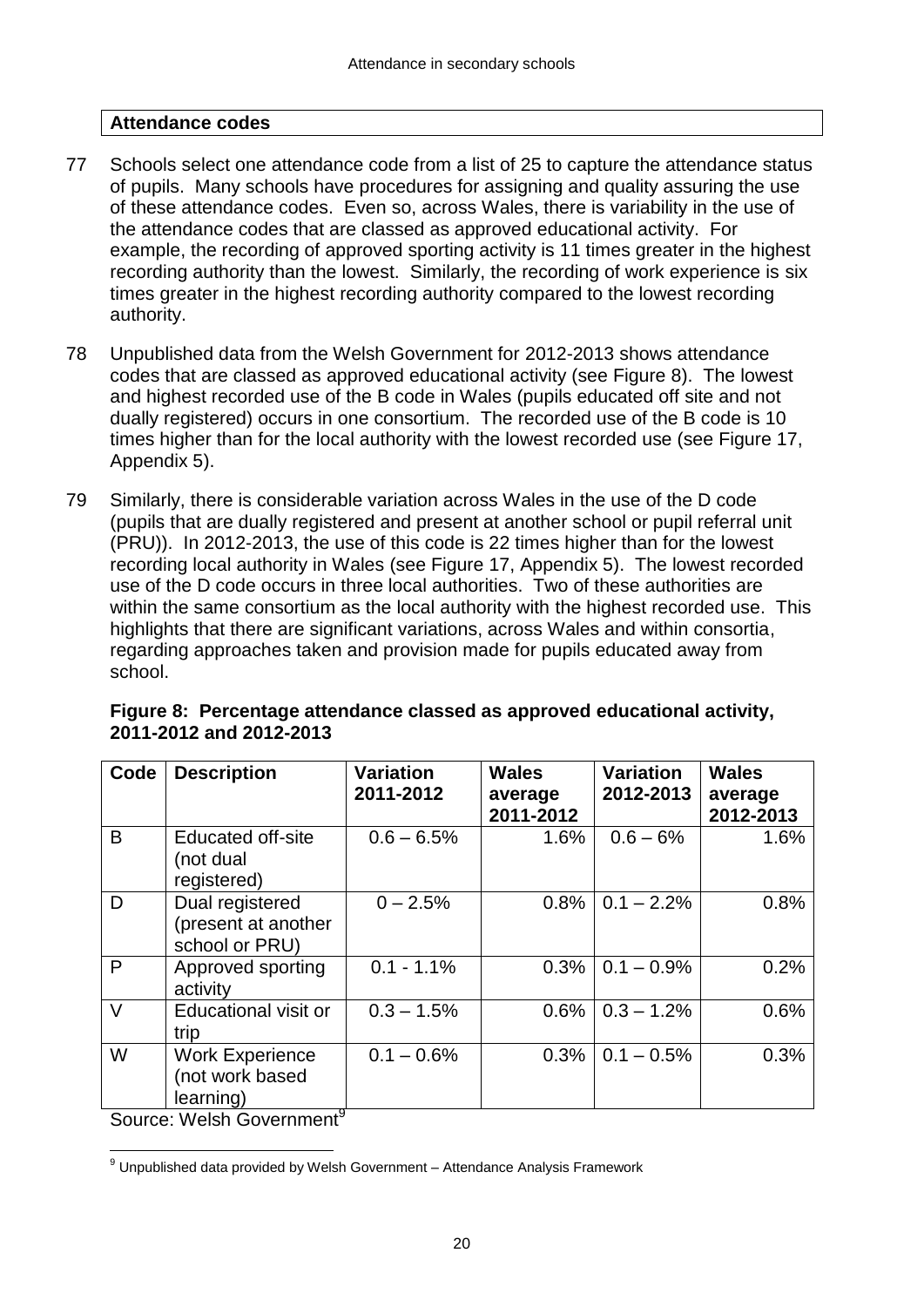- 80 Absences from school for religious observance are classed as authorised absence. Where possible, schools have aligned some of their training days with religious festivals. This helps to minimise the impact on their attendance data. However, recording these as authorised absence has a detrimental impact on the overall attendance data at these schools.
- 81 As a result, and particularly where pupils are absent for extended periods, they are taken off the roll of the school. This practice improves the overall attendance figures for the school. However, this may then trigger referrals to support agencies as pupils are 'missing from education'.
- 82 Twelve per cent of unauthorised absences are classed as 'other unauthorised absence', where no attendance code or description can be used. It is not clear, therefore, why these pupils are absent from school.
- 83 In particular, in a few schools, there is uncertainty about applying the correct code for pupils that are educated otherwise than at school (EOTAS). The procedures for correctly identifying the attendance of pupils educated otherwise than at schools are not secure enough. As a result, pupils may be recorded as present, even though they have actually failed to attend the EOTAS provision. This represents a serious safeguarding issue, as these schools are unable to account for the whereabouts of their pupils.

## **Planning for improvement**

#### **Local authority and regional consortia attendance strategies and grants**

- 84 The extent to which senior managers and elected members from local authorities in Wales understand and discuss attendance at a corporate level varies between authorities. The local authorities visited as part of this survey have clear plans to improve attendance. There are good examples where attendance is included in strategic planning. For example, corporate plans identify broad aspirational targets for attendance. This theme is echoed in service or business plans that provide detail on how targets are to be met and the resources required to achieve them. These plans link well with one another, demonstrate clarity of purpose and identify ambitious targets to improve attendance.
- 85 The local authorities visited recognise that addressing non-attendance is not an issue for the education department or schools alone. It is an issue that needs addressing across local authority services. These local authorities use their data well to plan strategically and use the expertise of colleagues in other departments, for example the children's and youth service. Attendance strategies are not viewed in isolation. They are viewed as a core component in delivering improved standards and reducing the level of young people not engaged in education, training or employment (NEET).
- 86 These local authorities use attendance data about different groups of pupils to good effect to inform strategy. They share information with relevant groups within authorities including elected members, headteacher and deputy headteacher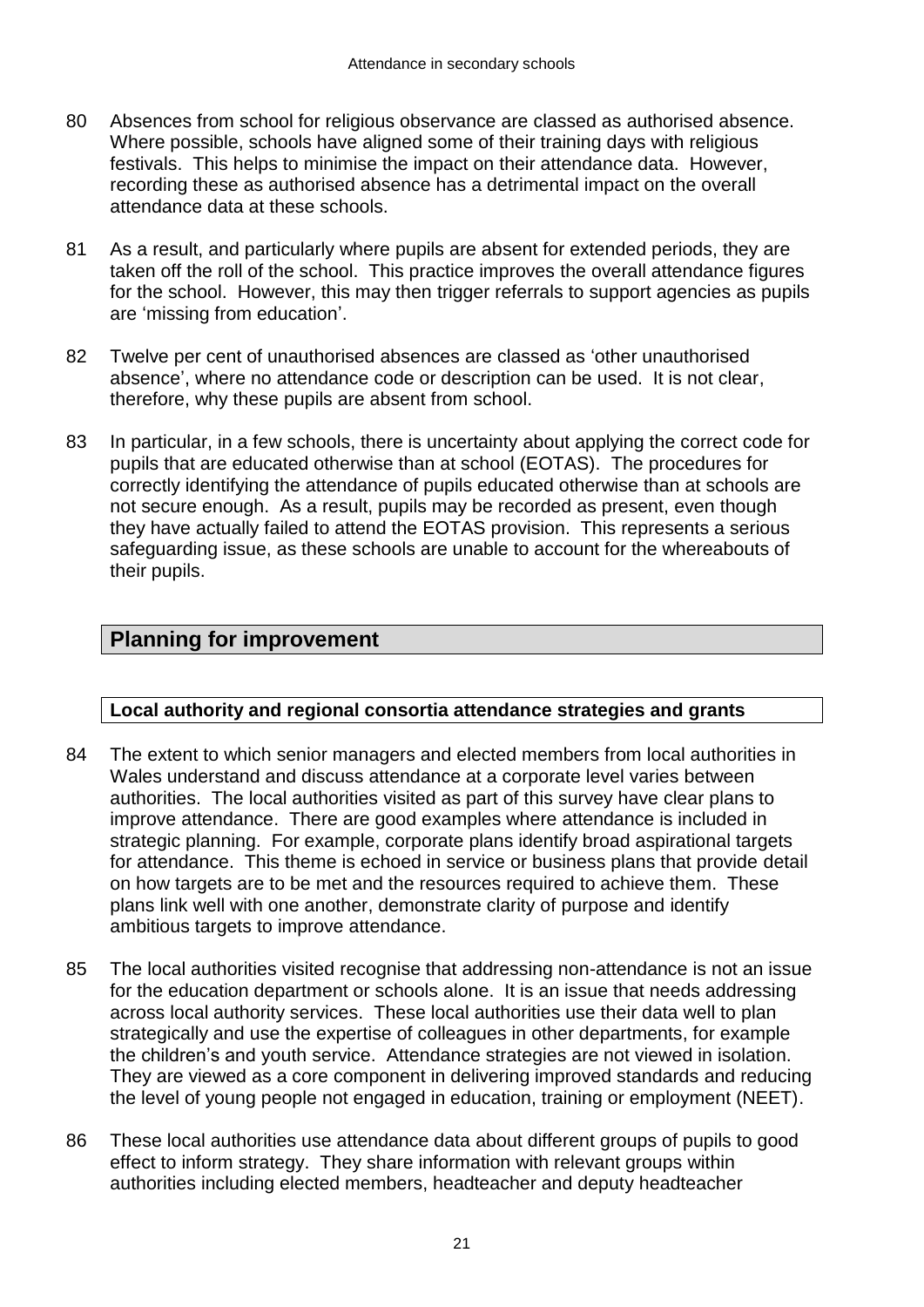reference groups. In Denbighshire, for example, the local authority challenges schools where pupils have not provided a reason for absence. As a result, schools follow-up on these and know why pupils are absent.

- 87 Since the Welsh Government announced the consortia attendance grant in February 2013, local consortia have taken responsibility for determining the use of the grant. The aim of the grant is for consortia to work directly and jointly with local authorities to secure continued, long-term improvements in school attendance. A common approach for consortia has been to issue letters to all parents advising them that holidays taken during term-time will no longer be authorised.
- 88 All of the grant submissions include developing the use of attendance data to inform strategy and to identify and increase the level of support and challenge to those schools that need it. However, only one specifically identifies the need to develop stronger links with multi-agency partners. None of the grant submissions makes specific reference to working with local initiatives such as Families and Children's First programmes and only one grant bid identifies the need to engage with pupils to inform strategy.
- 89 There are good examples where schools in north Wales have been directly engaged in formulating the local authority or consortia strategy for attendance. However, many schools across Wales are not aware of their local authority's approach to improving attendance in schools and nearly all are unaware of the consortia attendance grant. As a result, schools do not know how the grant is used in their consortia, or how their school may benefit.
- 90 Cardiff local authority has been proactive in working with its partner authorities. Local authority lead officers for attendance from across the consortia meet regularly and share good practice. As a result, the consortia are using Cardiff's useful attendance audit tool (see Appendix 4). The authority has also led on the development of a consortia attendance strategy.
- 91 Arrangements for target-setting are not clear in one local authority visited. There is a lack of clarity about the role of consortia and the education welfare service in this respect. In addition, the EWS is not used to work closely with systems leaders in providing challenge to schools by the regional consortia.
- 92 Most local authorities have increased the level of challenge to schools and the majority have increased the capacity to manage attendance issues at a local level. These approaches appear to be having a positive impact.

#### **School attendance policies and strategies**

93 The delegation to schools of funding, specifically to address attendance, has had a positive impact on the ability of schools to employ staff to work with identified families and pupils. School-based officers monitor and evaluate approaches taken to support attendance. They oversee the use of registers and regularly meet with parents and other professionals regarding families and individual pupils. They develop knowledge of services available within communities that they can share with other staff in the school. They visit parents in their home, build trust and assist families and pupils.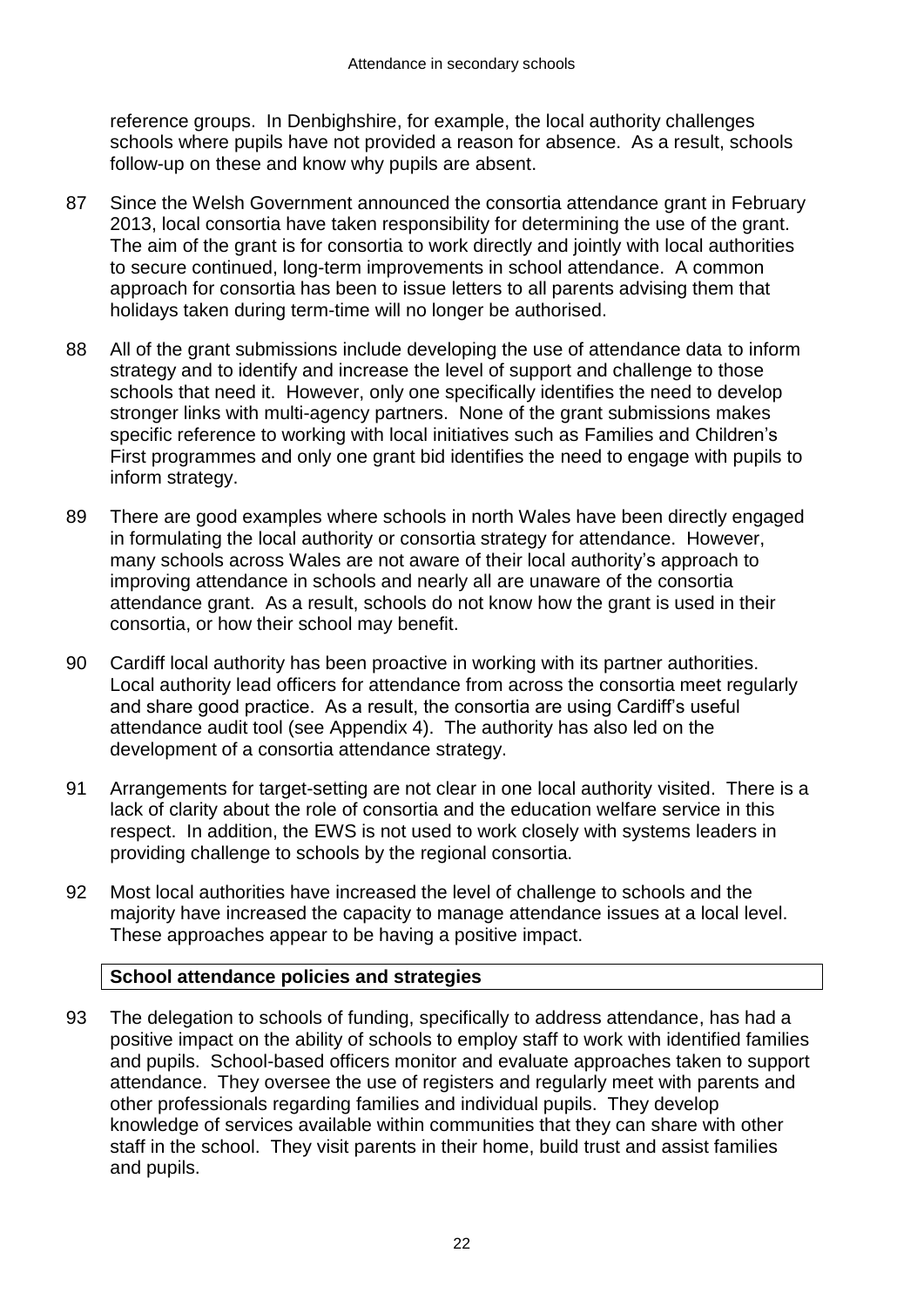- 94 Work with feeder primary schools has assisted in developing a consistent message and approach. For example, pupils that need additional support are identified at an early stage. This early identification enables secondary schools to put into place appropriate support for pupils and aids pupils' transition from primary to secondary school.
- 95 Around half of schools are not fully aware of the support services that operate within the locality and for a minority of schools the procedure to access services to support pupils and families is overly complicated. Interventions take too long to implement and schools are uncertain as to the impact. As a result, schools do not engage as well as they could with these agencies.
- 96 Most of the schools visited have clear strategic approaches and a few schools have a written attendance strategy. However, these strategies vary in content and quality. Most strategies or policies list their routine procedures for dealing with absence and general activities undertaken by the school to support attendance. Written strategies do not use available data, or set out clear targets for improvement. As a result, it is not clear how schools are specifically targeting the attendance of different groups of pupils.
- 97 References to partners, in written strategies and policies, are generally limited to the role of the EWS. The use of a multi-agency approach to support pupils and families to improve attendance is less common.
- 98 Where schools directly manage staff to improve attendance, such as school attendance officers, they have greater control over the resource and ensure that these staff are used appropriately to meet the specific needs of the school. For example, these schools make good use of staff to work with pupils and families that are hard-to-reach. They build trust with families, link well with senior staff in the school and support pupils to attend.
- 99 The following case study shows how Fitzalan High School makes effective use of delegated resources and Cardiff local authority's 5-step Framework to improve joint working with primary schools to improve attendance.

#### **The impact of delegation and implementation of a five-step framework in a secondary high school and its primary school cluster in Cardiff**

#### **Context**

Between 2007 and 2011, secondary school attendance in Cardiff was consistently below the Wales average and one of the worst in Wales.

Cardiff's previous attendance strategy had a limited impact on the rates of attendance in secondary schools. An Estyn inspection in 2008 judged that the authority's strategy to improve attendance in schools had been largely ineffective.

Fitzalan High School is a multicultural 11-18 secondary school with 36% of pupils eligible for free school meals and 29% have special educational needs. Over 40 languages are spoken within the community and 69% of the pupil population are from minority ethnic groups.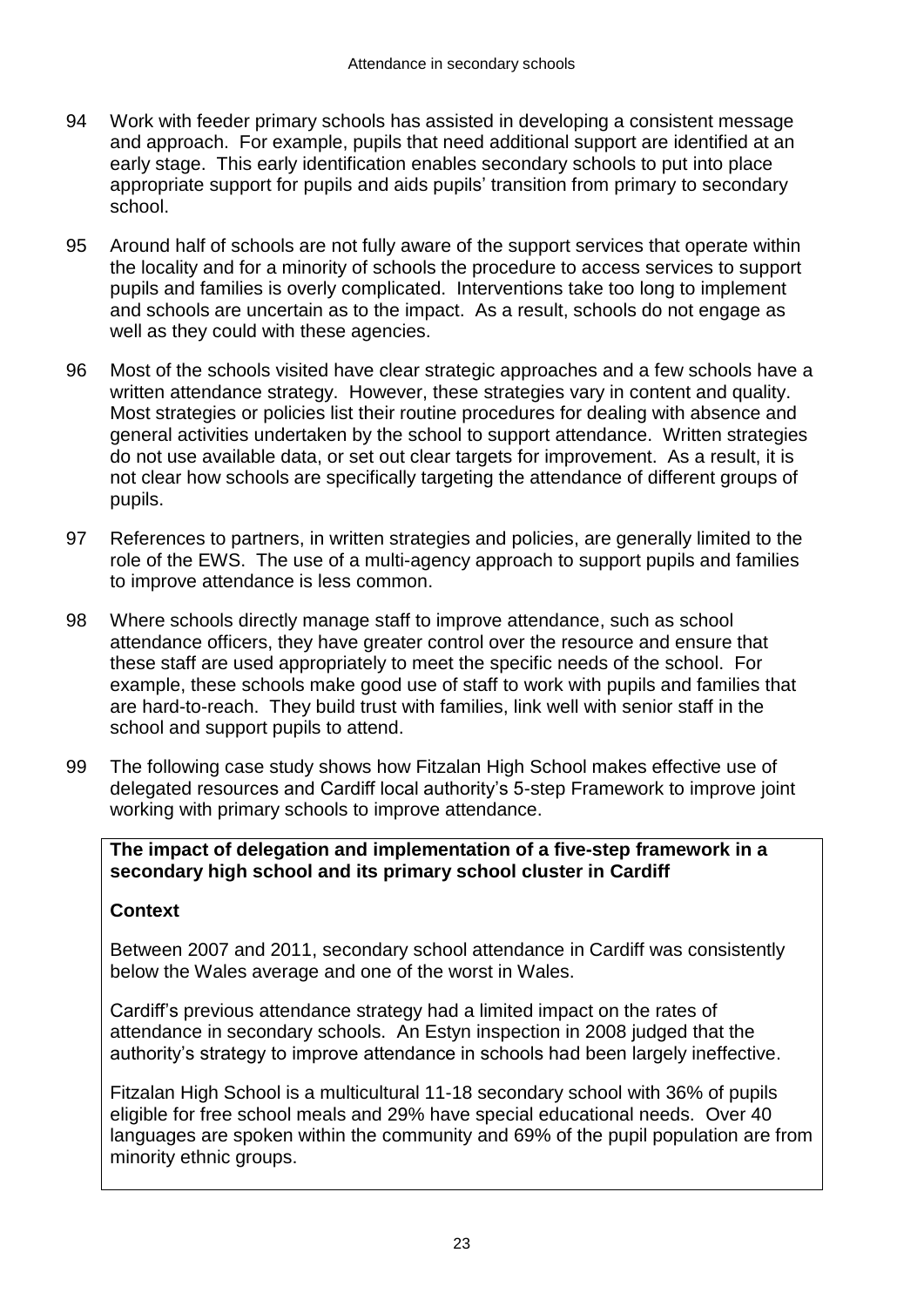#### **Strategy**

A task and finish group consisting of headteachers and local authority officers developed the framework to provide a systematic and rigorous approach to managing attendance. The five steps in the strategy are as follows:

Step 1 – School-based intervention such as demonstrating a clear attendance ethos, interventions of form tutor or heads of year groups;

Step 2 – School Attendance Officer intervention and Education Welfare Service advice, including regular meetings between the education welfare officer and the school attendance officer to discuss approaches;

Step 3 – Education Welfare Service referrals involving joint home visits are undertaken;

Step 4 – Case review and assessment, including intensive casework. Where these are unsuccessful, final warnings will be issues; and

Step 5 – Formal statutory action.

#### **Actions**

The local authority reorganised the EWS and delegated financial resources for this service to schools. This has been used to fund 32.5 school attendance officer (SAO) posts.

Fitzalan High School received funding to employ 2.5 school attendance officers to work in the high school and its nine cluster primaries.

One and a half SAOs cover nine primary schools. They visit their schools weekly to monitor and discuss attendance concerns as well as regularly monitoring lateness to schools at school gates. One SAO is based at Fitzalan.

A working group was established. This ensured that the five-step process was understood by all schools. The group agreed a consistent system whereby letters would be sent to parents where attendance was a concern and clarified the school's role in dealing with attendance concerns prior to referral to their school attendance officer. It also discussed issues that were of specific relevance to their cluster such as religious observance and heritage visits.

The group agreed to use a standardised end-of-year attendance report to grade pupils' attendance and highlight to parents how much education their children were missing when they were absent.

All schools in the cluster have a strong attendance ethos, clear policies on absence and work hard to promote the importance and legal requirements of good attendance to pupils and parents. Attendance is consistently monitored and well tracked.

Through joint working, support and advice are provided to families on matters of procedure and in helping pupils to settle into school.

#### **Outcomes**

Over the last two, years Fitzalan High School has improved its overall attendance rate from 90.9% in 2010-2011 to 93.3% in 2012-2013. The proportion of pupils absent for 20% or more has reduced by four percentage points.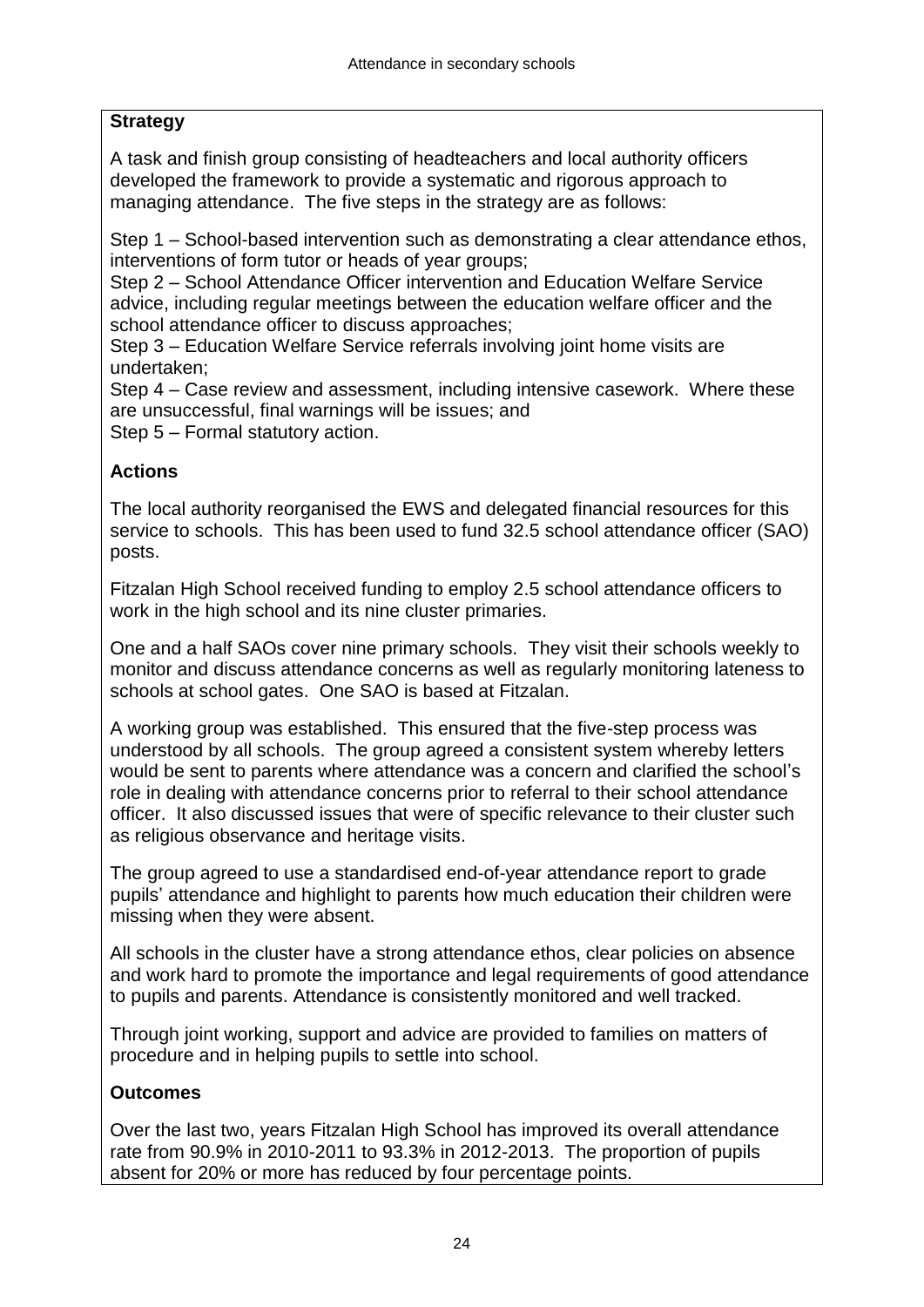Transition arrangements between Fitzalan and its primary schools have been strengthened.

The school attendance officer links with community groups and runs coffee mornings. In addition, the school has linked with local religious leaders and established effective communication with social workers specialising in working with ethnic minority groups.

100 In the last two years, there has been an overall increase of 2.5 percentage points in levels of attendance in secondary schools and steady improvements in primary school attendance. Cardiff has improved its ranking for secondary school attendance from 21<sup>st</sup> to ninth of the 22 Welsh local authorities.

#### **Sharing good practice and evaluating impact**

- 101 Local authorities are generally aware of where there are aspects of good practice in their secondary schools. Meetings with schools' senior leaders are the most common means of identifying good practice. Denbighshire local authority, for example, is rolling-out Rhyl High School's 'six-stage attendance procedure' to improve attendance in all its secondary schools. This includes guidance and standardised documentation, identifying triggers for non-attendance, and priority coding system.
- 102 However, in a few authorities, schools with very good attendance levels are not being used to good enough effect by the local authority or consortia to advise and support other schools. Few authorities have systematic approaches for identifying best practice within or outside their authority or for sharing best practice with other schools. Schools' ability to access comparative data within and beyond local authorities is variable. As a result, schools are not sufficiently aware of how others perform and what best practices they can emulate.
- 103 A few schools are proactive in identifying best practice outside their authority. They have established links with schools and use these to good effect in implementing appropriate strategies within their school. In a few cases, schools have not actively sought to compare their practice to improve attendance with that of other schools and have been inactive in seeking out best practice from others.
- 104 The majority of local authorities have established arrangements for determining the impact of their approaches on improving attendance levels in schools. However, the attendance of certain groups of pupils is still an issue. Local authorities could do more to ensure that evaluations result in timely and targeted changes to practice.
- **105** Just under half of schools evaluate the impact of the range of actions they take to improve attendance. These schools use data well on an ongoing basis. They reflect on their practices and amend approaches. They report to the governors on the impact of actions. However, around half of schools do not routinely evaluate the full impact of approaches taken to improve attendance.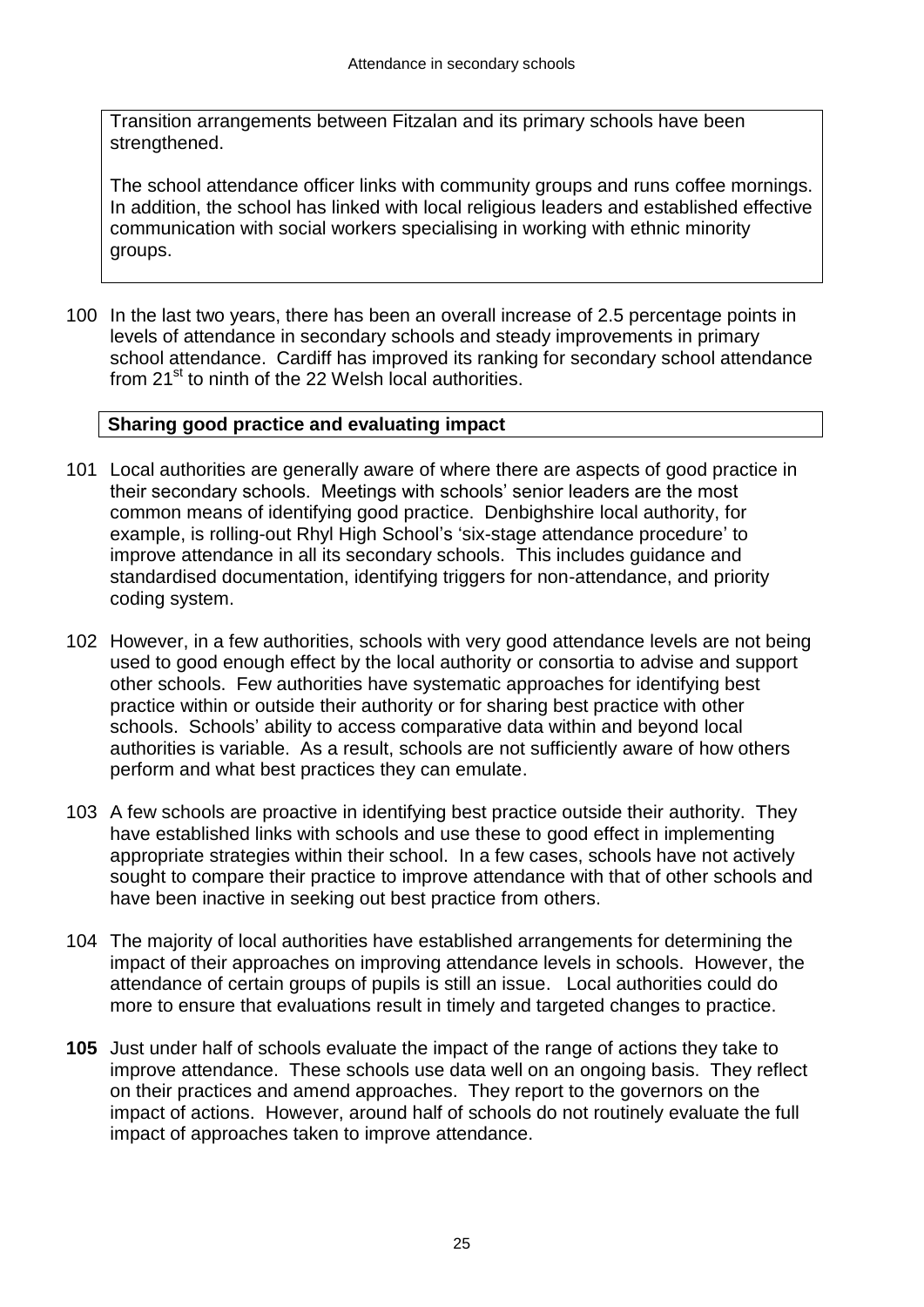## **Appendix 1: Evidence base**

The findings and recommendations in this report draw on visits to 19 secondary schools, three local authorities and a meeting with youth offending team (YOT) managers Cymru. The sample takes account of socio-economic background, geographical location, size of school and linguistic contexts. In these visits, HMI:

- met with representative groups of pupils;
- met with members of school staff responsible for attendance;
- reviewed school, local authority and consortia documentation; and
- met with local authority officers.

Additional evidence was drawn from:

- national attendance statistics:
- the Welsh Government's analysis of attendance and reports to local authorities;
- consortia attendance grant submissions;
- evidence submitted to the National Assembly for Wales Enquiry into Behaviour and Attendance;
- Estyn inspection reports from secondary schools and local authorities; and
- Estyn thematic inspections.

#### **Schools visited**

Afan Taf Comprehensive, Merthyr Tydfil Barry Comprehensive, Vale of Glamorgan Bryn Elian High School, Conwy Cardiff High School, Cardiff Cathays High School, Cardiff Ebbw Fawr Learning Community, Blaenau Gwent Fitzalan High School, Cardiff Flint High School, Flintshre Glan y Mor Comprehensive, Carmarthenshire Hawthorn Comprehensive, Rhondda Cynon Taff Milford Haven Comprehensive, Pembrokeshire Porth Comprehensive, Rhondda Cynon Taff Rhyl High School, Conwy St Cyre's School, Vale of Glamorgan St Joseph's Catholic and Anglican High School, Wrexham Ysgol Bro Ddyfi, Powys Ysgol Gyfun Aberaeron Comprehensive, Ceredigion Ysgol Gyfun Llanbedr-Pont-Steffan, Ceredigion Ysgol Uwchradd Aberteifi, Ceredigion

#### **Local authorities visited**

Cardiff County Council Conwy County Council Denbigh County Council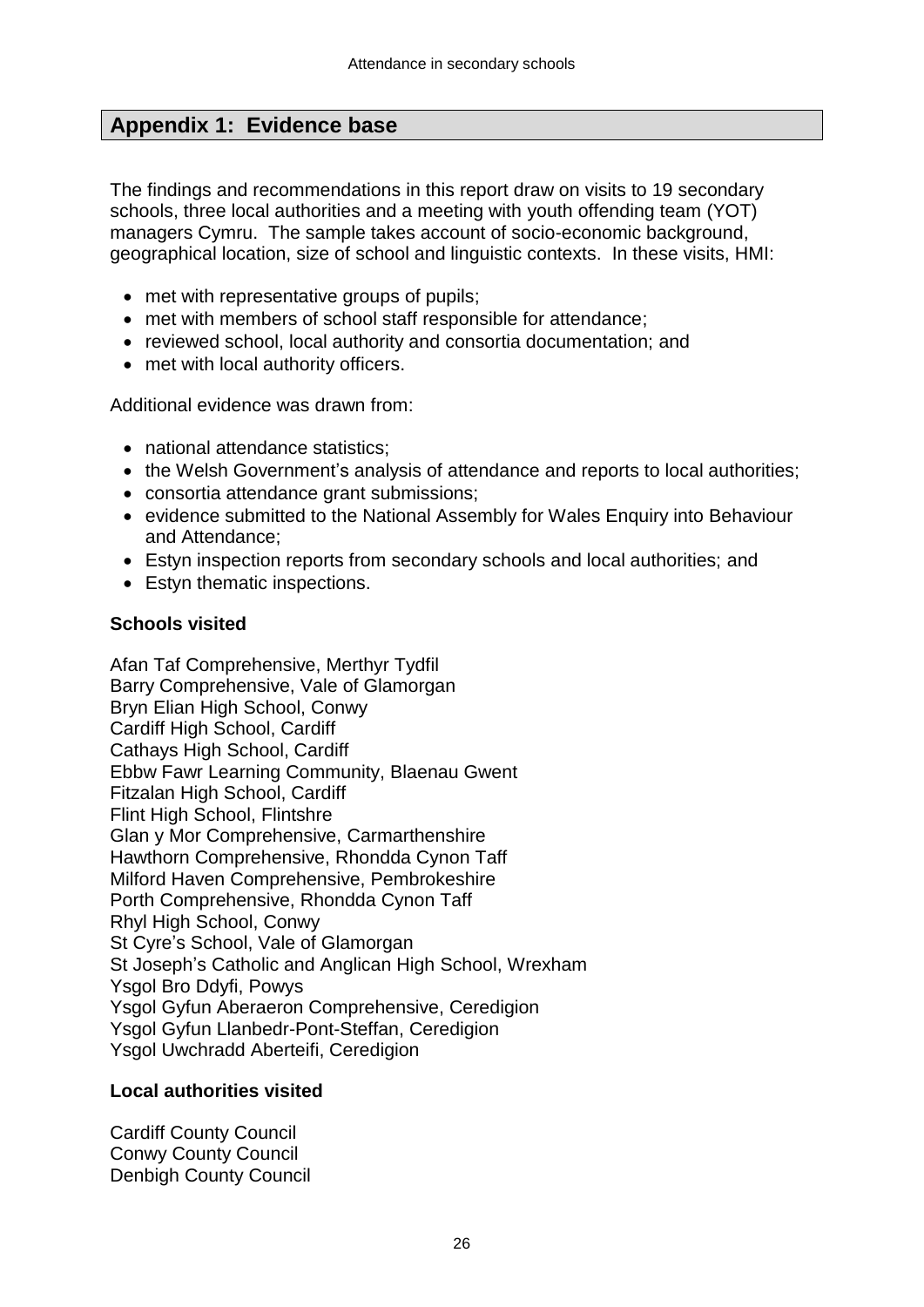## **Appendix 2: Attendance reviews, policies and initiatives**

| <b>Policy or initiative</b>                                                             | <b>Summary</b>                                                                                                                                                                                                                                                                                                                                                                                                                                                                                                                                                    |
|-----------------------------------------------------------------------------------------|-------------------------------------------------------------------------------------------------------------------------------------------------------------------------------------------------------------------------------------------------------------------------------------------------------------------------------------------------------------------------------------------------------------------------------------------------------------------------------------------------------------------------------------------------------------------|
| Estyn thematic report on<br>'Improving Attendance'<br>(2006)                            | The report found that local authorities had succeeded in<br>improving attendance in schools by making good use of<br>funding, putting strong management teams in place and<br>providing extensive information to schools about<br>improving pupils' attendance.                                                                                                                                                                                                                                                                                                   |
|                                                                                         | However, very few schools used the data provided by the<br>Welsh Assembly Government to set targets for<br>attendance. In addition, almost all schools had policies<br>on attendance, but these policies were not reviewed<br>regularly enough.                                                                                                                                                                                                                                                                                                                   |
| National review of<br>behaviour and<br>attendance (NBAR)                                | Five recommendations related directly to attendance with<br>a further eight allocated to attendance and behaviour.<br>The action plan focused on actions to:                                                                                                                                                                                                                                                                                                                                                                                                      |
| (2008) and resulting<br>action plan (2009)                                              | improve use and analysis of attendance codes and<br>attendance data;<br>produce and implement an All Wales Attendance<br>Framework and guidance regarding, referral<br>processes, multi-agency working, working with<br>parents and children and young people and use of<br>attendance data as management information;<br>improve schools' work with school councils and all<br>children and young people to consider ways to<br>improve attendance; and<br>improve schools' work with the EWS to ensure more<br>consistent referral processes for non-attendees. |
| Minister for Education's<br>"Teaching Makes a<br>Difference Address"<br>(February 2011) | In his speech the Minister noted that "If attendance in<br>Wales was at the level of England, our young people<br>would effectively, on average, have an additional eight<br>weeks of learning across their school career                                                                                                                                                                                                                                                                                                                                         |
| Revised behaviour and<br>attendance action plan<br>(2011)                               | The revised action plan identified the following specific<br>actions in relation to attendance:                                                                                                                                                                                                                                                                                                                                                                                                                                                                   |
|                                                                                         | • develop training and development and career<br>framework for the EWS;<br>develop an Attendance Analysis Framework for use<br>by local authorities;<br>ensure attendance is included in the new banding<br>system for schools and schools' published<br>information; and<br>hold an annual 'open and honest' discussion with<br>local authorities to discuss performance on<br>exclusions / attendance and EOTAS pupils.                                                                                                                                         |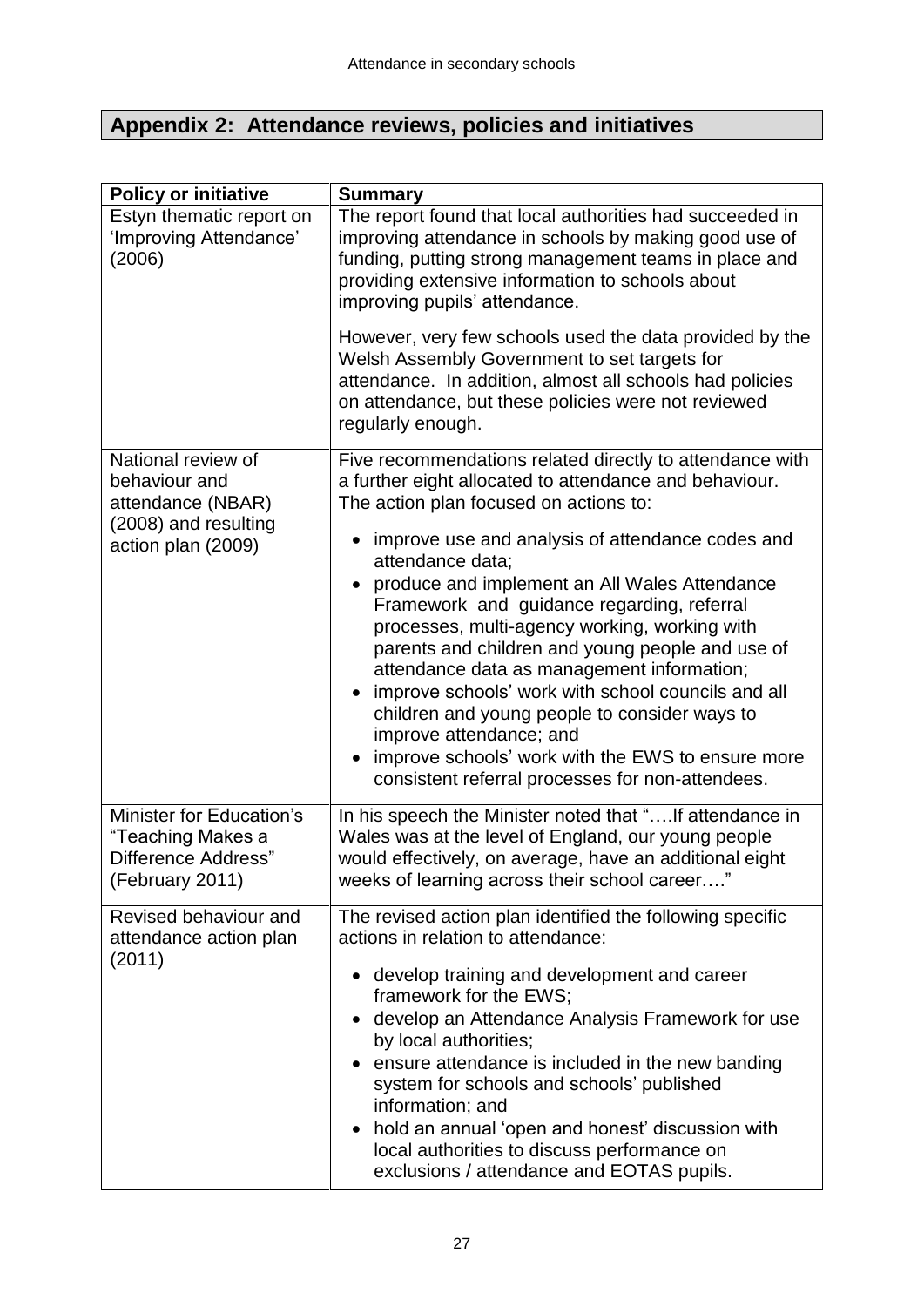| Welsh Government - All<br><b>Wales Attendance</b><br><b>Analysis Framework</b><br>(2012) | The All Wales Attendance Analysis Framework is a work<br>stream within the Welsh Government's Behaviour and<br>Attending Action Plan. It aims to enable the EWS and<br>schools to deliver services that are consistent, accessible<br>and of a high standard. It provides: |
|------------------------------------------------------------------------------------------|----------------------------------------------------------------------------------------------------------------------------------------------------------------------------------------------------------------------------------------------------------------------------|
|                                                                                          | an overview of the role and responsibility of the<br>EWS;                                                                                                                                                                                                                  |
|                                                                                          | • exemplar materials from local authorities across<br>Wales and the UK; and                                                                                                                                                                                                |
|                                                                                          | good practice guide for schools with strategies and<br>case studies to help improve attendance and<br>manage lateness.                                                                                                                                                     |
|                                                                                          | In 2012/2013 Welsh Government officials held meetings<br>with each local authority/consortia in Wales and had<br>detailed discussions around attendance. In summary,<br>the Welsh Government concluded that there was a: <sup>10</sup>                                     |
|                                                                                          | disconnection between education welfare services,<br>school improvement services and data managers;<br>disparity in strategic leadership and use of EWS time<br>and expertise;<br>lack of challenge and process;                                                           |
|                                                                                          | inconsistent practice in the recording of pupil<br>attendance; and<br>inconsistent setting of attendance targets.                                                                                                                                                          |
| Secondary school<br>banding $(2011)$                                                     | To emphasise the importance of raising attendance<br>levels in secondary schools, the Welsh Government<br>included attendance in the school banding system.                                                                                                                |
| Welsh Government-<br>Consortia Attendance<br>Grant (2013)                                | Grant funding was available over two financial years, with<br>£200,000 to be divided amongst the four consortia in<br>2012/2013 and £600,000 in 2013/2014.                                                                                                                 |
|                                                                                          | The grant provides an opportunity for consortia to work<br>both directly and jointly on attendance. Historically, this<br>issue been dealt with at a local authority level.                                                                                                |
|                                                                                          | In order to secure the funding, consortia submitted costed<br>proposals to the Welsh Government, outlining the actions<br>they intend to take to secure continued, long-term<br>improvements in school attendance.                                                         |

 $\overline{a}$ <sup>10</sup> Welsh Government Feedback to Association of Directors of Education Wales (ADEW)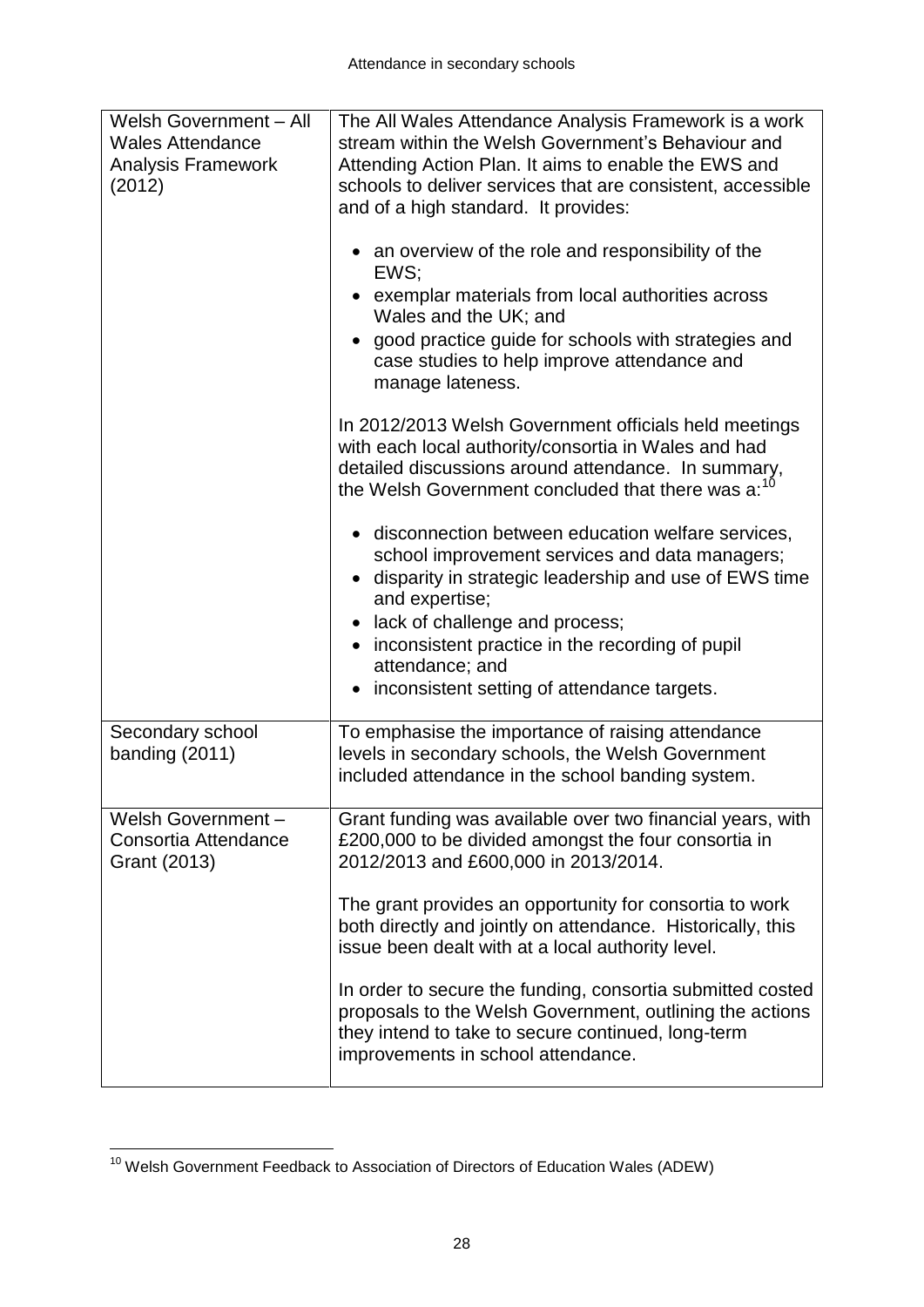| National Assembly for<br>Wales' Children and<br><b>Young People</b><br>Committee's Inquiry into<br><b>Behaviour</b> and<br><b>Attendance in Schools</b><br>(2013) and Welsh<br>Government's response <sup>11</sup> | The overall aim of the inquiry was to review the<br>effectiveness of the Welsh Government's policy and<br>guidance to promote positive behaviour and attendance<br>within education provision for pupils of compulsory school<br>age.<br>Of the 12 recommendations from the NAfW inquiry, the<br>Welsh Government accepted seven, rejected two and<br>accepted in principle the remaining three.                                                                                            |  |  |  |  |  |
|--------------------------------------------------------------------------------------------------------------------------------------------------------------------------------------------------------------------|---------------------------------------------------------------------------------------------------------------------------------------------------------------------------------------------------------------------------------------------------------------------------------------------------------------------------------------------------------------------------------------------------------------------------------------------------------------------------------------------|--|--|--|--|--|
|                                                                                                                                                                                                                    | Those that were accepted were:<br>regional consortia having clearly defined roles<br>regarding attendance and behaviour;<br>explore the feasibility of education welfare and<br>behaviour support services being provided on a<br>regional basis;<br>schools, local authorities and regional consortia to<br>work on an early intervention basis with children and<br>families;<br>explore the potential for regional consortia to have a<br>strengthened role in ensuring a clear focus on |  |  |  |  |  |
|                                                                                                                                                                                                                    | maintaining and improving attendance rates during<br>the transition between primary and secondary<br>school;<br>training in evidence-based behaviour management<br>approaches to improving attendance and behaviour<br>to be in all schools in Wales;<br>training in evidence-based approaches at initial<br>$\bullet$<br>teacher training; and<br>training for governors on evidence-based<br>approaches and strengthening their understanding<br>and use of data.                         |  |  |  |  |  |
| <b>Welsh Government's</b><br>Guidance on penalty<br>notices for regular<br>non-attendance at school<br>(2013)                                                                                                      | Provides advice and sets out responsibilities for local<br>authorities, schools and police. The guidance supports<br>the introduction of the Education (Penalty Notices)<br>(Wales).<br>Local authorities will be required to consult on and<br>implement a local code of conduct for the use of penalty<br>notices. Schools will be required to update their<br>appropriate attendance policies.                                                                                           |  |  |  |  |  |

 $\overline{a}$ <sup>11</sup> <http://www.senedd.assemblywales.org/ieIssueDetails.aspx?IId=5218&PlanId=0&Opt=3#AI13850>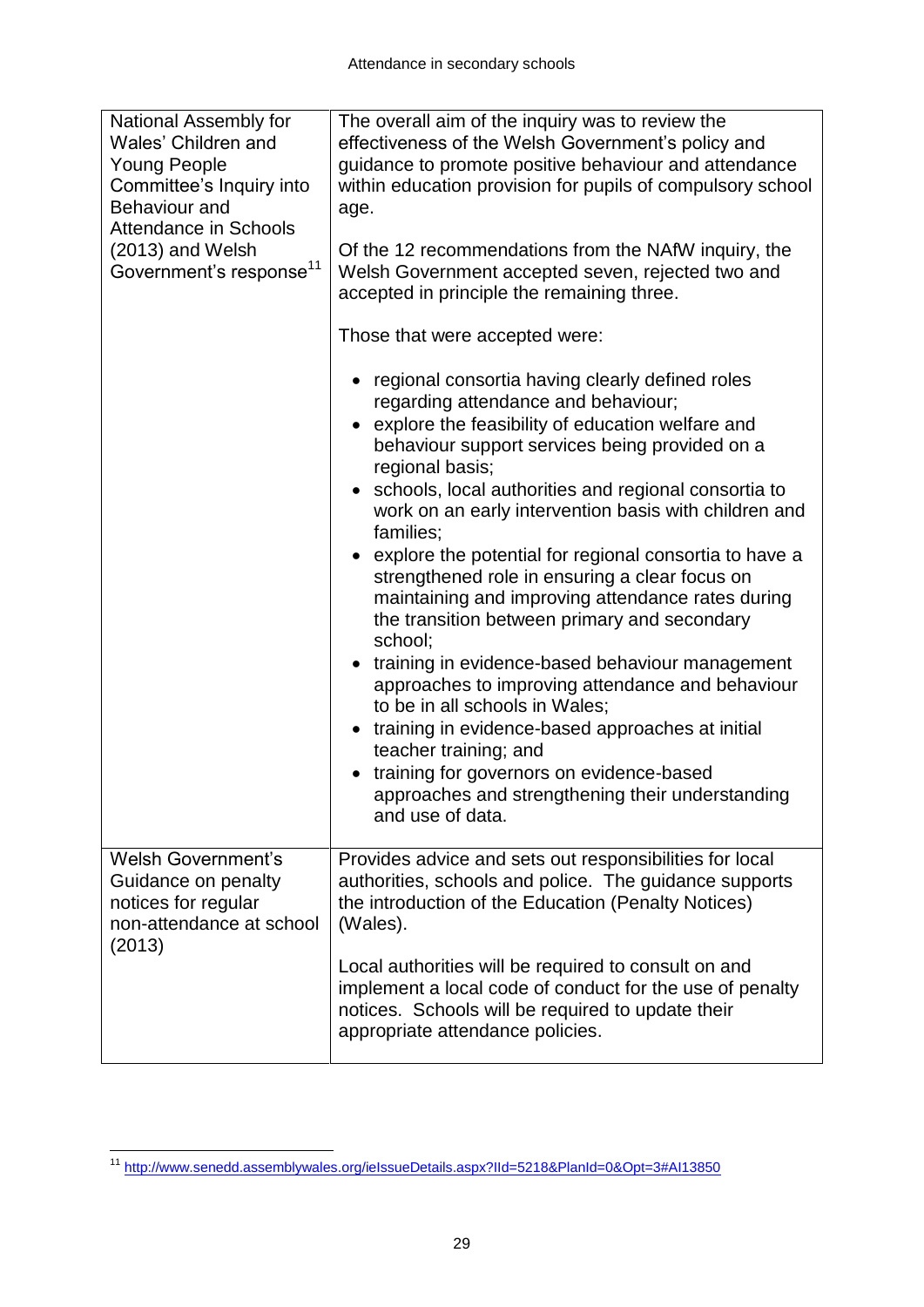## **Appendix 3: What research tells us**

In its analysis of literature, the National Behaviour and Attendance Review (NBAR) report, noted the importance of whole-school, holistic approaches and the link with school effectiveness and school improvement. Other studies have emphasised the crucial role of headteachers and senior managers as being one of the "key elements for success" (Ofsted, 2007). Engaging parents successfully and meeting the academic, social and emotional needs of children and young people are the two other consistent themes. A third theme emphasises the quality of learning and teaching and the role of the school in meeting pupils' curricular needs. The fourth theme emphasised the need for schools to have effective strategies in place to improve behaviour and attendance and to prevent bullying. Finally, many studies emphasise the requirement for good inter-agency practice (Sims, Bowen and Halton et al., as cited in NBAR, 2008).

Many of the above themes are echoed in RSM McClure Watters research into improving attendance in schools serving deprived areas (2012), it too states the importance of adopting a whole-school approach. The common features of schools that address non-attendance effectively include:

- governors who are aware of the issues;
- school attendance leaders who provide a strategic lead;
- regular reviews of the attendance policy:
- clear targets for attendance;
- well-understood roles and responsibilities among staff; and
- the consistent use of attendance codes, practices and procedures.

In his evidence to the recent National Assembly for Wales inquiry into behaviour and attendance, Professor Ken Reid noted that research has consistently shown a very high correlation between school-age truancy and adult criminality, prison sentences, unemployment, frequent job changes, divorce, reliance upon the state (income support, housing benefit) and mental health problems, among a range of other factors.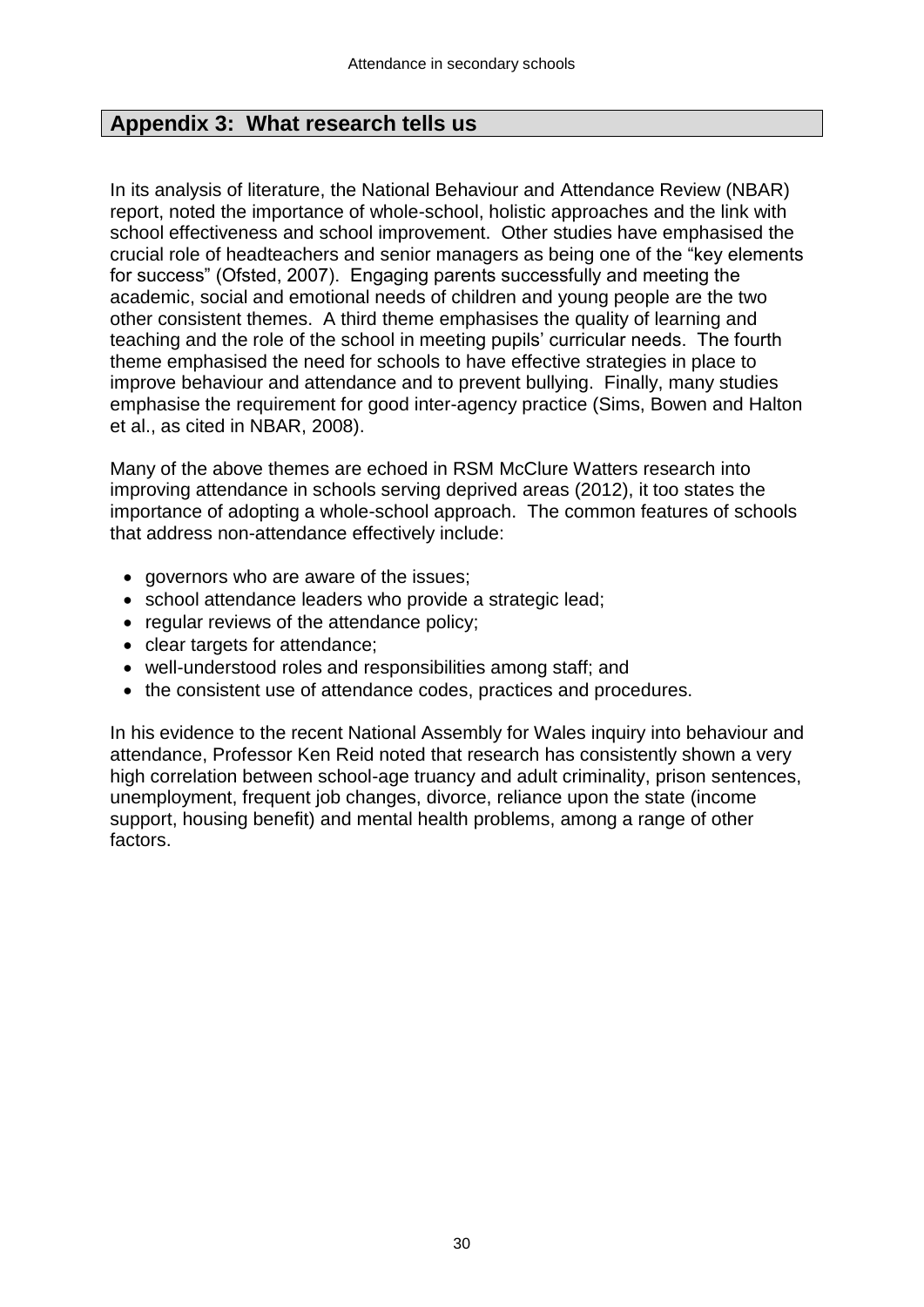#### **Appendix 4: Example of an attendance self-evaluation audit tool**

#### **SCHOOL ATTENDANCE SELF-EVALUATION AUDIT TOOL – Developed by Education Welfare Service, Cardiff**

This self-evaluation checklist is an important tool to help identify issues within school and to target and prioritise action to improve attendance. It will be important to try a range of possible strategies to guarantee that improvement is secured.

Please allocate a colour – Red, Amber or Green to each of the following questions and statements.

Red = inadequate and immediate action required Amber = satisfactory but requires further work Green = Good; standards achieved

Where green has been allocated, please ensure that this is reviewed regularly to ensure status is maintained.

Where you have allocated either amber or red please provide a comment as to action(s) you will undertake to address issues highlighted.

This kind of approach is fundamental in order to assess and review the school's capacity to improve and much rests on these types of judgments. Please ensure you have clear evidence for your evaluation.

| <b>School</b>                                 |  |
|-----------------------------------------------|--|
| <b>School staff member</b><br>completing form |  |
| <b>Designation</b>                            |  |
| <b>System leader</b>                          |  |
| <b>EWS representative</b>                     |  |
| <b>Date</b>                                   |  |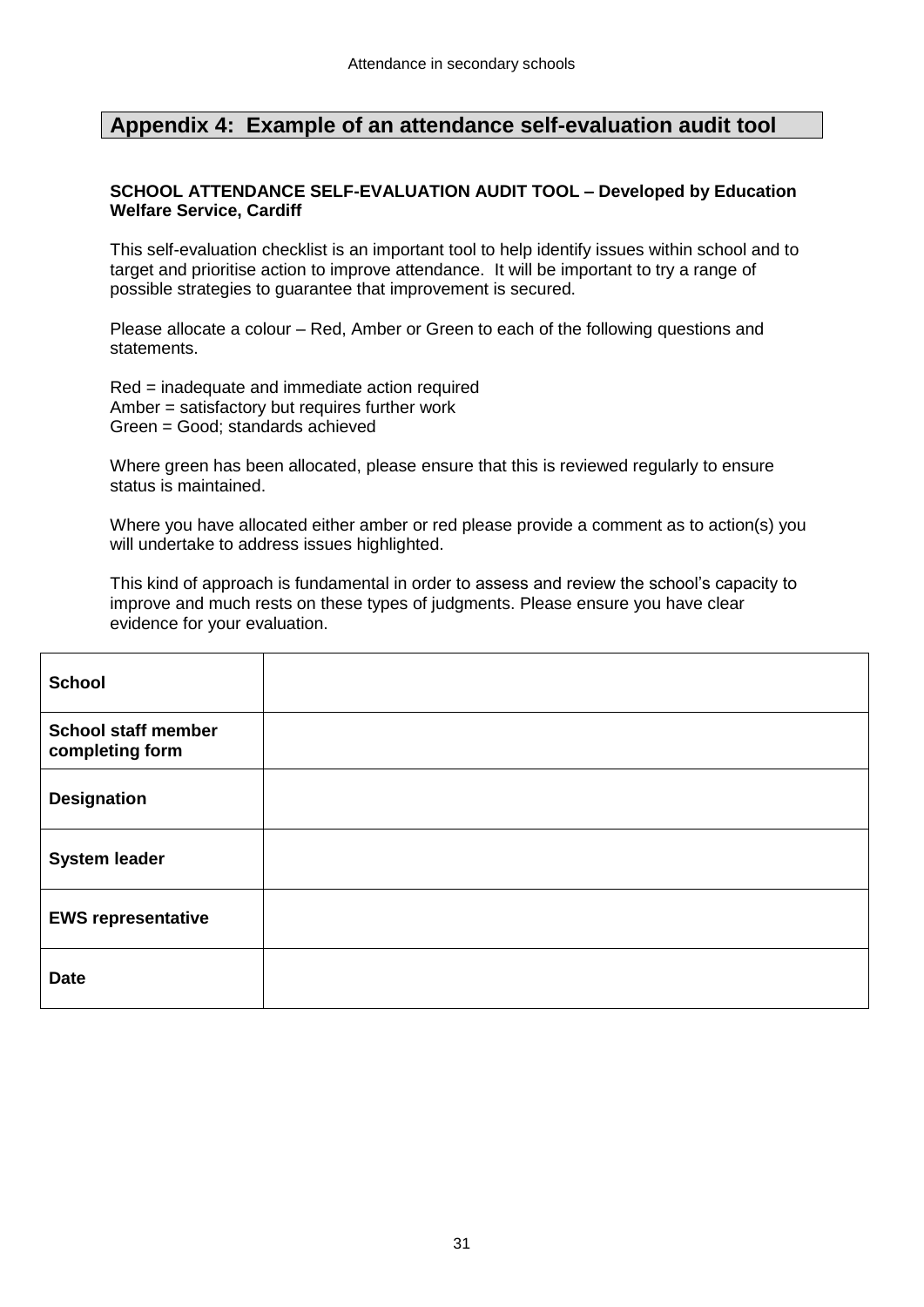#### **Performance**

|                                                                                                    |           |     | Actions/Areas for improvement |
|----------------------------------------------------------------------------------------------------|-----------|-----|-------------------------------|
| Attendance target 2012 -13                                                                         |           |     |                               |
| Attendance % 2012-13                                                                               |           |     |                               |
| Target attendance 2013 -14                                                                         |           |     |                               |
| Current attendance %                                                                               |           |     |                               |
| <b>FSM</b> quartile                                                                                |           |     |                               |
| Is attendance a priority for school<br>improvement and included in the<br>School Improvement Plan? | <b>No</b> | Yes |                               |

## **Strategic management**

|                                                                             |           |     | Actions/Areas for improvement |
|-----------------------------------------------------------------------------|-----------|-----|-------------------------------|
| Do you have a nominated governor                                            |           |     |                               |
| with a specific attendance remit?                                           | <b>No</b> | Yes |                               |
| Does the school have a designated                                           |           |     |                               |
| SLT member of staff responsible for                                         | <b>No</b> | Yes |                               |
| attendance? Please provide name.                                            |           |     |                               |
| Does the attendance lead ensure                                             |           |     |                               |
| early identification of and intervention                                    |           |     |                               |
| and support for pupils with attendance                                      |           |     |                               |
| issues?                                                                     |           |     |                               |
| Is there dedicated time and resources                                       |           |     |                               |
| allocated for attendance?                                                   |           |     |                               |
| How well does the attendance lead                                           |           |     |                               |
| ensure consistent application of the                                        |           |     |                               |
| policy's principles throughout the                                          |           |     |                               |
| school?                                                                     |           |     |                               |
| How well does the attendance lead                                           |           |     |                               |
| oversee the accuracy of the recording                                       |           |     |                               |
| of attendance and registration                                              |           |     |                               |
| practices? Is this regularly audited?                                       |           |     |                               |
| Does the attendance lead monitor,                                           |           |     |                               |
| analyse and address key issues                                              |           |     |                               |
| identified?<br>Does the lead ensure all relevant staff                      |           |     |                               |
|                                                                             |           |     |                               |
| with registration responsibilities are<br>trained and practice monitored to |           |     |                               |
| ensure high standards of practice?                                          |           |     |                               |
| Are all staff with registration                                             |           |     |                               |
| responsibilities aware of the                                               |           |     |                               |
| attendance codes?                                                           |           |     |                               |
| Are supply staff inducted & well                                            |           |     |                               |
| prepared with regards to attendance                                         |           |     |                               |
| and registration practices?                                                 |           |     |                               |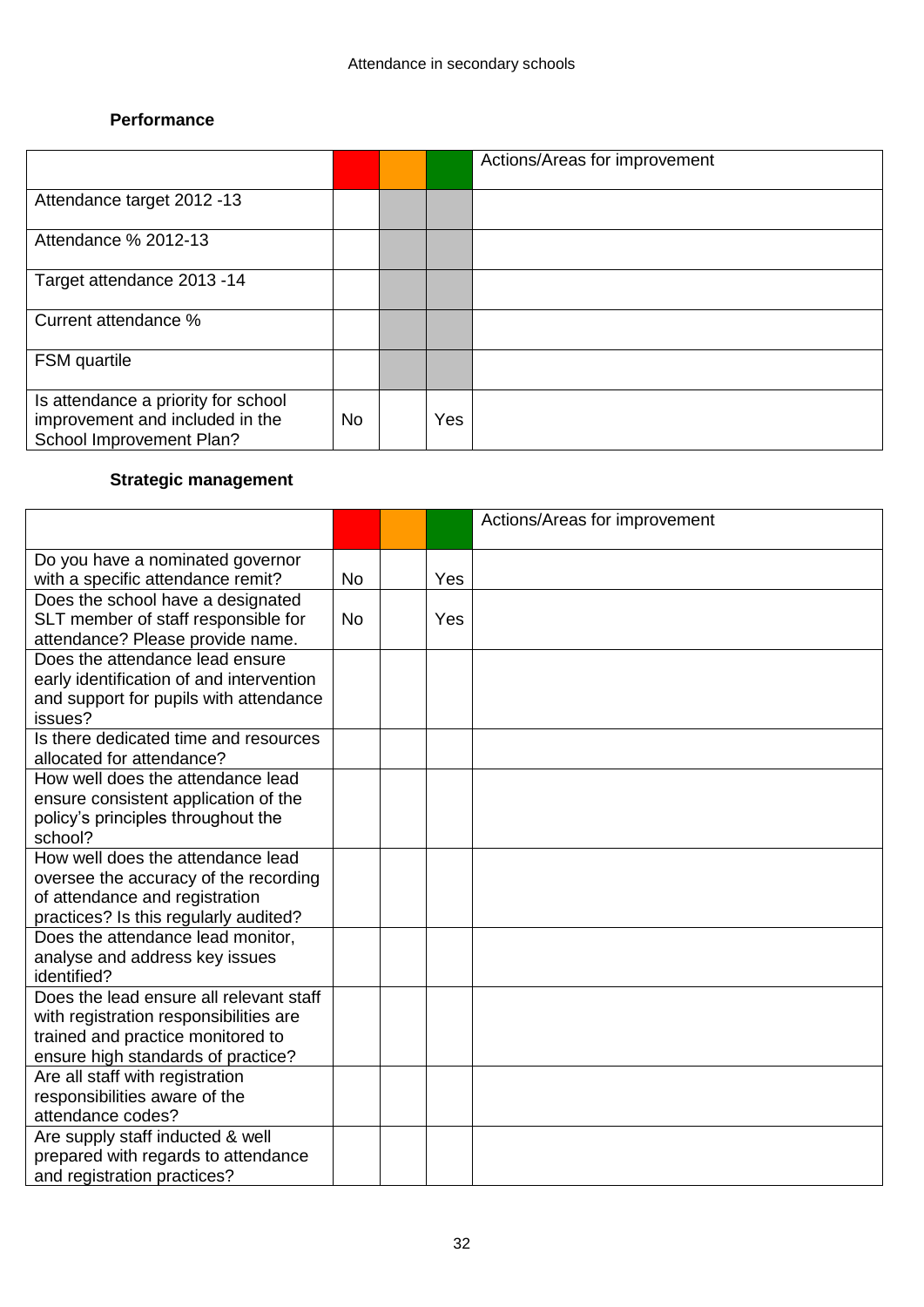## **The attendance policy**

|                                                                                                                              |           |     | Actions/Areas for improvement |
|------------------------------------------------------------------------------------------------------------------------------|-----------|-----|-------------------------------|
| Is the school's policy up to date,<br>good quality and regularly reviewed?                                                   | <b>No</b> | Yes |                               |
| Does the school policy/strategy for<br>improving attendance identify the<br>roles of staff and procedures to be<br>followed? |           |     |                               |
| Do all staff know, understand and<br>consistently apply the policy across<br>the school?                                     |           |     |                               |
| Is attendance fully integrated into<br>other policy areas e.g. safeguarding?                                                 |           |     |                               |
| How clear are policies & procedures<br>for working with parents/carers,<br>SAOs/EWS and other outside<br>agencies?           |           |     |                               |
| Does the policy include the school's<br>policy on holidays in term time?                                                     | No.       | Yes |                               |
| Is the attendance policy and practice<br>monitored rigorously and its impact<br>measured? How?                               |           |     |                               |
| Do governors oversee this<br>monitoring process? Is the<br>effectiveness of interventions<br>monitored regularly?            |           |     |                               |

## **Managing attendance within the Five Step Framework**

|                                         |           |     | Actions/Areas for improvement |
|-----------------------------------------|-----------|-----|-------------------------------|
|                                         |           |     |                               |
| Do you have a SLA between your          |           |     |                               |
| secondary/primary cluster schools?      | No.       | Yes |                               |
| Are there regular meetings with the     |           |     |                               |
| attendance lead, SAOs and EWS to        |           |     |                               |
| identify and agree intervention and     | <b>No</b> | Yes |                               |
| support for pupils?                     |           |     |                               |
| Is there an escalation of               |           |     |                               |
| interventions which are used            |           |     |                               |
| systematically and the impact of        |           |     |                               |
| these interventions widely known?       |           |     |                               |
| Is effective pupil tracking in place to |           |     |                               |
| identify any pupil whose attendance     |           |     |                               |
| begins to slip? How is it used?         |           |     |                               |
| How effectively does the school         |           |     |                               |
| make sure it knows the whereabouts      |           |     |                               |
| of all pupils every day for             |           |     |                               |
| safeguarding purposes?                  |           |     |                               |
| Do you have differentiated              |           |     |                               |
| responsibilities amongst school staff   |           |     |                               |
| for dealing with pupils with different  |           |     |                               |
| attendance levels - i.e. form tutors    |           |     |                               |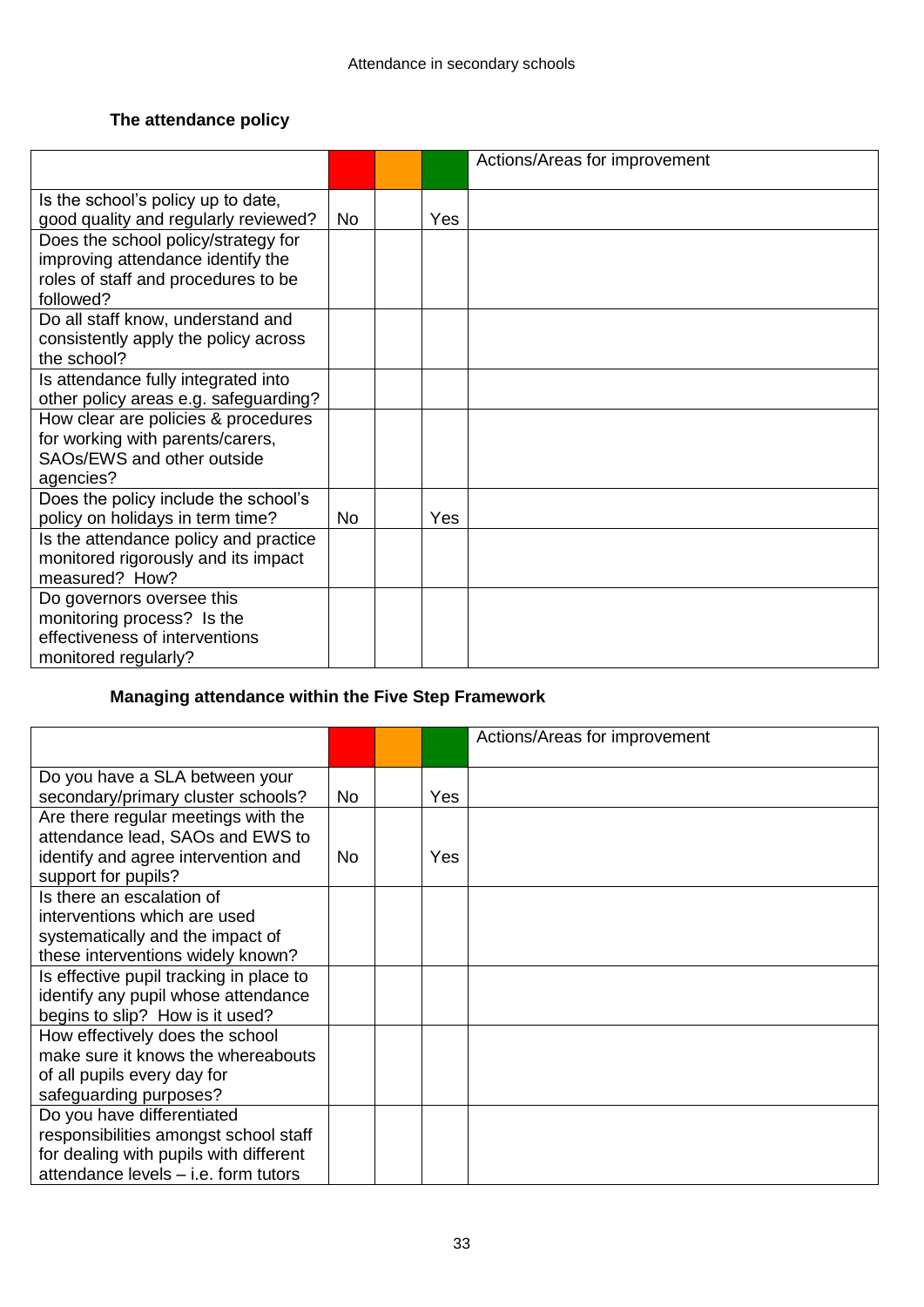| dealing with 92%+, HOY/Deputy        |  |  |
|--------------------------------------|--|--|
| Head targeting 87-91% etc?           |  |  |
| Does the school offer an appropriate |  |  |
| balance of support and challenge to  |  |  |
| parents/carers?                      |  |  |
| Does the school have reintegration   |  |  |
| strategies for those returning long  |  |  |
| term absences in which all           |  |  |
| appropriate staff participate?       |  |  |
| Do you robustly implement Children   |  |  |
| Missing Education procedures - i.e.  |  |  |
| school checklist, referral to SAO,   |  |  |
| EWS which can help limit absences    |  |  |
| on pupil records?                    |  |  |
| Is school supported appropriately by |  |  |
| external agencies? Are there any     |  |  |
| gaps in support required?            |  |  |

## **Collection and analysis of data**

|                                       |  | Actions/Areas for improvement |
|---------------------------------------|--|-------------------------------|
|                                       |  |                               |
| Do governors and SLT review           |  |                               |
| attendance data on a regular basis    |  |                               |
| and across identified groups?         |  |                               |
| Are attendance related issues         |  |                               |
| discussed weekly by SLT, the          |  |                               |
| governing body and school council?    |  |                               |
| Is school data analysed to inform     |  |                               |
| reasons for absence, profile of       |  |                               |
| persistent absence, identification of |  |                               |
| vulnerable groups and links to        |  |                               |
| standards?                            |  |                               |
| Do you plan interventions based on    |  |                               |
| these findings?                       |  |                               |
| Is the correlation between exclusions |  |                               |
| and impact on attendance              |  |                               |
| investigated?                         |  |                               |
| Are patterns of attendance from       |  |                               |
| feeder school pupils analysed and     |  |                               |
| preventative strategies put in place  |  |                               |
| in advance for support at transition? |  |                               |
| Is data reliable and routinely        |  |                               |
| submitted to LA on a weekly basis?    |  |                               |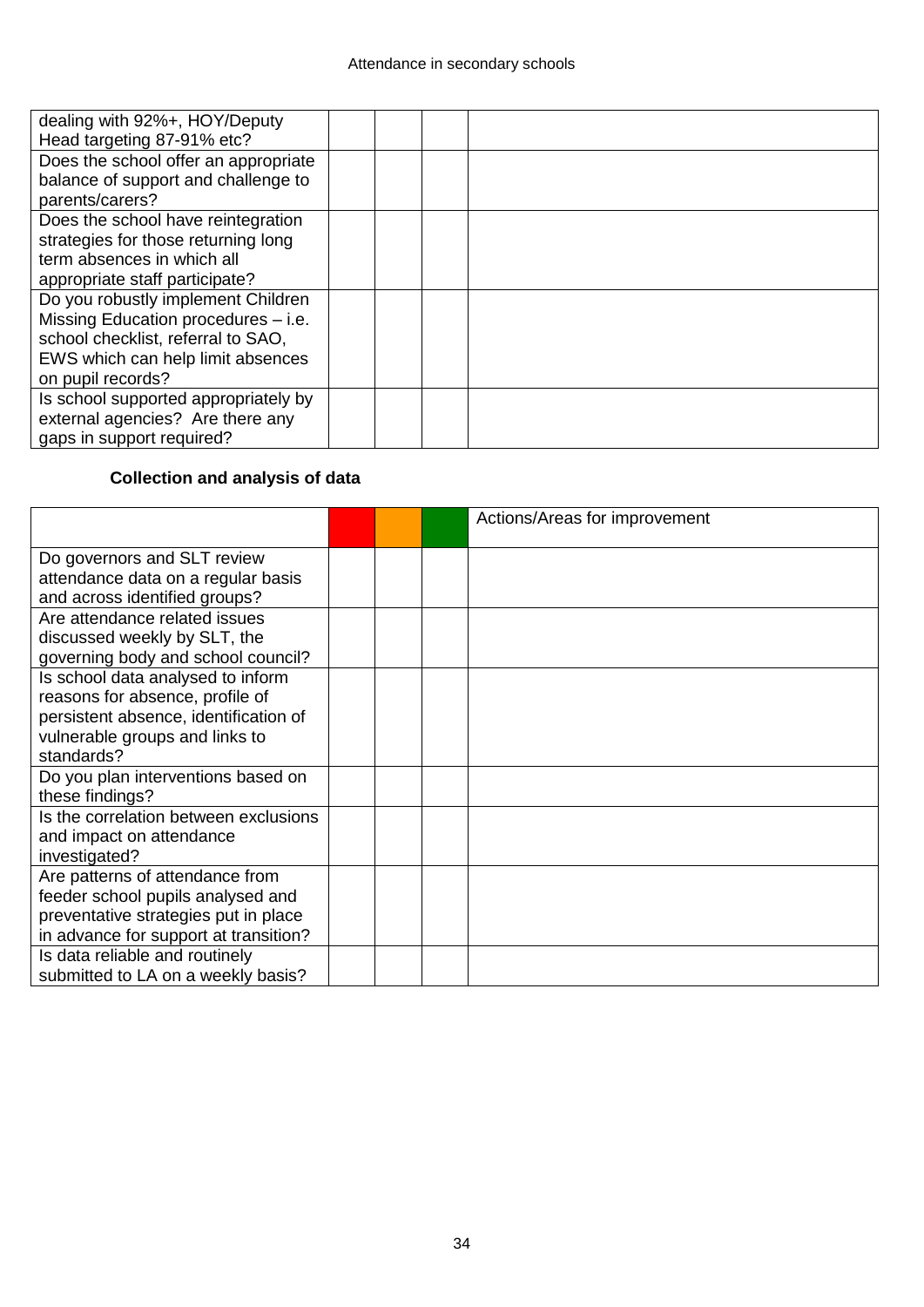#### **Communication**

|                                        |  | Actions/Areas for improvement |
|----------------------------------------|--|-------------------------------|
|                                        |  |                               |
| Are pupils aware of their individual   |  |                               |
| level of attendance and the target     |  |                               |
| they need to achieve? How is this      |  |                               |
| set and communicated to them/their     |  |                               |
| parents?                               |  |                               |
| Are pupils, parents & carers regularly |  |                               |
| reminded of the importance of good     |  |                               |
| attendance, the link with attainment,  |  |                               |
| in newsletters, at parents' evenings,  |  |                               |
| home /school agreements etc?           |  |                               |
| Does the school plan the promotion     |  |                               |
| of attendance throughout the year?     |  |                               |
| Is there an awards/rewards system      |  |                               |
| for good attendance?                   |  |                               |
| Are pupils consulted about the         |  |                               |
| nature of rewards to ensure that they  |  |                               |
| are relevant and motivating?           |  |                               |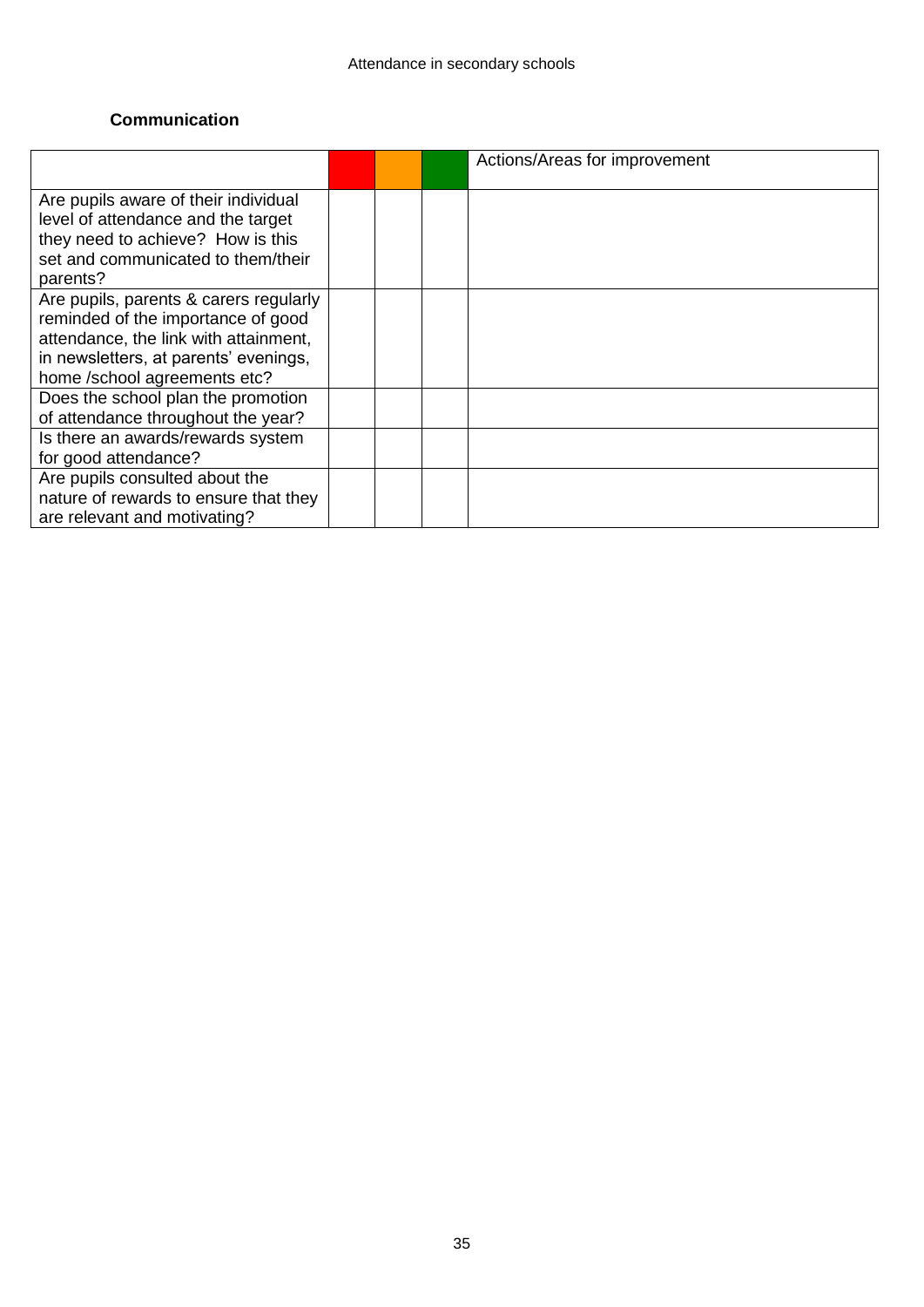## **Appendix 5**

#### **Attendance data**

#### **Figure 9: Percentage of sessions missed by pupils of compulsory school age in maintained secondary schools, by reason for absence**

| Type of<br>absence | Reason for absence <sup>12</sup>                                              | Total %<br>2011-2012 | Total %<br>2012-2013 |
|--------------------|-------------------------------------------------------------------------------|----------------------|----------------------|
| Authorised         | <b>Illness</b>                                                                | 4.2%                 | 4.3%                 |
|                    | Medical or dental<br>appointments                                             | 0.8%                 | 0.6%                 |
|                    | Religious observance                                                          |                      |                      |
|                    | <b>Study leave</b>                                                            | 0.2%                 | 0.1%                 |
|                    | Traveller absence                                                             |                      |                      |
|                    | Agreed family holiday                                                         | 0.5%                 | 0.4%                 |
|                    | Agreed extended family<br>holiday                                             |                      |                      |
|                    | Excluded but no alternative<br>provision made                                 | 0.1%                 | 0.1%                 |
|                    | Other authorised absence<br>(not covered by other<br>codes or descriptions)   | 0.6%                 | 0.5%                 |
|                    | <b>Total authorised absence</b>                                               | 6.5%                 | 6.1%                 |
| Unauthorised       | Family holiday (not agreed<br>or sessions in excess of<br>agreement)          | 0.1%                 | 0.1%                 |
|                    | Late (arrived after the<br>register closed)                                   |                      |                      |
|                    | Other unauthorised<br>absence (not covered by<br>other codes or descriptions) | 0.9%                 | 0.9%                 |
|                    | No reason for the absence<br>provided yet                                     | 0.4%                 | 0.2%                 |
|                    | <b>Total unauthorised</b><br>absence                                          | 1.4%                 | 1.3%                 |
|                    | <b>Total overall absence</b>                                                  | 7.9%                 | 7.4%                 |

Source: Welsh Government

- indicates a figure between 0 and 0.1

 $\overline{a}$ 

 $12$  Prior to 2011-2012 the Welsh Government did not collect data on the reason for pupil absence from school.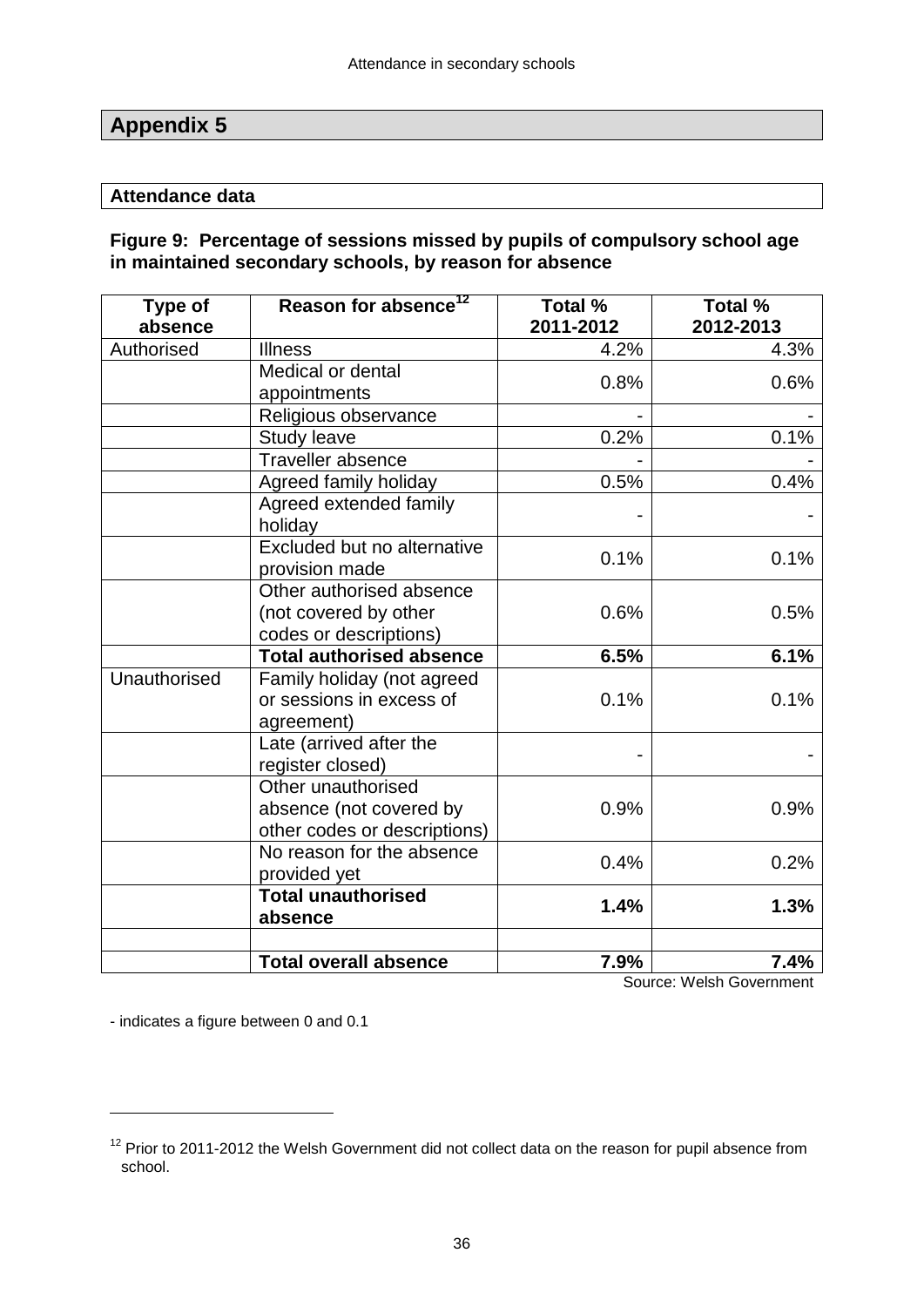| Reason for absence <sup>13</sup>  | % of half-day<br>sessions missed<br>2011-2012 | % of half-day<br>sessions missed<br>2012-2013 |
|-----------------------------------|-----------------------------------------------|-----------------------------------------------|
| <b>Illness</b>                    | 53.9%                                         | 59%                                           |
| Medical or dental appointments    | 9.7%                                          | 8.2%                                          |
| Other authorised absence (not     |                                               |                                               |
| covered by other codes or         | 7.8%                                          | 7.4%                                          |
| descriptions)                     |                                               |                                               |
| Agreed family holiday             | 5.9%                                          | 5.4%                                          |
| Excluded and no provision made    | 1.8%                                          | 1.6%                                          |
| <b>Study leave</b>                | 3.1%                                          | 0.8%                                          |
| Religious observance              |                                               | 0.1%                                          |
| Traveller absence                 |                                               | 0.1%                                          |
| <b>Total authorised absence</b>   | 82.4%                                         | 82.6%                                         |
| Other unauthorised absence (not   |                                               |                                               |
| covered by other codes or         | 11.5%                                         | 12.3%                                         |
| descriptions)                     |                                               |                                               |
| No reason for the absence         | 4.9%                                          | 3.4%                                          |
| provided yet                      |                                               |                                               |
| Family holiday (not agreed or     |                                               |                                               |
| sessions in excess of             | 0.8%                                          | 1.4%                                          |
| agreement)                        |                                               |                                               |
| Late (arrived after the register  |                                               | 0.4%                                          |
| closed)                           |                                               |                                               |
| <b>Total unauthorised absence</b> | 17.6%                                         | 17.4%                                         |
|                                   |                                               |                                               |
| <b>Total overall absence</b>      | 100%                                          | 100%                                          |

**Figure 10: Distribution of reasons for absence from school by pupils of compulsory school age in maintained secondary schools, 2011-2013**

Source: Welsh Government

- indicates a figure between 0 and 0.1

#### **Figure 11: Absenteeism by persistent absentees and all pupils of compulsory school age in maintained secondary schools, by SEN status, 2011-2012**

| <b>SEN</b><br>status | <b>Number</b><br>of pupils<br>who are<br>persistent<br>absentees | All<br>pupils | <b>Authorised</b><br>absence -<br>persistent<br>absentees | Unauthorised<br>absence -<br>persistent<br>absentees | Overall<br>absence -<br>persistent<br>absentees | <b>Authorised</b><br>absence -<br>all pupils | <b>Unauthorised</b><br>absence - all<br>pupils | Overall<br>absence<br>– all<br>pupils |
|----------------------|------------------------------------------------------------------|---------------|-----------------------------------------------------------|------------------------------------------------------|-------------------------------------------------|----------------------------------------------|------------------------------------------------|---------------------------------------|
| <b>Statement</b>     | 484                                                              | 4,776         | 24%                                                       | 10.1%                                                | 34.1%                                           | 7.7%                                         | 1.6%                                           | 9.3%                                  |
| of SEN               |                                                                  |               |                                                           |                                                      |                                                 |                                              |                                                |                                       |
| <b>School</b>        | 2.035                                                            | 12.700        | 21.7%                                                     | 13%                                                  | 34.8%                                           | 8.6%                                         | 2.9%                                           | 11.5%                                 |
| <b>Action</b>        |                                                                  |               |                                                           |                                                      |                                                 |                                              |                                                |                                       |
| <b>Plus</b>          |                                                                  |               |                                                           |                                                      |                                                 |                                              |                                                |                                       |
| <b>School</b>        | 2.478                                                            | 22,182        | 20.7%                                                     | 11.7%                                                | 32.4%                                           | 7.7%                                         | 2%                                             | 9.7%                                  |
| <b>Action</b>        |                                                                  |               |                                                           |                                                      |                                                 |                                              |                                                |                                       |
| <b>No SEN</b>        | 7,189                                                            | 128,783       | 21.3%                                                     | 10.4%                                                | 31.7%                                           | 6.0%                                         | 1.1%                                           | 7.1%                                  |
| Total                | 12.186                                                           | 168.441       | 21.3%                                                     | 11.1%                                                | 32.4%                                           | 6.5%                                         | 1.4%                                           | 7.8%                                  |

Source: Welsh Government

 $\overline{a}$  $13$  Prior to 2011-2012 the Welsh Government did not collect data on the reason for pupil absence from school.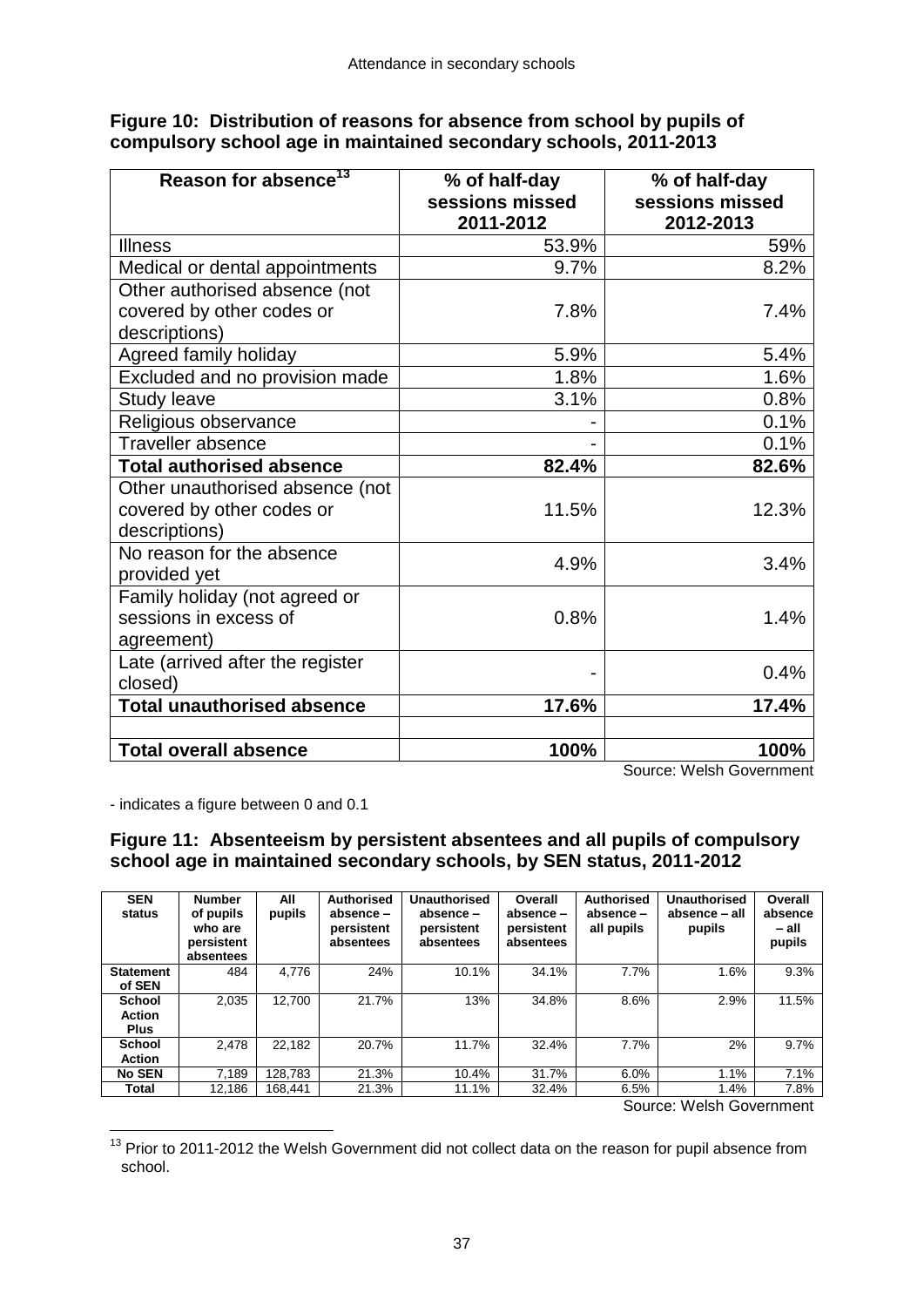| Year | <b>FSM</b><br>eligibility  | Level 1<br>$(\%)$ | % point<br>difference | Level <sub>2</sub><br>$(\%)$ | % point<br>difference | Level 2<br>including<br>$(\%)$ | % point<br>difference |
|------|----------------------------|-------------------|-----------------------|------------------------------|-----------------------|--------------------------------|-----------------------|
| 2008 | Eligible for<br><b>FSM</b> | 72.1%             | 19.5                  | 28%                          | 33.9                  | 18.7%                          | 30                    |
|      | Not eligible<br>for FSM    | 91.6%             |                       | 61.9%                        |                       | 48.7%                          |                       |
| 2009 | Eligible for<br><b>FSM</b> | 75.7%             | 17.1                  | 32.5%                        | 33.8                  | 20.1%                          | 31.9                  |
|      | Not eligible<br>for FSM    | 92.8%             |                       | 66.3%                        |                       | 52%                            |                       |
| 2010 | Eligible for<br><b>FSM</b> | 78.3%             | 15.6                  | 35.3%                        | 34.3                  | 20.7%                          | 33.9                  |
|      | Not eligible<br>for FSM    | 93.9%             |                       | 69.6%                        |                       | 54.6%                          |                       |
| 2011 | Eligible for<br><b>FSM</b> | 79.8%             | 14.9                  | 40.9%                        | 32.6                  | 22%                            | 33.7                  |
|      | Not eligible<br>for FSM    | 94.7%             |                       | 73.5%                        |                       | 55.7%                          |                       |
| 2012 | Eligible for<br><b>FSM</b> | 83.3%             | 12.2                  | 50.9%                        | 27.1                  | 23.4%                          | 33.2                  |
|      | Not eligible<br>for FSM    | 95.5%             |                       | 78%                          |                       | 56.6%                          |                       |
| 2013 | Eligible for<br><b>FSM</b> | 85.8%             | 10.6                  | 57.8%                        | 25.2                  | 25.8%                          | 32.7                  |
|      | Not eligible<br>for FSM    | 96.4%             |                       | 83%                          |                       | 58.5%                          |                       |

#### **Figure 12: Key stage 4 achievement in level 1 threshold, level 2 threshold and level 2 threshold including, by free school meal eligibility 2008-2013**

Source: Welsh Government

#### **Figure 13: Absenteeism by pupils of compulsory school age in maintained secondary schools, by free school meal eligibility**

|                                                           | Overall absence % |         |         |         |  | Unauthorised absence % |         |         |         |
|-----------------------------------------------------------|-------------------|---------|---------|---------|--|------------------------|---------|---------|---------|
|                                                           | 2008/09           | 2009/10 | 2010/11 | 2011/12 |  | 2008/09                | 2009/10 | 2010/11 | 2011/12 |
| Known<br>to be<br>eligible<br>for free<br>school<br>meals | 14.1%             | 13.9%   | 13.5%   | 12.7%   |  | 4.0%                   | 3.8%    | 3.6%    | 3.5%    |
| <b>Not</b><br>eligible<br>for free<br>school<br>meals     | 8.0%              | 7.8%    | 7.5%    | 6.8%    |  | 1.3%                   | 1.1%    | 1.0%    | 0.9%    |
| Total                                                     | 9.0%              | 8.9%    | 8.6%    | 7.8%    |  | 1.7%                   | 1.6%    | 1.5%    | 1.4%    |

Source: Welsh Government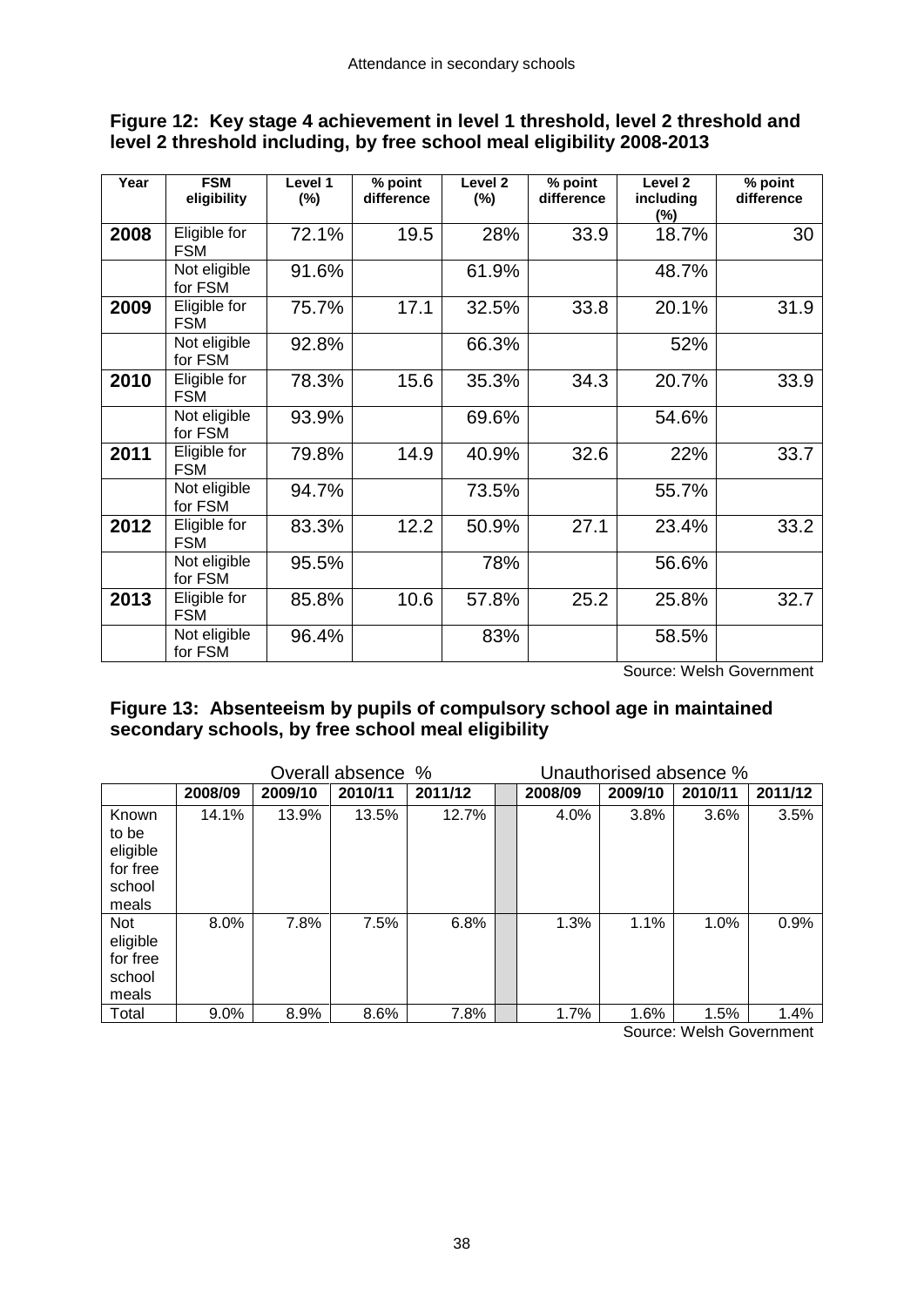|                                 | Overall absence % |           |           |           |  |  |  |  |
|---------------------------------|-------------------|-----------|-----------|-----------|--|--|--|--|
| Major need                      | 2008-2009         | 2009-2010 | 2010-2011 | 2012-2013 |  |  |  |  |
| Moderate learning difficulty    | 11.6%             | 11.6%     | 11.4%     | 10.4%     |  |  |  |  |
| General learning difficulty     |                   |           |           | 9.4%      |  |  |  |  |
| Severe learning difficulty      | 9.7%              | 10.7%     | 9.9%      | 10.5%     |  |  |  |  |
| Profound and multiple           | 11.0%             | 10.5%     | 10.4%     | 8.1%      |  |  |  |  |
| learning difficulty             |                   |           |           |           |  |  |  |  |
| Specific learning difficulties  | 9.7%              | 9.7%      | 9.4%      |           |  |  |  |  |
| <b>Dyslexia</b>                 |                   | . .       | ٠.        | 8.3%      |  |  |  |  |
| Dyscalculia                     |                   | ٠.        | ٠.        | 6.8%      |  |  |  |  |
| <b>Dyspraxia</b>                |                   |           | ٠.        | 7.5%      |  |  |  |  |
| Attention deficit hyperactivity | 8.9%              | 8.2%      | 8.3%      | 7.8%      |  |  |  |  |
| disorder                        |                   |           |           |           |  |  |  |  |
| Autistic spectrum disorders     | 8.9%              | 8.2%      | 8.3%      | 7.8%      |  |  |  |  |
| Physical and medical            | 12.9%             | 12.0%     | 12.4%     | 11.6%     |  |  |  |  |
| difficulties                    |                   |           |           |           |  |  |  |  |
| Hearing impairment              | 9.9%              | 9.5%      | 9.4%      | 7.9%      |  |  |  |  |
| Visual impairment               | 9.6%              | 9.5%      | 10.0%     | 9.7%      |  |  |  |  |
| Multi-sensory impairment        | 7.0%              | 10.5%     | 12.3%     | 8.7%      |  |  |  |  |
| Speech, communication and       | 8.9%              | 9.3%      | 8.7%      | 7.9%      |  |  |  |  |
| language difficulties           |                   |           |           |           |  |  |  |  |
| Behaviour, emotional and        | 15.3%             | 15.4%     | 14.8%     | 13.7%     |  |  |  |  |
| social difficulties             |                   |           |           |           |  |  |  |  |
| No SEN                          | 8.3%              | 8.1%      | 7.8%      | 7.1%      |  |  |  |  |
| <b>Total</b>                    | 9.0%              | 8.9%      | 8.6%      | 7.8%      |  |  |  |  |

#### **Figure 14: Overall absenteeism by pupils of compulsory school age in maintained secondary schools, by major special educational need**

Source: Welsh Government

#### **Figure 15: Unauthorised absenteeism by pupils of compulsory school age in maintained secondary schools, by major special educational need**

Percentage of half-day sessions missed due to unauthorised absence

| i oroomago or nail aay oooolono mioood dao to andarior<br><b>Major need</b> | 2008-2009 | 2009-2010 | 2010-2011 | 2011-2012 |
|-----------------------------------------------------------------------------|-----------|-----------|-----------|-----------|
| Moderate learning difficulties                                              | 2.7%      | 2.7%      | 2.6%      | 2.4%      |
| <b>General learning difficulties</b>                                        |           | . .       |           | 1.9%      |
| Severe learning difficulties                                                | 1.7%      | 1.8%      | 1.9%      | 1.9%      |
| Profound and multiple                                                       | 1.5%      | 0.5%      | 0.8%      | 0.1%      |
| learning difficulties                                                       |           |           |           |           |
| Specific learning difficulties                                              | 1.9%      | 1.7%      | 1.5%      |           |
| <b>Dyslexia</b>                                                             |           | . .       |           | 1.5%      |
| Dyscalculia                                                                 |           | $\sim$    | $\sim$    | 0.8%      |
| Dyspraxia                                                                   | $\cdot$ . | $\cdot$ . | $\cdot$ . | 0.7%      |
| Attention deficit hyperactivity                                             | . .       | . .       |           | 2.9%      |
| disorder                                                                    |           |           |           |           |
| Autistic spectrum disorders                                                 | 1.1%      | 0.8%      | 1.0%      | 0.9%      |
| Physical and medical                                                        | 1.7%      | 1.5%      | 1.1%      | 1.25      |
| difficulties                                                                |           |           |           |           |
| Hearing impairment                                                          | 1.3%      | 1.8%      | 1.3%      | 0.9%      |
| Visual impairment                                                           | 1.5%      | 0.9%      | 0.8%      | 1.1%      |
| Multi-sensory impairment                                                    | 0.3%      | 0.6%      | 1.2%      | 0.3%      |
| Speech, language and                                                        | 1.6%      | 1.5%      | 1.3%      | 1.2%      |
| communication difficulties                                                  |           |           |           |           |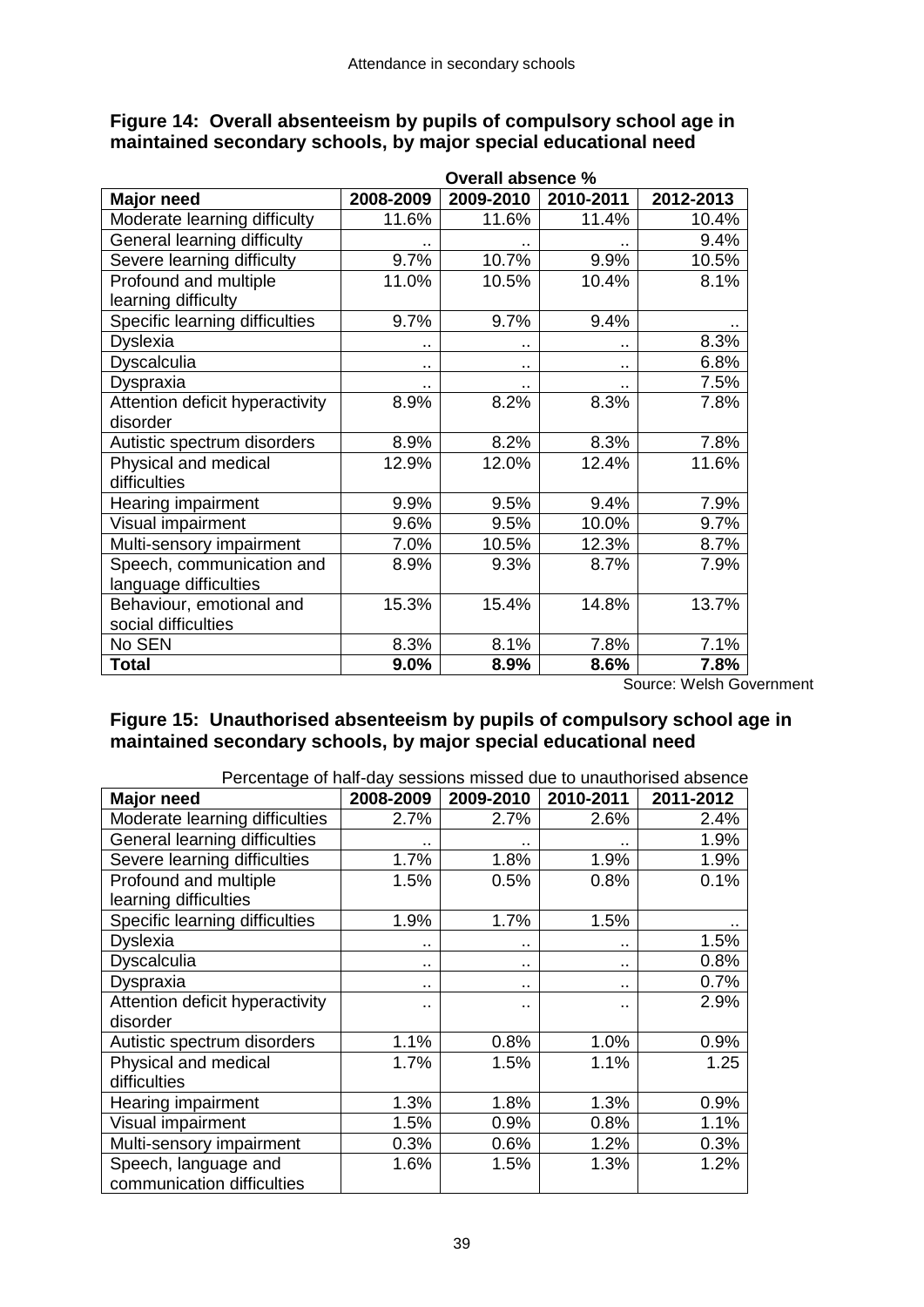| Behavioural, emotional and<br>social difficulties | 5.0% | 4.8% | 4.4%   | 4.0% |
|---------------------------------------------------|------|------|--------|------|
| No SEN                                            | 1.4% | 1.3% | $.2\%$ | 1.1% |
| Total                                             | 1.7% | 1.6% | 1.5%   | 1.4% |

Source: Welsh Government

#### **Figure 16: Pupils in maintained secondary schools with special educational need, by major need, January 2013**

| <b>Major need</b>             | <b>Number of pupils</b> | Incidence % <sup>14</sup> |
|-------------------------------|-------------------------|---------------------------|
| Moderate learning             | 12,579                  | 6.6%                      |
| difficulties                  |                         |                           |
| General learning difficulties | 7,336                   | 3.8%                      |
| Severe learning difficulties  | 387                     | 0.2%                      |
| Profound and multiple         | 81                      |                           |
| learning difficulties         |                         |                           |
| <b>Dyslexia</b>               | 6,234                   | 3.3%                      |
| Dyscalculia                   | 269                     | 0.1%                      |
| Dyspraxia                     | 324                     | 0.2%                      |
| Attention deficit             | 526                     | 0.3%                      |
| hyperactivity disorder        |                         |                           |
| Autistic spectrum disorders   | 1,630                   | 0.9%                      |
| Physical and medical          | 1,762                   | 0.9%                      |
| difficulties                  |                         |                           |
| Hearing impairment            | 849                     | 0.4%                      |
| Visual impairment             | 376                     | 0.2%                      |
| Multi-sensory impairment      | 26                      |                           |
| Speech, language and          | 2,646                   | 1.4%                      |
| communication difficulties    |                         |                           |
| Behavioural, emotional and    | 6,520                   | 3.4%                      |
| social difficulties           |                         |                           |
| Total (any special            | 41,545                  | 21.7%                     |
| educational need)             |                         |                           |
| Total number of pupils on     | 191,279                 |                           |
| roll                          |                         |                           |

Source: Welsh Government

- indicates a figure between 0 and 0.1

 $\overline{a}$ 

 $14$  The number of pupils expressed as a proportion of the total number of pupils on roll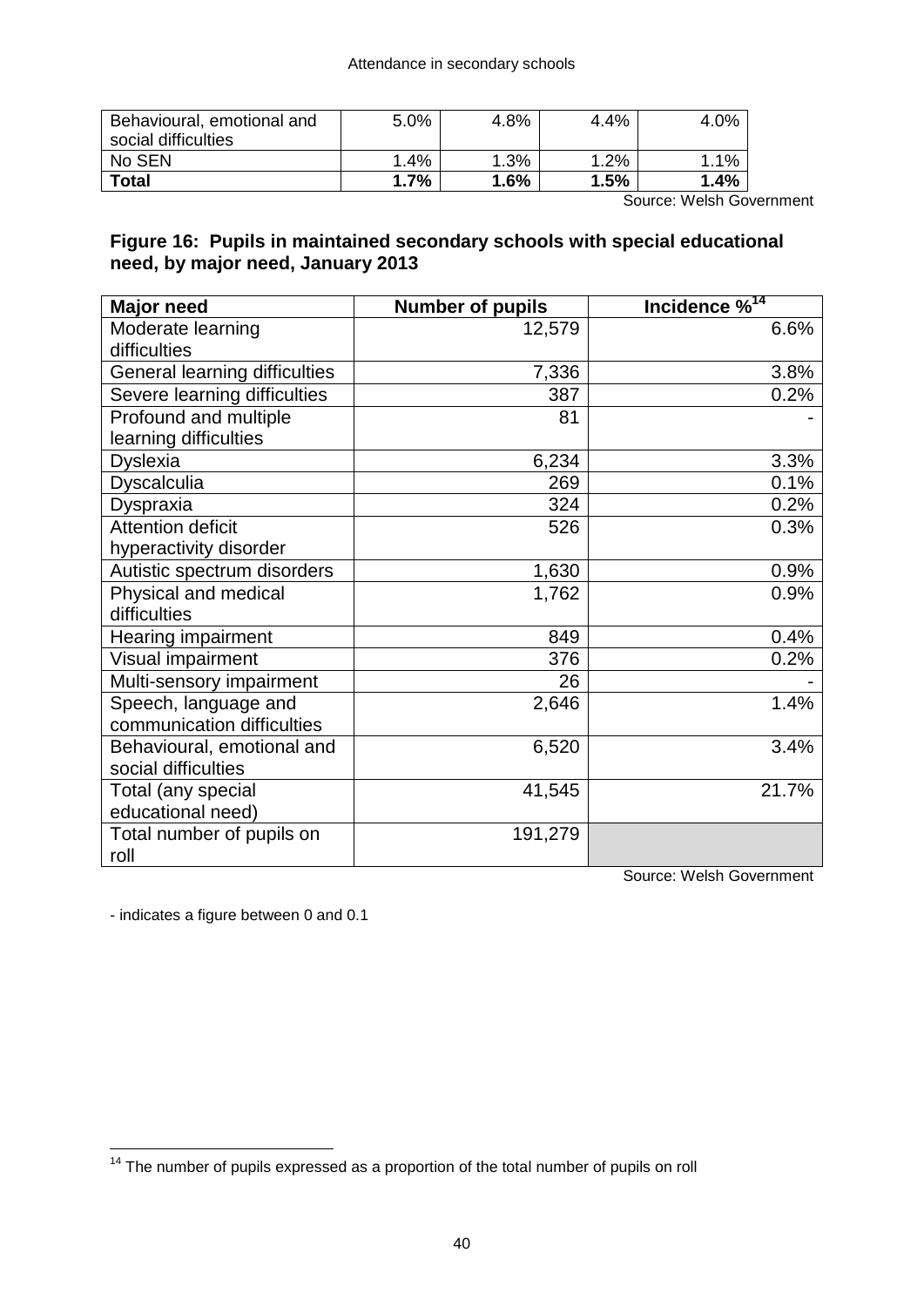**Figure 17: The use of the B Code (Educated off-site, not dual registered) and D Code (Dual registered-present at another school or pupil referral unit (PRU)**

| <b>Local authority</b>   | 2011-2012     | 2012-2013     | 2011-2012 | 2012-2013 |
|--------------------------|---------------|---------------|-----------|-----------|
|                          | <b>B</b> code | <b>B</b> code | D code    | D code    |
| Isle of Angelsey         | 1.2           | 1.0           | 0.1       | 0.1       |
| Gwynedd                  | 1.6           | 1.4           | 0.1       | 0.4       |
| Conwy                    | 1.1           | 1.6           | 0.7       | 0.8       |
| Denbighshire             | 1.9           | 2.2           | 0.4       | 0.3       |
| Flintshire               | 1.1           | 1.0           | 0.2       | 0.3       |
| Wrexham                  | 1.3           | 1.8           | 1.2       | 0.7       |
| Powys                    | 0.9           | 0.9           | 0.1       | 0.1       |
| Ceredigion               | 0.9           | 0.9           | 0.2       | 0.1       |
| Pembrokeshire            | 1.5           | 1.5           | 2.5       | 2.2       |
| Carmarthenshire          | 1.3           | 1.1           | 0.9       | 1.0       |
| Swansea                  | 1.2           | 1.5           | 1.3       | 1.0       |
| <b>Neath Port Talbot</b> | 1.1           | 1.2           | 1.0       | 1.2       |
| <b>Bridgend</b>          | 0.6           | 0.6           | 0.6       | 0.8       |
| Vale of Glamorgan        | 1.8           | 2.0           | 0.4       | 0.3       |
| Rhondda Cynon Taf        | 1.1           | 0.7           | 0.7       | 0.8       |
| <b>Merthyr Tydfil</b>    | 6.5           | 6.0           | 2.4       | 2.1       |
| Caerphilly               | 1.9           | 2.2           | 0.9       | 0.8       |
| <b>Blaenau Gwent</b>     | 1.6           | 1.5           | 1.0       | 1.0       |
| Torfaen                  | 1.5           | 1.4           | 1.1       | 0.6       |
| Monmouthshire            | 1.5           | 1.4           | 0.0       | 0.3       |
| Newport                  | 1.3           | 1.4           | 0.8       | 0.7       |
| Cardiff                  | 3.0           | 2.8           | 0.5       | 0.7       |
| <b>Wales</b>             | 1.6           | 1.6           | 0.8       | 0.8       |

 **Attendance code as percentage of sessions possible**

Source: Welsh Government (unpublished)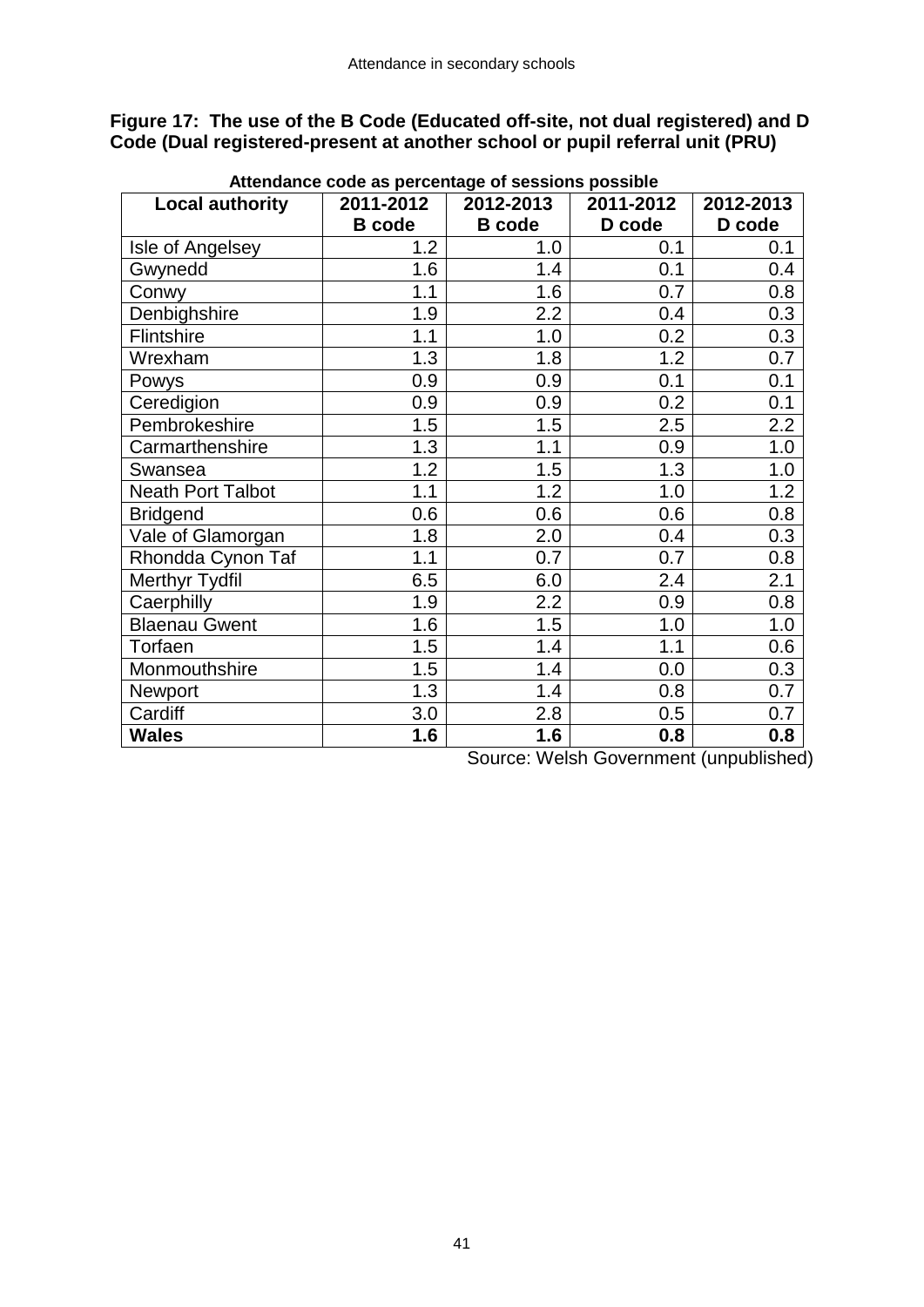## **Appendix 6: Glossary and references**

#### **Glossary**

| <b>ALN</b>                     | Additional learning needs - all children and young people with<br>learning needs which are greater than those of the majority of<br>their peers and not just those identified as having special<br>educational needs  |
|--------------------------------|-----------------------------------------------------------------------------------------------------------------------------------------------------------------------------------------------------------------------|
| CSI                            | Core subject indicator – represents the percentage of pupils<br>achieving the expected level or above in English or Welsh (first<br>language), mathematics and science in combination                                 |
| Dual registered                | Where a pupil is registered at one institution, for example a<br>school, and attends another, for example a pupil referral unit                                                                                       |
| <b>EOTAS</b>                   | Education otherwise than at school - See link for fuller<br>explanation of provision <sup>15</sup>                                                                                                                    |
| <b>EWO</b>                     | <b>Education Welfare Officer</b>                                                                                                                                                                                      |
| <b>EWS</b>                     | <b>Education Welfare Service</b>                                                                                                                                                                                      |
| <b>ESW</b>                     | <b>Education Social Worker</b>                                                                                                                                                                                        |
| eFSM                           | Eligible for free school meals                                                                                                                                                                                        |
| <b>nFSM</b>                    | Not eligible for free school meals                                                                                                                                                                                    |
| <b>FSM</b>                     | Free school meals                                                                                                                                                                                                     |
| Level 1 threshold              | A volume of qualifications equivalent to five GCSEs D-G                                                                                                                                                               |
| Level 2 threshold              | A volume of qualifications equivalent to five GCSEs A*-C                                                                                                                                                              |
| Level 2 threshold<br>including | A volume of qualifications equivalent to five GCSEs A*-C<br>including English or Welsh first language and mathematics                                                                                                 |
| Nurture groups                 | Nurture groups offer a short term, focused, intervention strategy,<br>which addresses barriers to learning arising from social /<br>emotional and or behavioural difficulties, in an inclusive,<br>supportive manner. |

 $\overline{a}$ <sup>15</sup>[http://wales.gov.uk/dcells/publications/policy\\_strategy\\_and\\_planning/schools/inclusionandpupilsuppo](http://wales.gov.uk/dcells/publications/policy_strategy_and_planning/schools/inclusionandpupilsupport/guidance/section5/summarysection5e.pdf?lang=en) [rt/guidance/section5/summarysection5e.pdf?lang=en](http://wales.gov.uk/dcells/publications/policy_strategy_and_planning/schools/inclusionandpupilsupport/guidance/section5/summarysection5e.pdf?lang=en)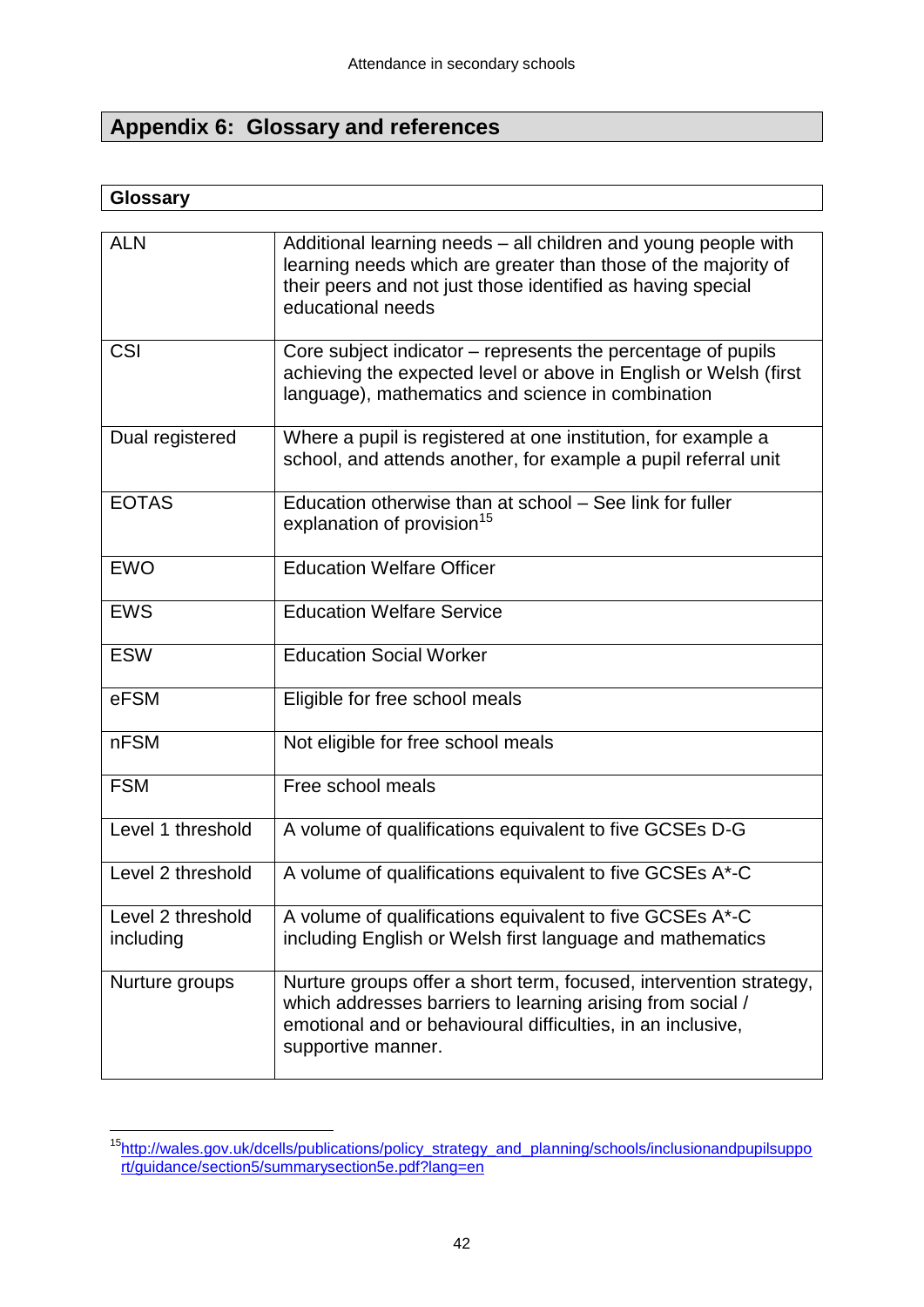| Persistent<br>absence     | Persistent absentees are pupils who were absent for at least<br>20% of half-day sessions that schools were open to pupils (not<br>including inset days)                                                                                                                                                |
|---------------------------|--------------------------------------------------------------------------------------------------------------------------------------------------------------------------------------------------------------------------------------------------------------------------------------------------------|
| Peer mentoring            | Peer mentoring programs match older pupils with younger ones.<br>Peer mentors provide advice and support on a range of issues<br>such as: problems with schoolwork; social issues, such as<br>pressure to drink or smoke; family problems or tension; and<br>other typical difficulties of growing up. |
| Pupil referral unit       | Both a school and category of EOTAS. Provides education for<br>pupils of compulsory school age who by virtue of exclusion or<br>other reason are unable to attend mainstream school.                                                                                                                   |
| Pupil support<br>centre   | This generally consists of a base room/s in a school that is<br>staffed. The purpose is to provide individual and small group<br>support to pupils. This may include teaching and guidance.<br>These provisions may be used as an alternative to exclusion.                                            |
| <b>RAISE</b>              | Raising Attainment and Individual Standards in Education                                                                                                                                                                                                                                               |
| Restorative<br>practice   | An approach which focuses on resolving conflicts at the earliest<br>possible stage, seeking to avoid blame and supporting people to<br>take responsibility for finding a constructive solution to issues. It<br>encourages effective communication and working towards<br>positive outcomes.           |
| <b>SEN</b>                | Special educational needs                                                                                                                                                                                                                                                                              |
| <b>School Action</b>      | Interventions that are additional to or different from those<br>provided as part of the school's usual differentiated curriculum<br>offer and strategies                                                                                                                                               |
| <b>School Action Plus</b> | Advice or support provided to school from outside specialists, so<br>that alternative interventions additional or different strategies to<br>those provided                                                                                                                                            |
| <b>Statement of SEN</b>   | A statement of special educational needs is a formal document<br>that details a child's learning difficulties and the help that will be<br>given. A statement is only necessary if the school is unable to<br>meet a child's needs on its own.                                                         |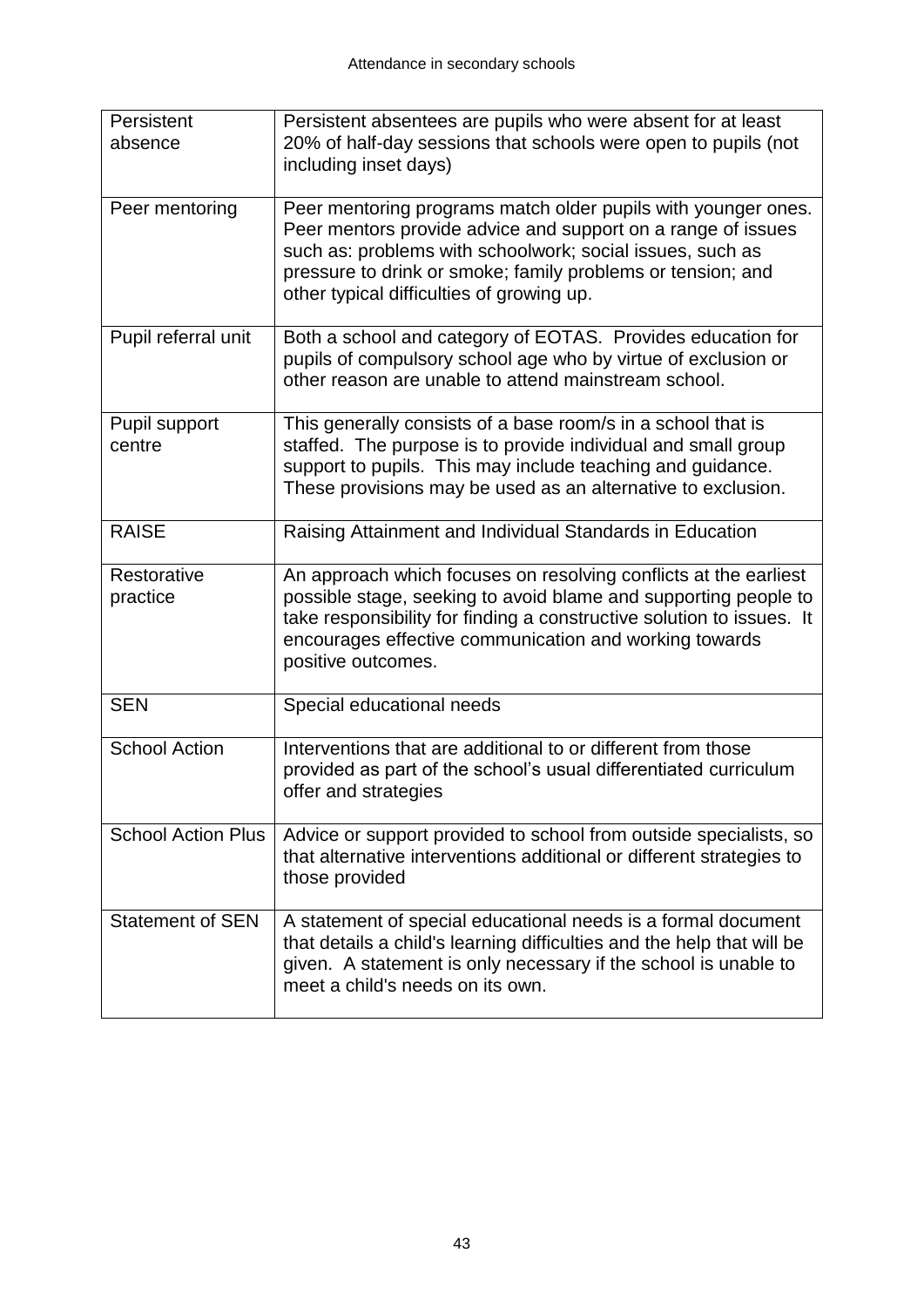#### **Explanation of words and phrases used to describe our evaluations**

The words and phrases used in the left-hand column below are those that we use to describe our evaluations. The phrases in the right hand column are the more precise explanations.

| Nearly all            | With very few exceptions |
|-----------------------|--------------------------|
| <b>Most</b>           | 90% or more              |
| Many                  | 70% of more              |
| A majority            | Over 60%                 |
| Half or around a half | 50%                      |
| A minority            | Below 40%                |
| Few                   | Below 20%                |
| Very few              | Less than 10%            |

#### **References**

- a) Absenteeism by pupil characteristics, Welsh Government [http://wales.gov.uk/statistics-and-research/absenteeism-pupil](http://wales.gov.uk/statistics-and-research/absenteeism-pupil-characteristics/?lang=en)[characteristics/?lang=en](http://wales.gov.uk/statistics-and-research/absenteeism-pupil-characteristics/?lang=en) (Figures 6, 7, 11, 13, 14 and 15 in this report)
- b) Academic achievement by pupil characteristics, Welsh Government [http://wales.gov.uk/statistics-and-research/academic-achievement-pupil](http://wales.gov.uk/statistics-and-research/academic-achievement-pupil-chracteristics/?lang=en)[chracteristics/?lang=en](http://wales.gov.uk/statistics-and-research/academic-achievement-pupil-chracteristics/?lang=en) (Figure 5 in this report)
- c) Absenteeism from secondary schools, Welsh Government <http://wales.gov.uk/statistics-and-research/absenteeism-secondary-schools/?lang=en> (Figures 1, 2, 3, 9, and 10 in this report)
- d) Attendance performance analysis 2011-2012 and 2012-2013, Welsh Government (unpublished) (Figures 8 and 17 in this report)
- e) Achievement and entitlement to free school meals in Wales, Welsh Government [http://wales.gov.uk/statistics-and-research/academic-achievement-free school](http://wales.gov.uk/statistics-and-research/academic-achievement-free-school-meals/?lang=en)[meals/?lang=en](http://wales.gov.uk/statistics-and-research/academic-achievement-free-school-meals/?lang=en) (Figure 12 in this report)
- f) Schools' census results, Welsh Government <http://wales.gov.uk/statistics-and-research/schools-census/?lang=en> (Figure 16 in this report)
- g) All Wales Attendance Analysis Framework, Welsh Government, 2012 <http://wales.gov.uk/docs/dcells/publications/110308section1en.pdf> <http://wales.gov.uk/docs/dcells/publications/110308section2en.pdf> <http://wales.gov.uk/docs/dcells/publications/110308section3en.pdf>
- h) Effective practice in tackling poverty and disadvantage in schools, Estyn 2012 [http://www.estyn.gov.uk/cymraeg/docViewer-w/260005.2/arfer-effeithiol-wrth-fynd-ir](http://www.estyn.gov.uk/cymraeg/docViewer-w/260005.2/arfer-effeithiol-wrth-fynd-ir-afael-thlodi-ac-anfantais-mewn-ysgolion-tachwedd-2012/?navmap=30,163)[afael-thlodi-ac-anfantais-mewn-ysgolion-tachwedd-2012/?navmap=30,163](http://www.estyn.gov.uk/cymraeg/docViewer-w/260005.2/arfer-effeithiol-wrth-fynd-ir-afael-thlodi-ac-anfantais-mewn-ysgolion-tachwedd-2012/?navmap=30,163)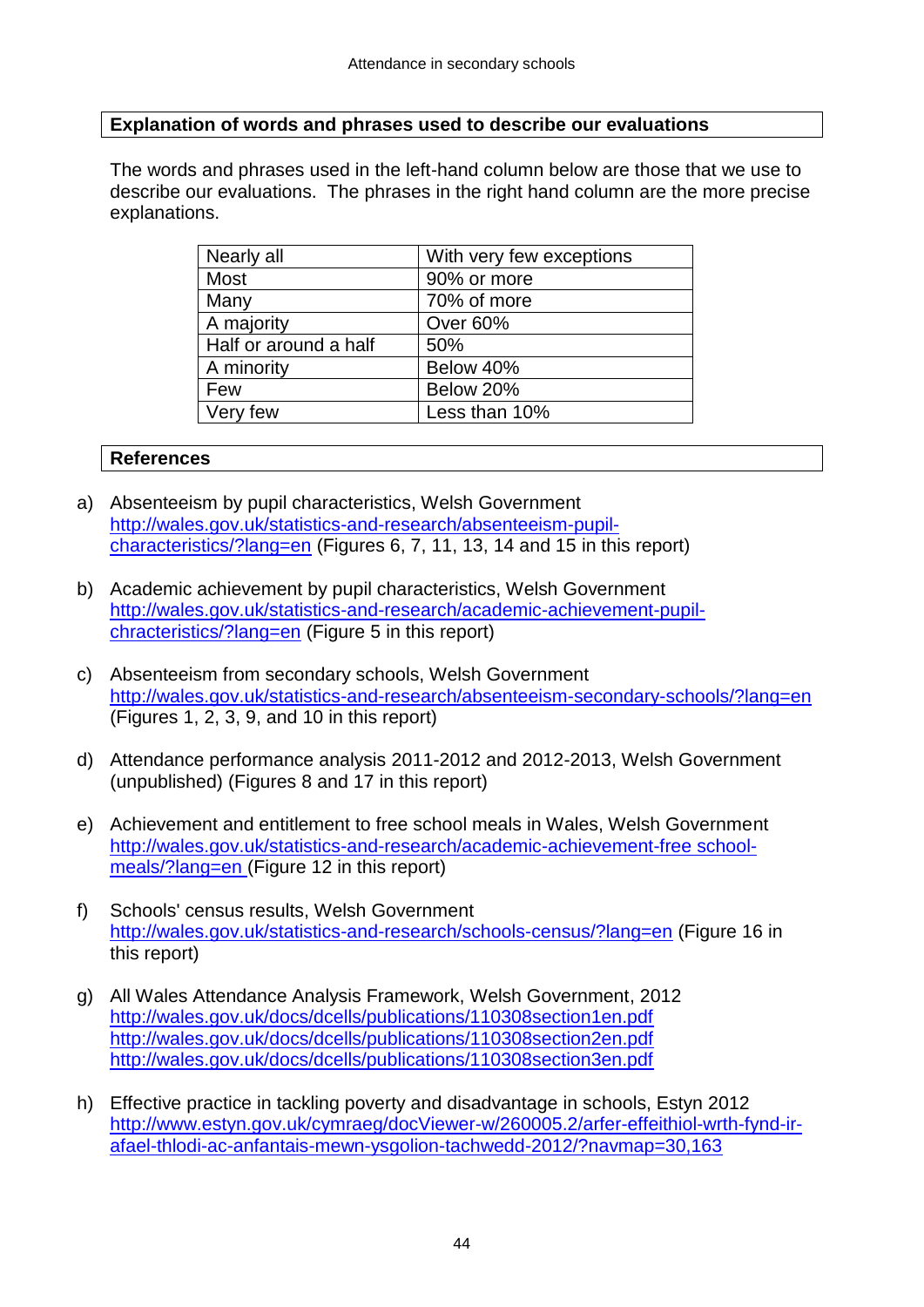- i) Consortia Attendance Grant submissions. 2013
- j) Inquiry into Behaviour and Attendance, National Assembly for Wales, 2013 [http://www.senedd.assemblywales.org/documents/s19651/Report%20-](http://www.senedd.assemblywales.org/documents/s19651/Report%20-%20August%202013.pdf) [%20August%202013.pdf](http://www.senedd.assemblywales.org/documents/s19651/Report%20-%20August%202013.pdf)
- k) Inquiry into Behaviour and Attendance Welsh Government Response, 2013 [http://www.senedd.assemblywales.org/ieIssueDetails.aspx?IId=5218&PlanId=0&Opt](http://www.senedd.assemblywales.org/ieIssueDetails.aspx?IId=5218&PlanId=0&Opt=3#AI13850) [=3#AI13850](http://www.senedd.assemblywales.org/ieIssueDetails.aspx?IId=5218&PlanId=0&Opt=3#AI13850)
- l) Guidance on penalty notices for regular non-attendance at school. Welsh Government, 2013 [http://wales.gov.uk/docs/dcells/publications/130925-guidance-regular-non](http://wales.gov.uk/docs/dcells/publications/130925-guidance-regular-non-attendance-en.pdf)[attendance-en.pdf](http://wales.gov.uk/docs/dcells/publications/130925-guidance-regular-non-attendance-en.pdf)
- m) National Behaviour and Attendance Review, Welsh Government, 2008 [http://wales.gov.uk/dcells/publications/publications/reports/3773934/nbarreport?lang=](http://wales.gov.uk/dcells/publications/publications/reports/3773934/nbarreport?lang=en) [en](http://wales.gov.uk/dcells/publications/publications/reports/3773934/nbarreport?lang=en)
- n) Inquiry in Behaviour and Attendance, written evidence, Professor Ken Reid, 2013 <http://www.senedd.assemblywales.org/ieListDocuments.aspx?CId=224&MID=1280>
- o) Improving Attendance in Schools, RSM McClure Watters, 2012 [http://www.deni.gov.uk/final\\_research\\_report\\_pdf.pdf](http://www.deni.gov.uk/final_research_report_pdf.pdf)
- p) Improving Attendance, Thematic Report, Estyn, 2006 [http://www.estyn.gov.uk/english/docViewer/172781.7/improving-attendance-](http://www.estyn.gov.uk/english/docViewer/172781.7/improving-attendance-2006/?navmap=30,163)[2006/?navmap=30,163,](http://www.estyn.gov.uk/english/docViewer/172781.7/improving-attendance-2006/?navmap=30,163)
- q) Pupil Deprivation, Estyn 2014 <http://www.estyn.gov.uk/download/publication/309390.9/pupil-deprivation-may-2014/>
- r) Revised Behaviour and Attending Action Plan, Welsh Government. 2011 [http://wales.gov.uk/dcells/policy/info\\_for\\_learning\\_providers/schools/nbar/nbaraction](http://wales.gov.uk/dcells/policy/info_for_learning_providers/schools/nbar/nbaractionplan1113/nbaractionplan1113en.ppt?lang=en) [plan1113/nbaractionplan1113en.ppt?lang=en](http://wales.gov.uk/dcells/policy/info_for_learning_providers/schools/nbar/nbaractionplan1113/nbaractionplan1113en.ppt?lang=en)
- s) Teaching makes a difference Address by Minister for Education in Wales. 2011 <http://wales.gov.uk/docs/dcells/publications/110202teachingmakesadifferenceen.pdf>
- t) Working together to tackle the impact of poverty on educational achievement, Estyn 2013 [http://www.estyn.gov.uk/english/docViewer/296942.1/working-together-to-tackle-the](http://www.estyn.gov.uk/english/docViewer/296942.1/working-together-to-tackle-the-impact-of-poverty-on-educational-achievement-december-2013/?navmap=30,163)[impact-of-poverty-on-educational-achievement-december-2013/?navmap=30,163](http://www.estyn.gov.uk/english/docViewer/296942.1/working-together-to-tackle-the-impact-of-poverty-on-educational-achievement-december-2013/?navmap=30,163)
- u) Action on Bullying, Estyn. June 2014 [http://www.estyn.gov.uk/download/publication/315915.6/action-on-bullying-june-](http://www.estyn.gov.uk/download/publication/315915.6/action-on-bullying-june-2014/)[2014/](http://www.estyn.gov.uk/download/publication/315915.6/action-on-bullying-june-2014/)
- v) The Education (Pupil Registration) (Wales) Regulations 2010 <http://www.legislation.gov.uk/wsi/2010/1954/regulation/7/made>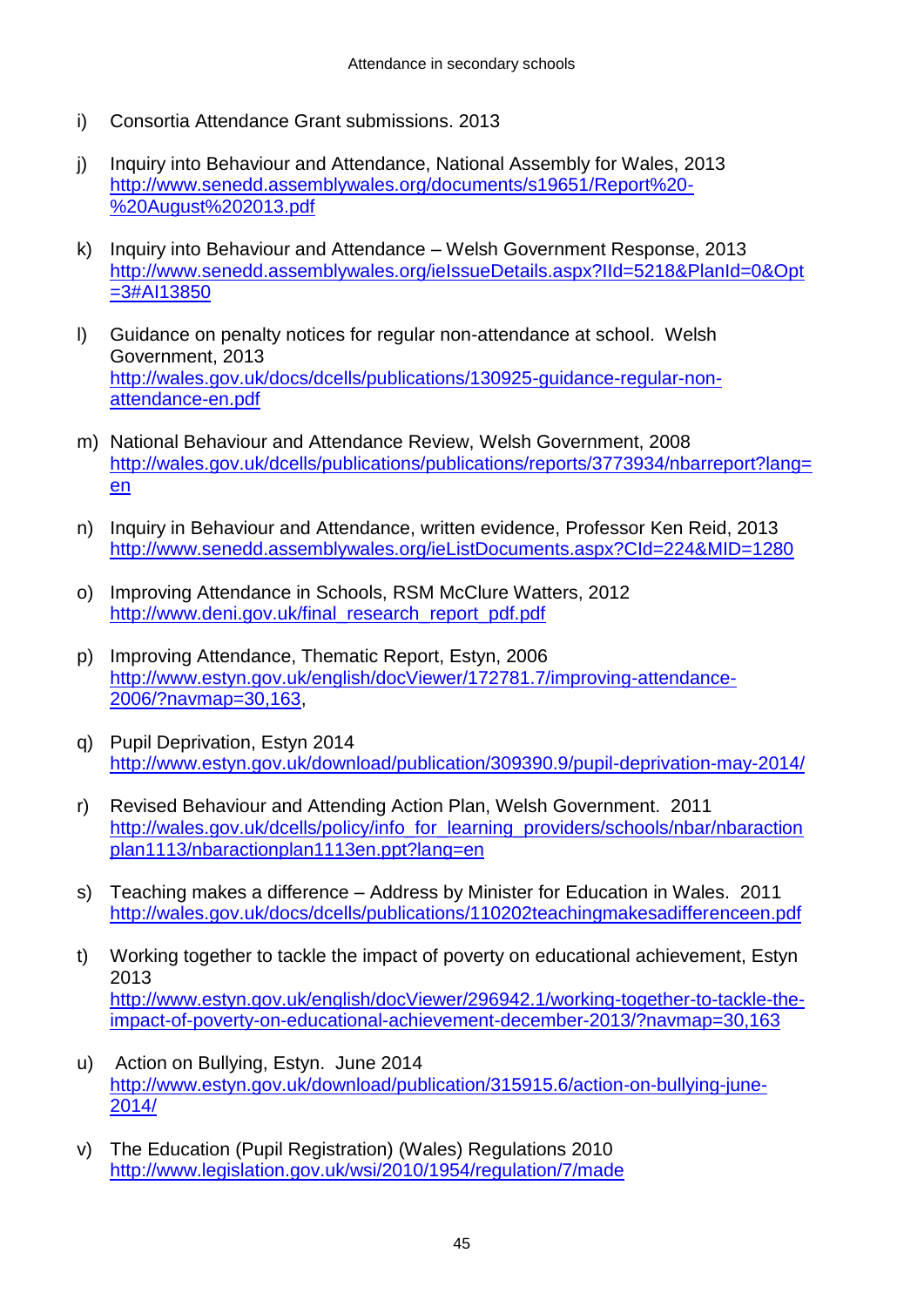#### **Estyn best practice case studies**

The following three schools have recently been inspected and identified as having sector leading practice.

Cefn Hengoed Comprehensive in Swansea has set up a team of Pastoral Support Officers to support pupils, resolve behavioural issues and monitor attendance. As a result, attendance has improved in every year group, progression to post-16 education has increased and fewer pupils are at risk of not being in education, employment or training.

[http://www.estyn.gov.uk/english/docViewer/252634.2/a-holistic-approach-to](http://www.estyn.gov.uk/english/docViewer/252634.2/a-holistic-approach-to-improving-attendance/?navmap=33,53,159)[improving-attendance/?navmap=33,53,159](http://www.estyn.gov.uk/english/docViewer/252634.2/a-holistic-approach-to-improving-attendance/?navmap=33,53,159)

Maesteg Comprehensive in Bridgend has a range of curriculum and pastoral support. This has resulted in improvements in attendance and pupil attainment. [http://www.estyn.gov.uk/english/docViewer/291482.1/strategies-to-reduce-barriers](http://www.estyn.gov.uk/english/docViewer/291482.1/strategies-to-reduce-barriers-to-progress-and-ensure-support-for-every-pupil/?navmap=33,53,159)[to-progress-and-ensure-support-for-every-pupil/?navmap=33,53,159](http://www.estyn.gov.uk/english/docViewer/291482.1/strategies-to-reduce-barriers-to-progress-and-ensure-support-for-every-pupil/?navmap=33,53,159)

Ysgol Gyfun Bryn Tawe in Swansea has developed restorative practices with the result that there have been improvements in pupils' standards, attitudes, behaviour, confidence and wellbeing.

[http://www.estyn.gov.uk/english/docViewer/299835.9/affective-strategies-improve](http://www.estyn.gov.uk/english/docViewer/299835.9/affective-strategies-improve-behaviour-and-wellbeing/?navmap=33,53,159)[behaviour-and-wellbeing/?navmap=33,53,159](http://www.estyn.gov.uk/english/docViewer/299835.9/affective-strategies-improve-behaviour-and-wellbeing/?navmap=33,53,159)